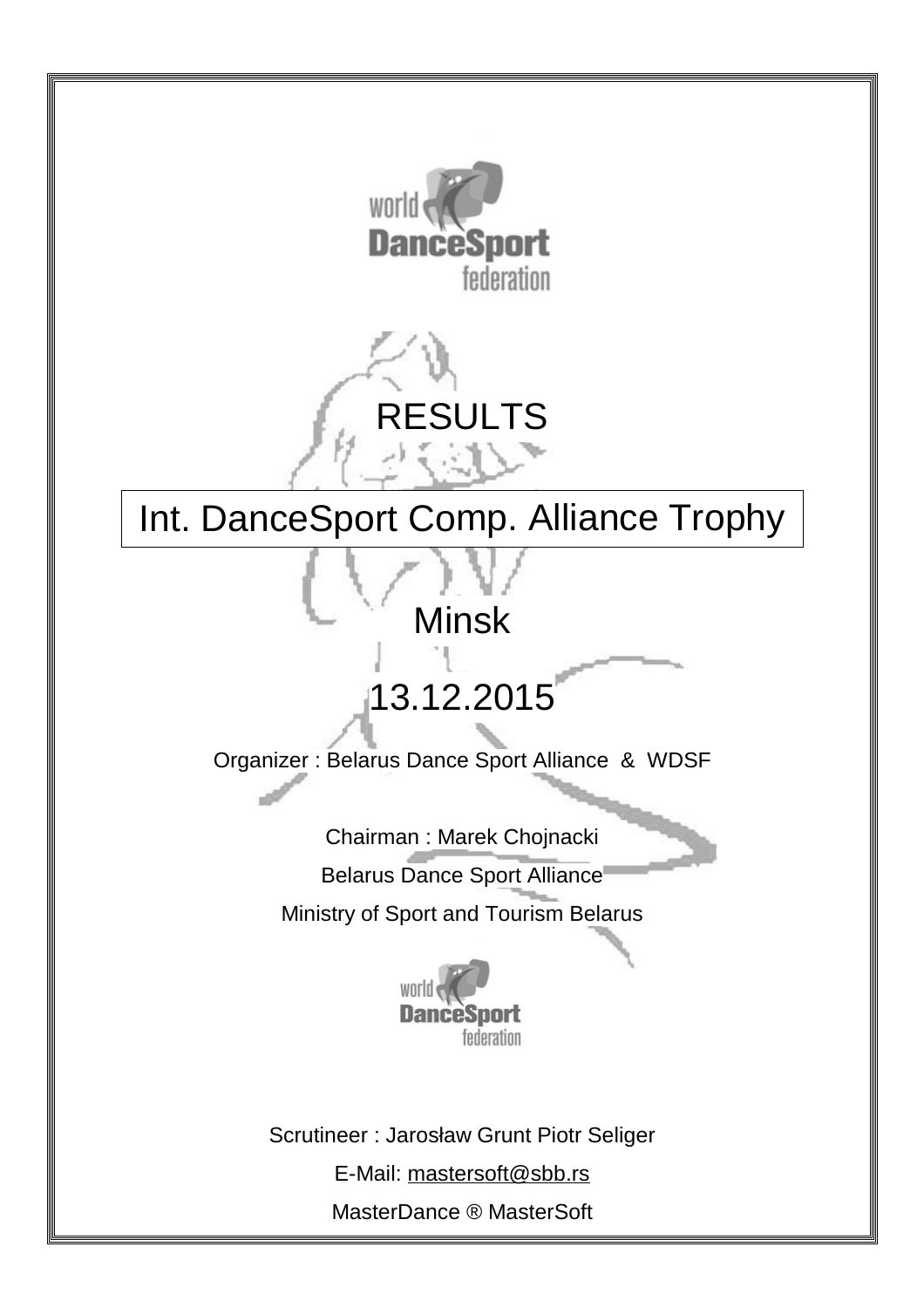| <b>CLUBS PARTICIPANTS</b> |                                      |                |  |  |  |  |  |  |  |  |  |  |  |
|---------------------------|--------------------------------------|----------------|--|--|--|--|--|--|--|--|--|--|--|
| S.No                      | Club                                 | Couples        |  |  |  |  |  |  |  |  |  |  |  |
| 1                         |                                      | 2              |  |  |  |  |  |  |  |  |  |  |  |
| 2                         | $ -$                                 | $\overline{c}$ |  |  |  |  |  |  |  |  |  |  |  |
| 3                         | ArtMiS - Minsk                       | 1              |  |  |  |  |  |  |  |  |  |  |  |
| 4                         | Aurora - Saint-Petersburg            | $\mathbf 1$    |  |  |  |  |  |  |  |  |  |  |  |
| 5                         | Belarus Dance Sport Alliance - Minsk | 1              |  |  |  |  |  |  |  |  |  |  |  |
| 6                         | CityDance - Minsk                    | 1              |  |  |  |  |  |  |  |  |  |  |  |
| 7                         | DANCE ART TARGU MURES - Targu Mures  | 1              |  |  |  |  |  |  |  |  |  |  |  |
| 8                         | Dancer - Gomel                       | 5              |  |  |  |  |  |  |  |  |  |  |  |
| 9                         | Duet - Minsk                         | 10             |  |  |  |  |  |  |  |  |  |  |  |
| 10                        | Dusas DS - Riga                      | 1              |  |  |  |  |  |  |  |  |  |  |  |
| 11                        | Elegance - Minsk                     | 10             |  |  |  |  |  |  |  |  |  |  |  |
| 12                        | Elegans - Minsk                      | 1              |  |  |  |  |  |  |  |  |  |  |  |
| 13                        | Ellionis - Cherniachovsk             | 1              |  |  |  |  |  |  |  |  |  |  |  |
| 14                        | Fest - Vitebsk                       | $\overline{2}$ |  |  |  |  |  |  |  |  |  |  |  |
| 15                        | Fiesta - Minsk                       | $\overline{2}$ |  |  |  |  |  |  |  |  |  |  |  |
| 16                        | Galateya -                           | $\mathbf 1$    |  |  |  |  |  |  |  |  |  |  |  |
| 17                        | Gracia - Grodno                      | $\overline{2}$ |  |  |  |  |  |  |  |  |  |  |  |
| 18                        | Gracia - Ujgorod                     | 1              |  |  |  |  |  |  |  |  |  |  |  |
| 19                        | Gracija - Grodno                     | 1              |  |  |  |  |  |  |  |  |  |  |  |
| 20                        | Graciya - Grodno                     | $\mathbf 1$    |  |  |  |  |  |  |  |  |  |  |  |
| 21                        | Gracja - Grodno                      | $\overline{2}$ |  |  |  |  |  |  |  |  |  |  |  |
| 22                        | Gracyia - Grodno                     | $\mathbf 1$    |  |  |  |  |  |  |  |  |  |  |  |
| 23                        | Imperia - Grodno                     | $\overline{c}$ |  |  |  |  |  |  |  |  |  |  |  |
| 24                        | Kaleidoskop - Mogilev                | 3              |  |  |  |  |  |  |  |  |  |  |  |
| 25                        | Kapriz - Minsk                       | 6              |  |  |  |  |  |  |  |  |  |  |  |
| 26                        | LOTOS - MOSCOW                       | 1              |  |  |  |  |  |  |  |  |  |  |  |
| 27                        | Lagauun -                            | 1              |  |  |  |  |  |  |  |  |  |  |  |
| 28                        | Latino - Gomel                       | $\mathbf 1$    |  |  |  |  |  |  |  |  |  |  |  |
| 29                        | Libertato - Minsk                    | $\overline{2}$ |  |  |  |  |  |  |  |  |  |  |  |
| 30                        | Liudmila - Minsk                     | 4              |  |  |  |  |  |  |  |  |  |  |  |
| 31                        | Ludmila - Minsk                      | 5              |  |  |  |  |  |  |  |  |  |  |  |
| 32                        | Luidmila - Minsk                     | $\mathbf 1$    |  |  |  |  |  |  |  |  |  |  |  |
| 33                        | Luxembourg -                         | 3              |  |  |  |  |  |  |  |  |  |  |  |
| 34                        | Mara - Minsk                         | $\mathbf 1$    |  |  |  |  |  |  |  |  |  |  |  |
| 35                        | Meta - Minsk                         | 3              |  |  |  |  |  |  |  |  |  |  |  |
| 36                        | Modern - Minsk                       | 9              |  |  |  |  |  |  |  |  |  |  |  |
| 37                        | Nevskiy -                            | $\mathbf 1$    |  |  |  |  |  |  |  |  |  |  |  |
| 38                        | Paletki - Gomel                      | $\overline{c}$ |  |  |  |  |  |  |  |  |  |  |  |
| 39                        | Piruet - Minsk                       | 4              |  |  |  |  |  |  |  |  |  |  |  |
| 40                        | Ratuto - Vilnius                     | 1              |  |  |  |  |  |  |  |  |  |  |  |
| 41                        | Sirius - Minsk                       | $\mathbf 1$    |  |  |  |  |  |  |  |  |  |  |  |
| 42                        | Sovremeny style - Minsk              | $\overline{7}$ |  |  |  |  |  |  |  |  |  |  |  |
| 43                        | Sypsena - Siauliai                   | 1              |  |  |  |  |  |  |  |  |  |  |  |
| 44                        | <b>TSK Ludmila - Minsk</b>           | 1              |  |  |  |  |  |  |  |  |  |  |  |
| 45                        | Tandem - Gomel                       | $\overline{c}$ |  |  |  |  |  |  |  |  |  |  |  |
| 46                        | Tango - Minsk                        | 4              |  |  |  |  |  |  |  |  |  |  |  |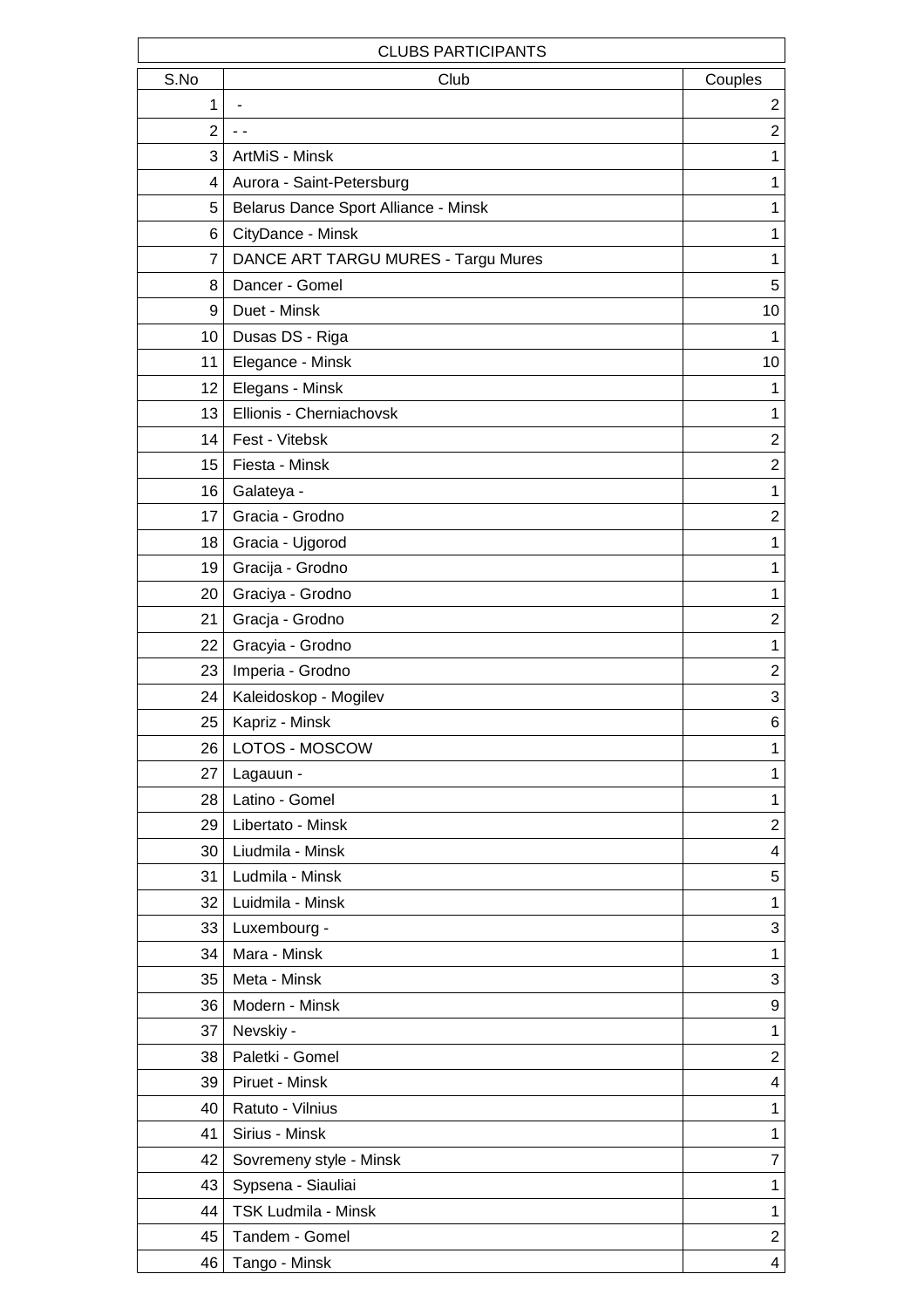| S.No | Club                    | Couples |
|------|-------------------------|---------|
| 47   | Telemark - Minsk        |         |
| 48   | Time - Saint-Petersburg |         |
| 49   | Univers - Minsk         |         |
| 50   | Vega - Minsk            |         |
| 51   | Vikko - Minsk           | 6       |
| 52   | kaleidoskope - mogilev  |         |
| 53   | tck Galaktika - Moscow  |         |
|      | Total                   | 128     |

|              | <b>JUDGES</b>               |                           |
|--------------|-----------------------------|---------------------------|
| Position     | Judge                       | City                      |
| F            | Volha Banetskaya            | <b>BELARUS</b>            |
| Н            | Uladzislau Ivanovich        | <b>BELARUS</b>            |
| L            | Vitalij Selevich            | <b>BELARUS</b>            |
| Κ            | Vadim Shats                 | <b>BELARUS</b>            |
| M            | Andrei Kononenko            | <b>BELARUS</b>            |
| N            | Mihail Konakhau             | <b>BELARUS</b>            |
| $\circ$      | Polina Pavlinova            | <b>BELARUS</b>            |
| P            | Irina Parakhnevich          | <b>BELARUS</b>            |
| Q            | Olga Sabanskaya             | <b>BELARUS</b>            |
| $\mathsf{R}$ | Liudmila Tsylents-Chojnacka | <b>BELARUS</b>            |
| T            | Raisa Chekhava              | <b>BELARUS</b>            |
| U            | Gergana Zhekova             | <b>BULGARIA</b>           |
| $\vee$       | <b>Petr Odstrcil</b>        | <b>CZECH REPUBLIC</b>     |
| W            | Erika Kappet                | <b>ESTONIA</b>            |
| X            | <b>Gundars Briedis</b>      | LATVIA                    |
| Y            | Rolandas Burneikis          | <b>LITHUANIA</b>          |
| Z            | <b>Zanas Untulis</b>        | LITHUANIA                 |
| a            | <b>Artur Varnacov</b>       | <b>MOLDOVA</b>            |
| b            | Jeffrey Meerkerk            | <b>NETHERLANDS</b>        |
| C            | Alekxander Savatin          | <b>RUSSIAN FEDERATION</b> |
| d            | Alexey Galchun              | <b>RUSSIAN FEDERATION</b> |
| е            | Dragan Rancev               | <b>SERBIA</b>             |
| $\mathsf{f}$ | Kristina Horvatova          | <b>SLOVAKIA</b>           |
| g            | Niko Basaric                | <b>SLOVENIA</b>           |
| h            | Volodymyr Kozak             | <b>UKRAINE</b>            |
| i            | Sergio Roccatti             | <b>ITALY</b>              |
| i(G)         | Marek Chojnacki             | <b>POLAND</b>             |

|       | CONQUERED PLACES OF THE CLUBS |                 |      |                |   |   |   |   |   |  |  |  |  |  |  |
|-------|-------------------------------|-----------------|------|----------------|---|---|---|---|---|--|--|--|--|--|--|
| Place | Club                          | Couples         | %    |                | 2 | 3 | 4 | 5 | 6 |  |  |  |  |  |  |
|       | Vikko - Minsk                 | 6               | 2.83 | 2              |   |   |   |   |   |  |  |  |  |  |  |
| 2     | Duet - Minsk                  | 11              | 5.19 | $\overline{2}$ |   |   |   |   |   |  |  |  |  |  |  |
| 3     | Modern - Minsk                | 12 <sup>2</sup> | 5.66 |                | 2 |   |   | ⌒ |   |  |  |  |  |  |  |
| 4     | Elegance - Minsk              | 10              | 4.72 |                |   |   |   |   |   |  |  |  |  |  |  |
| 5     | Piruet - Minsk                | 5               | 2.36 |                |   |   |   |   |   |  |  |  |  |  |  |
| 6     | Kapriz - Minsk                | 8               | 3.77 |                |   |   | ົ |   |   |  |  |  |  |  |  |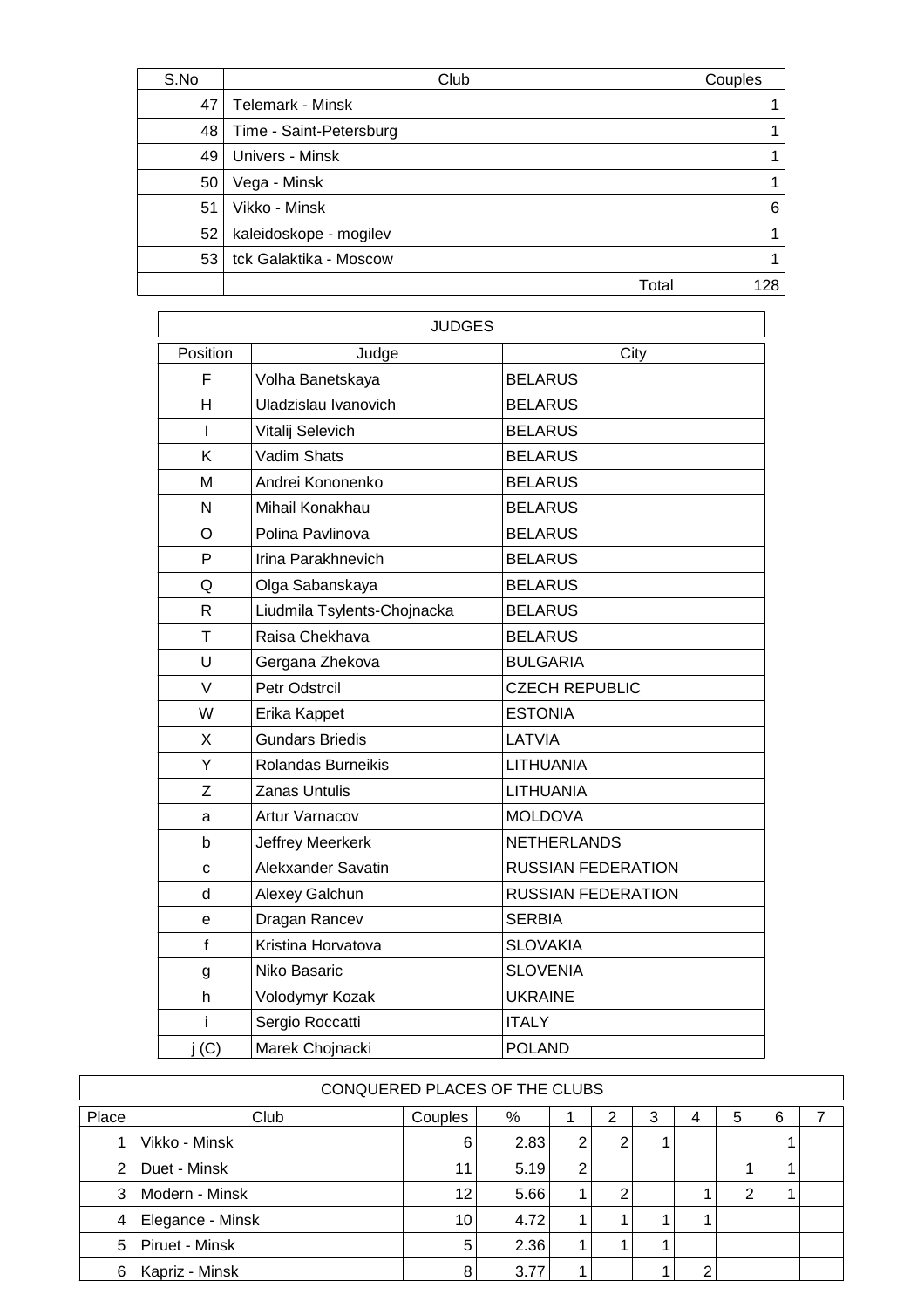| Place          | Club                                 | Couples                 | $\%$ | 1            | $\overline{2}$ | 3              | 4 | 5 | 6 | 7            |
|----------------|--------------------------------------|-------------------------|------|--------------|----------------|----------------|---|---|---|--------------|
| $\overline{7}$ | Dusas DS - Riga                      | 1                       | 0.47 | 1            |                | 1              |   |   |   |              |
| 8              | Fiesta - Minsk                       | 2                       | 0.94 | 1            |                |                | 1 | 1 |   |              |
| 9              | Ellionis - Cherniachovsk             | 1                       | 0.47 | $\mathbf{1}$ |                |                |   |   |   |              |
| 9              | Paletki - Gomel                      | 4                       | 1.89 | $\mathbf{1}$ |                |                |   |   |   |              |
| 9              | Univers - Minsk                      | 3                       | 1.42 | 1            |                |                |   |   |   |              |
| 9              | LOTOS - MOSCOW                       | 1                       | 0.47 | 1            |                |                |   |   |   |              |
| 13             | Sovremeny style - Minsk              | 11                      | 5.19 |              | $\overline{2}$ | $\overline{2}$ |   |   | 1 |              |
| 14             | Libertato - Minsk                    | $\overline{2}$          | 0.94 |              | 1              | 1              |   |   |   |              |
| 15             | Liudmila - Minsk                     | 5                       | 2.36 |              | 1              |                | 1 | 1 |   |              |
| 16             | Gracia - Grodno                      | 3                       | 1.42 |              | 1              |                |   | 1 |   |              |
| 17             | tck Galaktika - Moscow               | 1                       | 0.47 |              | 1              |                |   |   |   |              |
| 17             | Latino - Gomel                       | 1                       | 0.47 |              | 1              |                |   |   |   |              |
| 17             | Lagauun -                            | 1                       | 0.47 |              | 1              |                |   |   |   |              |
| 20             | Ratuto - Vilnius                     | 1                       | 0.47 |              |                | 2              |   |   |   |              |
| 21             | Nevskiy -                            | 1                       | 0.47 |              |                | 1              | 1 |   |   |              |
| 22             | Tango - Minsk                        | $\overline{\mathbf{4}}$ | 1.89 |              |                | 1              |   |   |   | $\mathbf{1}$ |
| 23             | Telemark - Minsk                     | 5                       | 2.36 |              |                | 1              |   |   |   |              |
| 23             | Meta - Minsk                         | 3                       | 1.42 |              |                | 1              |   |   |   |              |
| 25             | Dancer - Gomel                       | 6                       | 2.83 |              |                |                | 1 | 1 |   |              |
| 26             | Ludmila - Minsk                      | 6                       | 2.83 |              |                |                | 1 |   | 3 |              |
| 27             | $\sim$ $\sim$                        | 2                       | 0.94 |              |                |                | 1 |   | 1 |              |
| 28             | Vega - Minsk                         | 1                       | 0.47 |              |                |                | 1 |   |   |              |
| 28             | Time - Saint-Petersburg              | 1                       | 0.47 |              |                |                | 1 |   |   |              |
| 28             | Galateya -                           | 1                       | 0.47 |              |                |                | 1 |   |   |              |
| 31             | Gracyia - Grodno                     | 1                       | 0.47 |              |                |                |   | 1 | 1 |              |
| 32             | Sypsena - Siauliai                   | 1                       | 0.47 |              |                |                |   | 1 |   |              |
| 32             | Aurora - Saint-Petersburg            | 1                       | 0.47 |              |                |                |   | 1 |   |              |
| 32             | Graciya - Grodno                     | 1                       | 0.47 |              |                |                |   | 1 |   |              |
| 32             | Tandem - Gomel                       | $\overline{2}$          | 0.94 |              |                |                |   | 1 |   |              |
| 32             | <b>TSK Ludmila - Minsk</b>           | 1                       | 0.47 |              |                |                |   | 1 |   |              |
| 37             | CityDance - Minsk                    | 1                       | 0.47 |              |                |                |   |   | 1 |              |
| 37             | Kaleidoskop - Mogilev                | 3                       | 1.42 |              |                |                |   |   | 1 |              |
| 37             | Imperia - Grodno                     | $\overline{2}$          | 0.94 |              |                |                |   |   | 1 |              |
| 40             | Vita - Minsk                         | 5                       | 2.36 |              |                |                |   |   |   |              |
| 40             | kaleidoskope - mogilev               | 1                       | 0.47 |              |                |                |   |   |   |              |
| 40             |                                      | $\overline{c}$          | 0.94 |              |                |                |   |   |   |              |
| 40             | Elegans - Minsk                      | 5                       | 2.36 |              |                |                |   |   |   |              |
| 40             | DANCE ART TARGU MURES - Targu Mures  | $\mathbf{1}$            | 0.47 |              |                |                |   |   |   |              |
| 40             | Fest - Vitebsk                       | $\overline{c}$          | 0.94 |              |                |                |   |   |   |              |
| 40             | Fiesta - Baranovichi                 | 1                       | 0.47 |              |                |                |   |   |   |              |
| 40             | ArtMiS - Minsk                       | 1                       | 0.47 |              |                |                |   |   |   |              |
| 40             | Belarus Dance Sport Alliance - Minsk | 1                       | 0.47 |              |                |                |   |   |   |              |
| 40             | Sirius - Minsk                       | 4                       | 1.89 |              |                |                |   |   |   |              |
| 40             | Luxembourg -                         | 3                       | 1.42 |              |                |                |   |   |   |              |
| 40             | Luidmila - Minsk                     | 1                       | 0.47 |              |                |                |   |   |   |              |
| 40             | Mara - Minsk                         | $\mathbf{1}$            | 0.47 |              |                |                |   |   |   |              |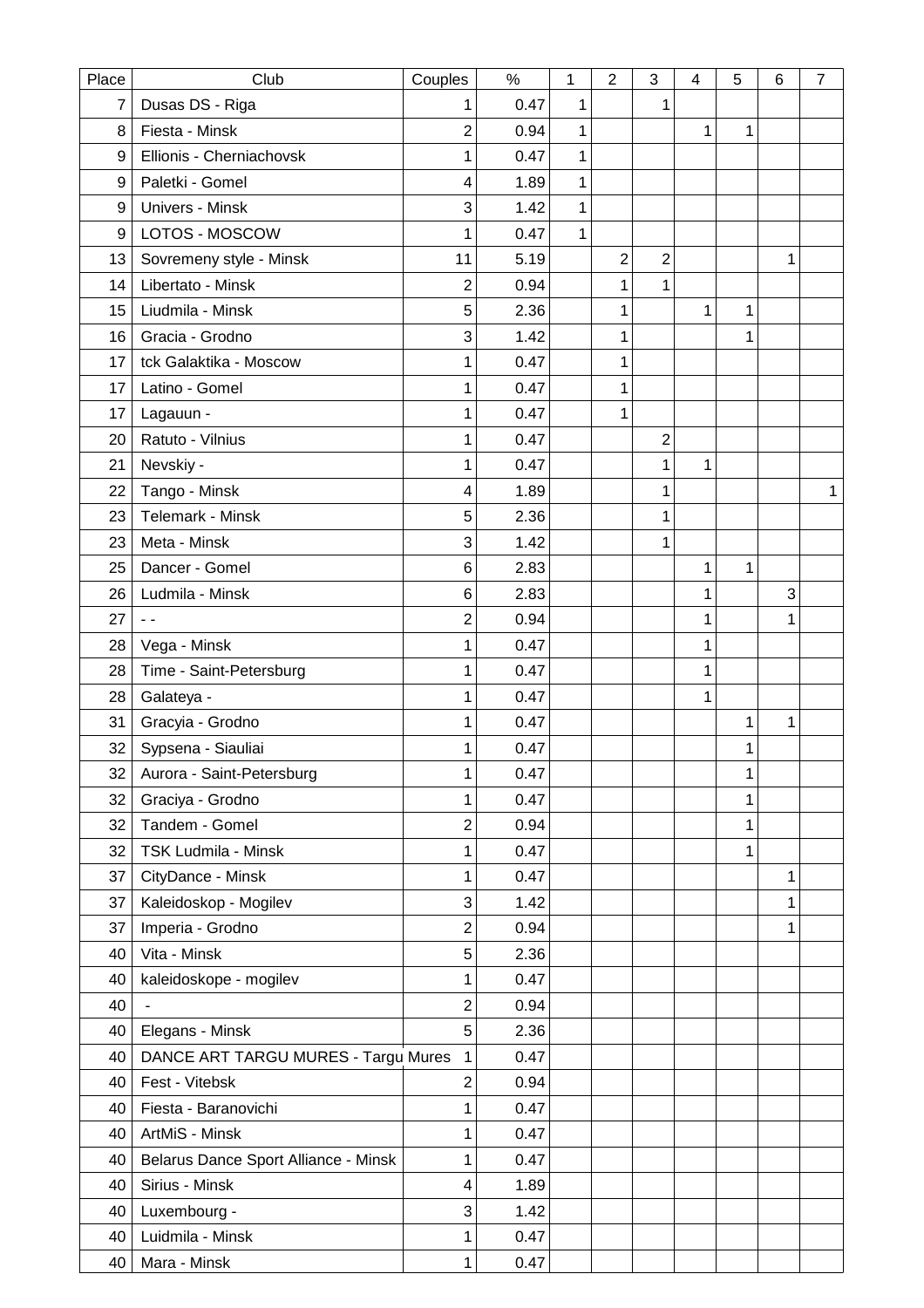| Place | Club                  | Couples | %    | $\sim$ | $\sqrt{2}$<br>ີ | ∽<br>w |  |
|-------|-----------------------|---------|------|--------|-----------------|--------|--|
|       | 40   Gracia - Ujgorod |         | 0.47 |        |                 |        |  |
|       | 40   Gracija - Grodno |         | 0.47 |        |                 |        |  |
| 40 l  | Gracja - Grodno       | っ<br>ے  | 0.94 |        |                 |        |  |

|       | CONQUERED PLACES OF THE COUNTRIES |         |       |    |    |                |                |    |    |   |  |  |  |  |  |
|-------|-----------------------------------|---------|-------|----|----|----------------|----------------|----|----|---|--|--|--|--|--|
| Place | Country                           | Couples | %     |    | 2  | 3              | 4              | 5  | 6  | 7 |  |  |  |  |  |
|       | <b>BELARUS</b>                    | 149     | 70.28 | 11 | 12 | 11             | 11             | 11 | 12 |   |  |  |  |  |  |
| 2     | <b>RUSSIAN FEDERATION</b>         | 8       | 3.77  | 2  |    |                | $\overline{2}$ |    |    |   |  |  |  |  |  |
| 3     | LATVIA                            |         | 0.47  | 1  |    |                |                |    |    |   |  |  |  |  |  |
| 4     | <b>ESTONIA</b>                    |         | 0.47  |    |    |                |                |    |    |   |  |  |  |  |  |
| 5     | LITHUANIA                         | 2       | 0.94  |    |    | $\overline{2}$ |                |    |    |   |  |  |  |  |  |
| 6     | <b>UKRAINE</b>                    |         | 0.47  |    |    |                |                |    |    |   |  |  |  |  |  |
| 6     | <b>LUXEMBOURG</b>                 |         | 0.47  |    |    |                |                |    |    |   |  |  |  |  |  |
| 6     | <b>ROMANIA</b>                    |         | 0.47  |    |    |                |                |    |    |   |  |  |  |  |  |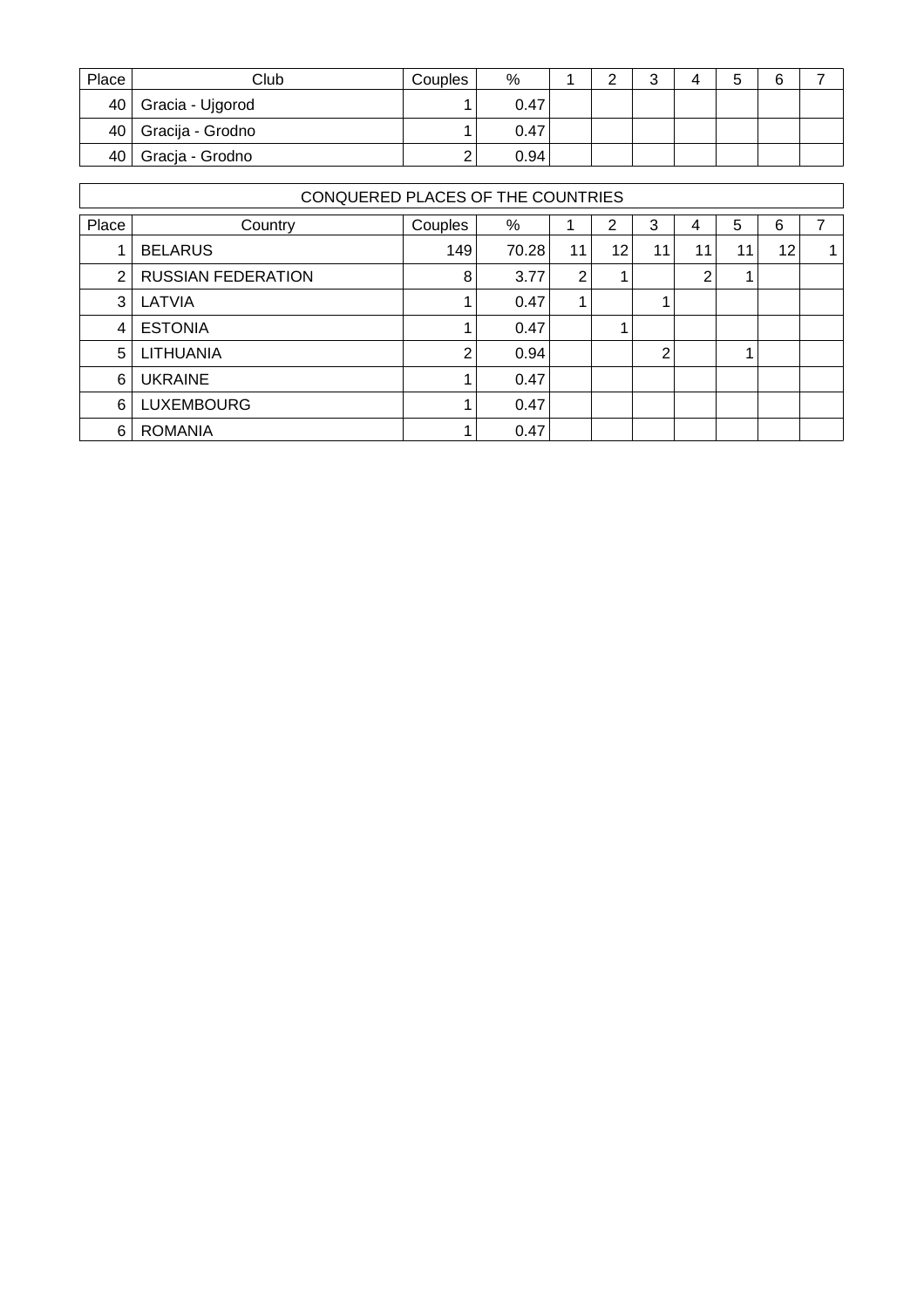

# Junior-2 E+D "D" ST FINAL ORDER

**Couples** 10

Int. DanceSport Comp. Alliance Trophy Minsk 13.12.2015

| Place           | StN             | Couple                                                         | Round  | <b>WAT.TZ</b>                                                                      | <b>TANGO</b>           | <b>VIENNESE</b>                                                                                      | <b>QUICKSTEP</b><br><b>FHI KOPQRT   FHI KOPQRT   FHI KOPQRT   FHI KOPQRT</b> | $\boldsymbol{\mathsf{x}}$ | Place               |
|-----------------|-----------------|----------------------------------------------------------------|--------|------------------------------------------------------------------------------------|------------------------|------------------------------------------------------------------------------------------------------|------------------------------------------------------------------------------|---------------------------|---------------------|
|                 | 26              | Oshevnev Maksim - Savostian Ekaterina<br>Elegance - Minsk      | F      |                                                                                    |                        | 512222452 443332243 241232231 213312431<br><b>FHI KOPQ. T FHI KOPQR. FHI KOP. RT . H. KOPQRT</b>     |                                                                              | 31                        | 3                   |
| $\mathfrak{p}$  |                 | 19 Kirillov Egor - Simakova Anastasiya<br>Vikko - Minsk        | F      |                                                                                    |                        | 324611521 214613314 113421413 142521313                                                              |                                                                              |                           | $\overline{2}$      |
| $\mathbf{3}$    |                 | 23 Limanovski Andrew - Zhdanovich Tatiana                      | 1<br>F |                                                                                    | FH. KOP. RT FHI KOPOR. | <b>FHI KOPORT FH. KOPORT</b><br>  131133135   131121131   322144124   331144122                      |                                                                              | 32                        | 3                   |
|                 |                 | Elegance - Minsk                                               | 1      | <b>FHIKOPOR.</b>                                                                   |                        | <b>FHI KOPORT FHI KOPOR.</b>                                                                         | . НІКОРО. Т                                                                  | 32                        |                     |
| 4               | $2\Delta$       | Lukoshkin Artiom - Lukoshkina Anna<br>Elegance - Minsk         | F<br>1 |                                                                                    |                        | 246345364 326244562 535315542 425256264<br>FH K PQR. $ FH K P FH K PT $ . H K . QR.                  |                                                                              | 19                        | 4<br>4              |
| 5 <sup>1</sup>  | 14              | Aparitski Maxim - Tshigir Polina<br><b>TSK Ludmila - Minsk</b> | F<br>1 |                                                                                    |                        | 453466213 552466425 466566355 554465545<br><b>FHI. O. . R.   F. I. O. QRT   I. O. . RT   . HI RT</b> |                                                                              |                           | 5                   |
| 6 <sup>1</sup>  | 27              | Sidorov Daniil - Nelubina Aleksandra                           | F      |                                                                                    |                        | 665554646 665555656 654653666 666633656                                                              |                                                                              | 19                        | 4<br>6              |
|                 |                 | Kaleidoskop - Mogilev                                          |        | $1 \dots$ I. OP. $\cdot$ T $ \dots$ HI. $\dots$ PQR.                               |                        | . H K PQR.   F. I. OP. R.                                                                            |                                                                              | 19                        | 4<br>$\overline{7}$ |
|                 | 15              | Faley Nikolai - Bartashevich Ksenia<br>Elegance - Minsk        |        | $1$   <b>IK</b> . <b>Q. T</b>   <b>KO.</b>   <b>F. I. Q. T</b>   <b>F. I. Q. T</b> |                        |                                                                                                      |                                                                              | 14                        |                     |
| $\mathsf{B}$    | 20 <sup>1</sup> | Kluiko Pavel - Zelenkevich Ulia<br>Elegance - Minsk            | 1      |                                                                                    |                        | . RT $  \dots \dots \dots T   \dots 0 \dots   F \dots P \dots$                                       |                                                                              | 6                         | 8                   |
| $\mathsf{B}$    | 22              | Krupski Nikita - Ogar Maria<br>Elegance - Minsk                | 1      |                                                                                    |                        | $\ldots \ldots \ldots$ $\mathbf{T}   \ldots \ldots \mathbf{Q} \ldots   \mathbf{F}$ . IKO. $\ldots$   |                                                                              | 6                         | 8                   |
| 10 <sup>1</sup> | 16              | Govorov Daniel - Shikun Anastasia<br>Paletki - Gomel           | 1      | . 0. .                                                                             | . <b>T</b>             |                                                                                                      |                                                                              | $\overline{2}$            | 10                  |

| <b>StN</b> |   |                |                |                | Judges         |   |                 |                |   |   |         |                                    | <b>WALTZ</b>                       |                          |           | P              |
|------------|---|----------------|----------------|----------------|----------------|---|-----------------|----------------|---|---|---------|------------------------------------|------------------------------------|--------------------------|-----------|----------------|
|            | F | н              |                | κ              | Οl             | P | ∣Q∣             | R              | т | 1 | $1 - 2$ | 3<br>1<br>$\overline{\phantom{a}}$ | 1<br>4<br>$\overline{\phantom{a}}$ | 5<br>1<br>$\blacksquare$ | $-6$<br>1 |                |
| 14         | 4 | 5              | 3              | 4              | 6              | 6 | $\overline{2}$  | 1              | 3 | 1 | 2       | 4                                  | 6.17                               |                          |           | 4              |
| 19         | 3 | $\overline{2}$ | 4              | 6              | 1              | 1 | 5               | $\overline{2}$ | 1 | 3 | 5       |                                    |                                    |                          |           | $\overline{2}$ |
| 23         | 1 | 3              | 1              | 1              | 3              | 3 | 1               | 3              | 5 | 4 | 4       | 8                                  |                                    |                          |           | 3              |
| 242        |   | 4              | 6              | 3              | 4 <sup>1</sup> | 5 | 3 <sup>1</sup>  | 6              | 4 |   |         | 3                                  | 6.20                               |                          |           | 5              |
| 26         | 5 | 1              | $\overline{2}$ | $\overline{2}$ | 2 <sup>1</sup> | 2 | $\vert 4 \vert$ | 5              | 2 | 1 | 6       |                                    |                                    |                          |           |                |
| 27         | 6 | 6              | 5              | 5              | 5              | 4 | 6               | 4              | 6 |   |         |                                    | 2                                  | 5                        |           | 6              |

| StN |                 |   |   |                | Judges         |   |                       |                |   |   |         |          | <b>TANGO</b> |          |         | P              |
|-----|-----------------|---|---|----------------|----------------|---|-----------------------|----------------|---|---|---------|----------|--------------|----------|---------|----------------|
|     | F               | н |   | κ              | Οl             | P | ۱Q                    | R              | т | 1 | $1 - 2$ | - 3<br>1 | - 4<br>1     | - 5<br>1 | $1 - 6$ |                |
|     | 145             | 5 | 2 | 4              | 6              | 6 | $\mathbf{4}^{\prime}$ | $\overline{2}$ | 5 |   | 2       | 2        | 4            | 7        |         | 5              |
| 19  | 2 <sup>1</sup>  | 1 | 4 | 6              | 1              | 3 | 3                     | 1              | 4 | 3 | 4       | 6.11     |              |          |         | $\overline{2}$ |
| 23  |                 | 3 | 1 | $\mathbf{1}$   | 2              | 1 | 1                     | 3              | 1 | 6 |         |          |              |          |         |                |
| 24  | 3 2             |   | 6 | $\overline{2}$ | 4              | 4 | 5                     | 6              | 2 |   | 3       | 4        | 6            |          |         | 4              |
| 26  | $\vert 4 \vert$ | 4 | 3 | 3              | 3              | 2 | 2                     | 4              | 3 |   | 2       | 6.16     |              |          |         | 3              |
| 27  | 6               | 6 | 5 | 5              | 5 <sup>1</sup> | 5 | 6                     | 5              | 6 |   |         |          |              | 5        |         | 6              |
|     |                 |   |   |                |                |   |                       |                |   |   |         |          |              |          |         |                |

| StN     |               |             | Judges         |                |                |                |     |   |   |      | <b>VIENNESE WALTZ</b>    |     |     |                          | D | StN |            |      | Judges                |   |    |                |   |                          |      | QUICKSTEP |     |         | D |
|---------|---------------|-------------|----------------|----------------|----------------|----------------|-----|---|---|------|--------------------------|-----|-----|--------------------------|---|-----|------------|------|-----------------------|---|----|----------------|---|--------------------------|------|-----------|-----|---------|---|
|         | <b>FIHL</b>   | I K O P Q R |                |                |                |                |     |   |   | $-2$ | $-3$                     | - 4 | - 5 | - 6                      |   |     | F.         | ⊣HL' | K O P Q R T           |   |    |                |   | $-2$                     | $-3$ | - 4       | - 5 | $1 - 6$ |   |
|         | 1446665663555 |             |                |                |                |                |     |   | - |      |                          | ◠   | 5   | -                        | 5 |     |            |      |                       |   |    | 14551414655145 | - | $\blacksquare$           | -    | 3         | 8   |         | 5 |
| 19      |               | 3           | $\overline{4}$ | 2 <sub>1</sub> |                | $\overline{4}$ |     | 3 | 4 | 5.06 | $\overline{\phantom{0}}$ |     |     | $\overline{\phantom{0}}$ | ⌒ | 19  |            | 4    | 2 5 2 1               | 3 |    | 3              | 3 | 5.07                     | 7.13 | 8         |     | -       | 3 |
| 233 2 2 |               |             |                | 4              | $\vert$ 4      |                | 2   | 4 | 2 | 5.08 | $\blacksquare$           | -   |     | -                        | 3 |     | 23 3 3 1 1 |      |                       |   |    | 4 4 1 2 2      | 3 | 5.07                     | 7.13 | 9         |     | -       | 2 |
| 24535   |               |             | $\mathbf{3}$   |                | 5 <sup>1</sup> | 5 <sup>1</sup> | 4 2 |   |   | 2    | 4                        | 5   |     | -                        | 4 |     |            |      | 24  4 2 5 2 5 6 2 6 4 |   |    |                | - | 3                        | 3    | 5         |     | -       | 4 |
| 262     | ا 4           | ≀ 1         | $\overline{2}$ | 3              |                | 2 2            | 3   |   | 2 | 6    | -                        |     |     | -                        |   |     | 262        |      | 3 3 1 2               |   | 43 |                | 3 | 5.07                     | 8    |           |     | -       |   |
| 276546  |               |             |                | 5              |                | 3666           |     |   | - |      |                          |     | 4   | 9                        | 6 |     |            |      | 2766666336656         |   |    |                |   | $\overline{\phantom{a}}$ | ົ    |           |     | 9       | 6 |

|     |            |        | <b>FINAL RESULT</b> |     |    |   |                   |                 |      |     | R <sub>10</sub> |     |     |   |           |
|-----|------------|--------|---------------------|-----|----|---|-------------------|-----------------|------|-----|-----------------|-----|-----|---|-----------|
| StN | <b>WAL</b> | tan    | VIE                 | QUI | x  | P | Q                 | <b>StN</b>      | $-2$ | - 3 | - 4             | - 5 | - 6 | P | w         |
| 26  |            | 3      |                     |     | 6  |   | v<br>⌒            | 26              |      |     |                 |     |     |   |           |
| 19  | 2          | ົ<br>∠ | ົ<br>∠              | 3   | 9  | ◠ |                   | 19              | 3(6) |     |                 |     |     | 2 | $\lambda$ |
| 23  | 3          |        | 3                   | ົ   | 9  | 3 | ⋗                 | 23              | 2(3) |     |                 |     |     | 3 | $\lambda$ |
| 24  | 5          | 4      |                     | 4   | 17 | 4 | X                 | 24              |      |     |                 |     |     |   |           |
| 14  | 4          | 5      | 5                   | 5   | 19 | 5 | X                 | 14 <sub>1</sub> |      |     |                 |     |     |   |           |
| 27  | 6          | 6      | 6                   | 6   | 24 | 6 | $\checkmark$<br>⌒ | 27              |      |     |                 |     |     |   |           |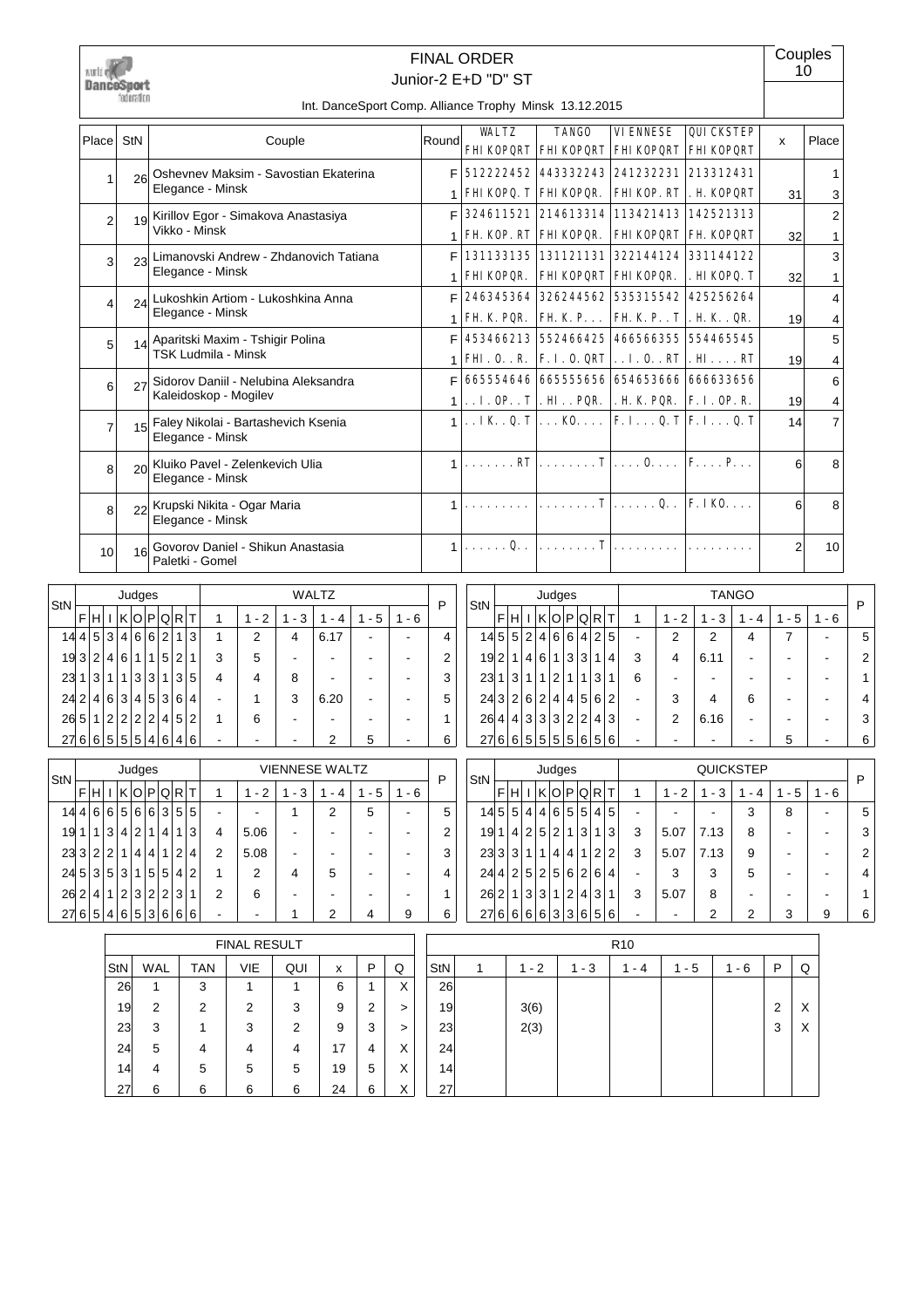- F Volha Banetskaya BELARUS<br>H Uladzislau Ivanovich BELARU
- Uladzislau Ivanovich BELARUS
- I Vitalij Selevich BELARUS
- K Vadim Shats BELARUS
- O Polina Pavlinova BELARUS
- P Irina Parakhnevich BELARUS Q Olga Sabanskaya - BELARUS
- R Liudmila Tsylents-Chojnacka BELARUS
- T Raisa Chekhava BELARUS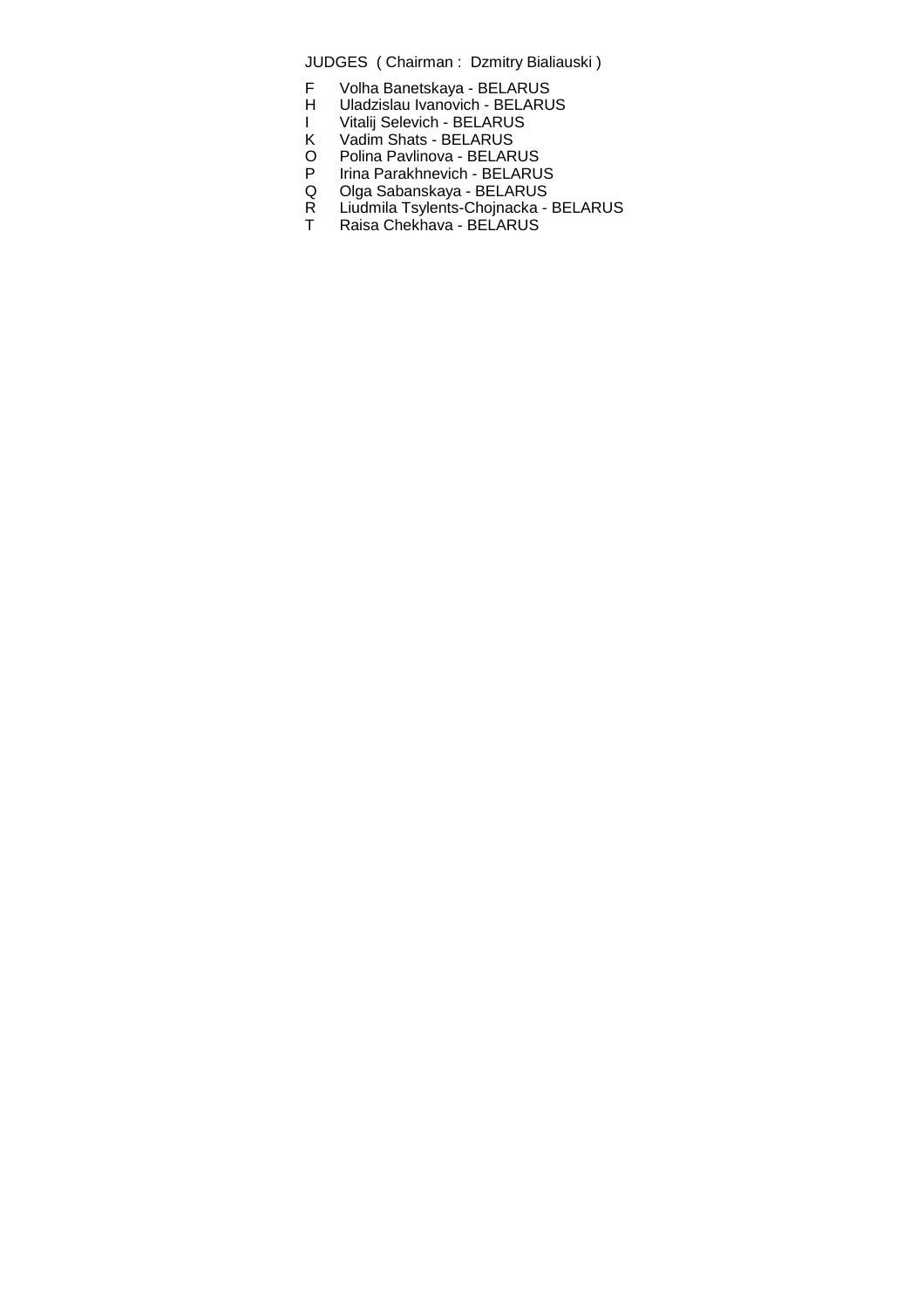

### Adults+Youth E+D "D" ST FINAL ORDER

Couples 3

Int. DanceSport Comp. Alliance Trophy Minsk 13.12.2015

| Place | <b>StN</b> | Couple                                                                | Roundl | WALTZ     | <b>TANGO</b>          | <b>VIENNESE</b><br><b>FHI KOPORT FHI KOPORT FHI KOPORT FHI KOPORT</b> | <b>QUICKSTEP</b>                              | x | Place          |
|-------|------------|-----------------------------------------------------------------------|--------|-----------|-----------------------|-----------------------------------------------------------------------|-----------------------------------------------|---|----------------|
|       |            | 32 Sazonov Dmitry - Dashkevich Irina<br>Piruet - Minsk                | FI     |           |                       |                                                                       | 111111213   111111113   111211112   111211113 |   |                |
|       | 31         | Levitski Mihail - Ionova Olga<br>Elegance - Minsk                     |        |           |                       |                                                                       | 333232132 222223232 222122233 222122232       |   | 2 <sub>1</sub> |
|       |            | 33 Starostin Nikita - Maskalevich Viktoria<br><b>Telemark - Minsk</b> |        | 222323321 | 333332321   333333321 |                                                                       | 333333321                                     |   | $\frac{3}{3}$  |

| StN |   |   |   |       | Judges |       |     |   |   | WAI TZ |       | P |
|-----|---|---|---|-------|--------|-------|-----|---|---|--------|-------|---|
|     |   |   |   |       | Ol     | P     | IQI | R |   | - 2    | 1 - 3 |   |
| 31  | ว | ົ | ว | 2     | 3      | 2     | 1   | 3 | 2 |        | 9     | 3 |
| 32  |   |   |   |       |        |       | っ   |   | 3 |        |       |   |
| 33  | c | 2 | 2 | .1311 |        | 2 3 3 |     | 2 | 1 | 6      |       |   |

| StN |   |   |   | Judges |   |   |   |   |   |   | VIENNESE WALTZ |     | Ρ |
|-----|---|---|---|--------|---|---|---|---|---|---|----------------|-----|---|
|     |   |   |   |        |   |   | Q |   |   |   | - 2            | - 3 |   |
| 31  | ົ |   | 2 |        | 2 | 2 | 2 | 3 | 3 |   |                |     | 2 |
| 32  |   |   |   | ◠      |   |   |   |   | າ |   |                |     |   |
| 33  | າ | ٩ | ર | 3      | 3 | 3 | 3 | 2 | 4 | ٠ | っ              | р   | З |

|     |            |            | <b>FINAL RESULT</b> |     |    |   |   |
|-----|------------|------------|---------------------|-----|----|---|---|
| StN | <b>WAL</b> | <b>TAN</b> | <b>VIE</b>          | QUI | х  | P | Q |
| 32  |            |            |                     |     |    |   | Χ |
| 31  | 3          | 2          | 2                   | 2   | 9  | 2 | Χ |
| 33  | っ          |            | 3                   | ર   | 11 | 3 | v |

| StN    |   |   |   |                | Judges         |   |           |   |                |   | <b>TANGO</b> |     | F |
|--------|---|---|---|----------------|----------------|---|-----------|---|----------------|---|--------------|-----|---|
|        |   |   |   |                |                | P | O.        |   |                |   | - 2          | - 3 |   |
| $31$ 2 |   | 2 | 2 | 2 <sub>1</sub> | 2 <sub>1</sub> | 3 | 2         | 3 | $\overline{2}$ |   |              |     | 2 |
| 32     |   |   |   |                |                |   |           |   | ີ              | 8 |              |     |   |
| 33     | 3 | ว |   |                |                |   | 3 3 3 2 3 | 2 | 4              |   |              | р   | 3 |

|     |                |   |   | Judges |                |                |   |   |   | <b>QUICKSTEP</b> |      |   |
|-----|----------------|---|---|--------|----------------|----------------|---|---|---|------------------|------|---|
| StN |                |   |   |        |                | P              | Q |   |   | - 2              | $-3$ | P |
| 31  | $\overline{2}$ | 2 | 2 | 1      | 2              | 2              | 2 | 3 | 2 | 8                |      | 2 |
| 32  |                |   |   | 2      | 1              |                |   |   | 3 |                  |      |   |
| 33  | c              | 3 | 3 | 3      | 3 <sup>1</sup> | $\overline{3}$ | 3 | າ | 4 | ົ                | 9    | 3 |

- F Volha Banetskaya BELARUS<br>H Uladzislau Ivanovich BELARU
- Uladzislau Ivanovich BELARUS
- I Vitalij Selevich BELARUS<br>K Vadim Shats BELARUS
	- Vadim Shats BELARUS
- O Polina Pavlinova BELARUS<br>P Irina Parakhnevich BELARU
- Irina Parakhnevich BELARUS
- Q Olga Sabanskaya BELARUS
- R Liudmila Tsylents-Chojnacka BELARUS
- T Raisa Chekhava BELARUS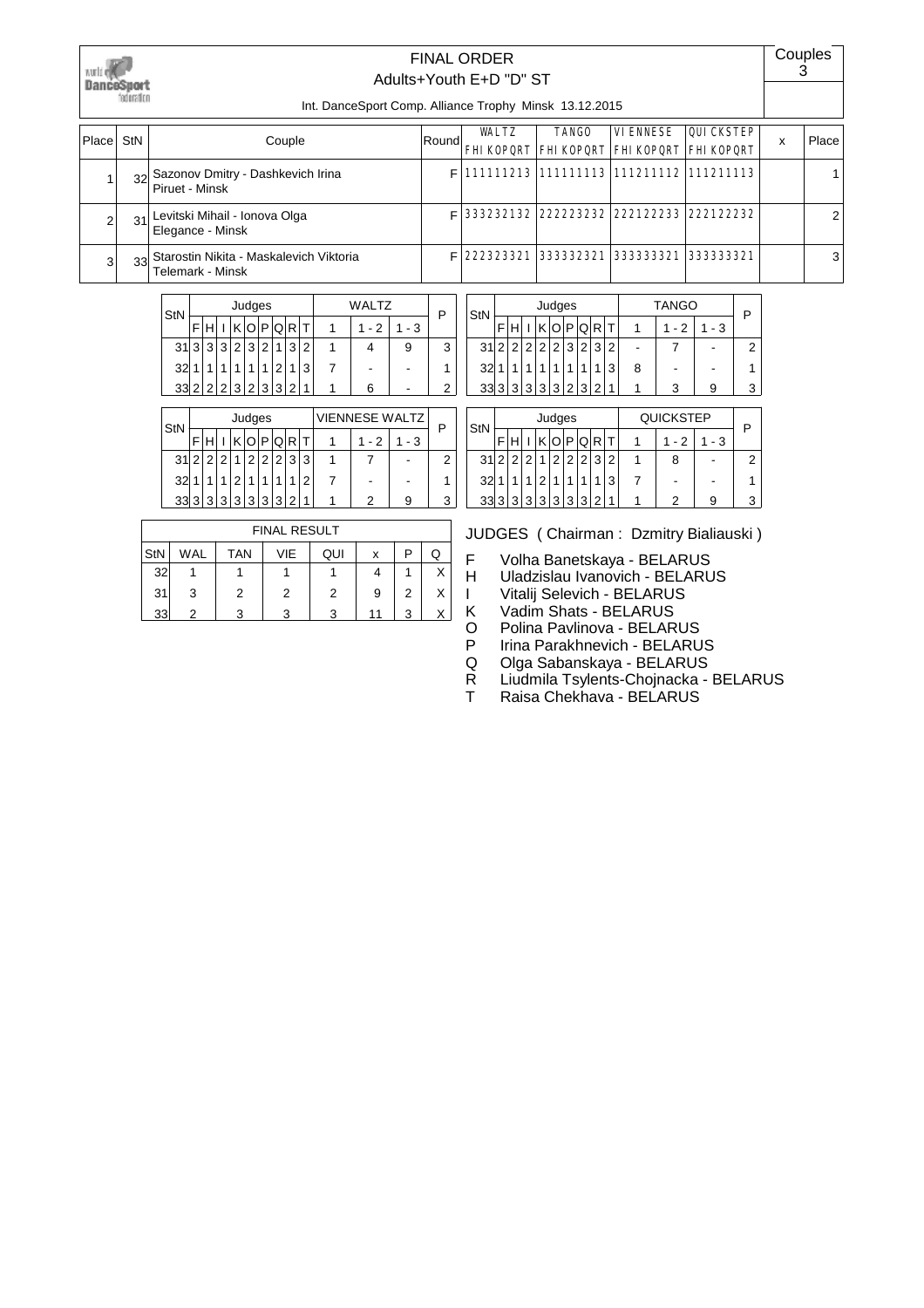write<br>DanceSport<br>Edmiot

# FINAL ORDER

Juvenile 1+2 E-6 "E"

Int. DanceSport Comp. Alliance Trophy Minsk 13.12.2015

|                |    |                                                                   |                |                                                            |         |                         | int. Dance sport Comp. Amance Trophy Immisk 13.12.2013                                              |                                                                                                  |                                       |                                                            |    |                         |
|----------------|----|-------------------------------------------------------------------|----------------|------------------------------------------------------------|---------|-------------------------|-----------------------------------------------------------------------------------------------------|--------------------------------------------------------------------------------------------------|---------------------------------------|------------------------------------------------------------|----|-------------------------|
| Place StN      |    | Couple                                                            | Round          | CHA CHA CHA                                                |         | <b>RUMBA</b>            | <b>JIVE</b><br>FKMPTUXYadegh FKMPTUXYadegh FKMPTUXYadegh FKMPTUXYadegh FKMPTUXYadegh FKMPTUXYadegh  | <b>VALTZ</b>                                                                                     | <b>TANGO</b>                          | QUICKSTEP                                                  | х  | Place                   |
|                |    | Khamko Yahor - Bloshantsava Dziyana                               | F.             | 5212121426222 5111211425322                                |         |                         |                                                                                                     |                                                                                                  |                                       | 5412111635321 4412543516122 3312223524121 4411422523142    |    | $\mathbf{1}$            |
| 1              | 41 | Fiesta - Minsk                                                    |                | FKMPTUXYadegh FKMP. UXYadegh                               |         |                         |                                                                                                     |                                                                                                  |                                       | F. MPTUXYadegh FKMPTUXYadegh FKMPTUXYadegh FKMPTUXYadegh   | 76 | $\mathbf{1}$            |
|                |    |                                                                   |                | FKMPTUXYadegh FKMPTUXYadegh                                |         |                         |                                                                                                     |                                                                                                  |                                       | FKMPTUXYadegh FKMPTUXYa. egh FKMPTUXYa. egh FKMPTUXYadegh  | 76 | $\mathbf{1}$            |
|                |    | Bulgakov Mikhail - Babkina Anastasia                              | F              | 2446653532313 2462463632211                                |         |                         |                                                                                                     |                                                                                                  |                                       | 2663662522113 1635332233211 1221341415232 1222351111211    |    | $\overline{c}$          |
| $\overline{2}$ | 37 | Gracia - Grodno                                                   | $\overline{2}$ |                                                            |         |                         | F. M X. e. h  FKM TUXYa. egh  F. M . UXY. . egh  F. MPTUXYa. egh  FKMPTUXYa. egh  FKMP. UXYa. e. h  |                                                                                                  |                                       |                                                            | 57 | $\overline{4}$          |
|                |    |                                                                   |                | $F. MPT. ad. gh F. . PT. . Y. degh$                        |         |                         |                                                                                                     |                                                                                                  |                                       | F. XYadegh FKMPTUXYa.gh FKMPTUXYadegh FKMPTUX. adegh       |    |                         |
|                |    |                                                                   |                |                                                            |         |                         |                                                                                                     |                                                                                                  |                                       |                                                            | 60 | 6                       |
| 3              | 40 | Ivash Igor - Chasnik Mariya<br>Kapriz - Minsk                     | F              | 3123312255131 3226522364143                                |         |                         |                                                                                                     |                                                                                                  |                                       | 4234423164442 5123425342334 5145414142313 5146514244433    |    | 3                       |
|                |    |                                                                   | 2              | <b>FKMPTUXY.</b> degh <b>FKMPTUXY.</b> degh                |         |                         |                                                                                                     |                                                                                                  |                                       | . KMPTU. degh FKM T. XYadegh . KMPTUXYadegh FK . TUXYadegh | 67 | $\overline{c}$          |
|                |    |                                                                   |                | FK. PTUXYadegh FKMPTUXYadegh                               |         |                         | <b>FKMPTUXYadegh FKMPTUXYade</b>                                                                    |                                                                                                  | <b>FKMPTUXYadeg.</b>                  | FKMPTUXYadegh                                              | 74 | 3                       |
| $\overline{4}$ | 46 | Oleyinik Artiom - Makarevich Stefania                             | F              |                                                            |         |                         | 4365445363564  6344136256535  3156246356635  3241111461443  4533132261544  3335133352324            |                                                                                                  |                                       |                                                            |    | 4                       |
|                |    | Kapriz - Minsk                                                    | $\overline{2}$ | . K. P. UXY. de. h  FK. P. U. Yad. . h                     |         |                         | . K. PTU. Yad.                                                                                      |                                                                                                  |                                       | FKMPTUXY. d. gh FKMPT. XYadegh F. MPTUXYadegh              | 58 | $\mathsf 3$             |
|                |    |                                                                   |                |                                                            |         |                         | FKMPTUXYadegh  F. MPTU. Yadegh  FKMPTUXYadegh  F. MPTUXYadegh  FKMPTUXYadegh  FKMPTUXYadegh         |                                                                                                  |                                       |                                                            | 75 | $\overline{\mathbf{c}}$ |
| 5              | 52 | Shahun Siarhei - Karpach Valeryia                                 |                | 1551234611645 1653344511664                                |         |                         |                                                                                                     |                                                                                                  |                                       | 1321334211264 2356256625555 2456556633455 2553245635555    |    | 5                       |
|                |    | Gracyia - Grodno                                                  | $\overline{2}$ | FK P. U. . adeg.                                           |         | F. MPT. X. adeg.        |                                                                                                     | FK P. UXYadegh FKM TU. . a. eg.                                                                  |                                       | F. MPTU. . a. egh  F. MPTU. Yad. g.                        | 54 | 5                       |
|                |    |                                                                   | 1              |                                                            |         |                         | FKMPTUX. adegh  FKMPTUXYad. . h  FKMPTUXYadegh  FKM T. . Y. degh  F. M T. . Ya. egh  FKMPTUX. adegh |                                                                                                  |                                       |                                                            | 65 | 5                       |
|                |    | Ivanchenko Vlad - Kobanova Alesya                                 | F              | 6634566144456 4535655143456                                |         |                         |                                                                                                     |                                                                                                  |                                       | 6545555443556 6564664154666 6664665356666 6664666466666    |    | 6                       |
| 6              | 55 | <b>BELARUS -</b>                                                  |                | $\ldots \ldots$ X. ad. gh $\ldots$ M $\ldots \ldots$ d. g. |         |                         |                                                                                                     |                                                                                                  |                                       |                                                            |    |                         |
|                |    |                                                                   | 2              |                                                            |         |                         | FT. XY                                                                                              | F. XY. d.                                                                                        |                                       | <b>FK.</b> TUXY. d. . h MP. . XY. d. g.                    | 30 | 6                       |
|                |    |                                                                   |                |                                                            |         |                         | FKMPTUXYadegh FKMPTUXYadegh FKMPTUXYadeg. FKM T. XYadegh FKMPTUXYadegh FKMP. UXYadegh               |                                                                                                  |                                       |                                                            | 74 | 3                       |
| $\overline{7}$ | 49 | Samuila Ugnius - Hrytsenka Palina                                 | $\overline{2}$ | $FKM$ TU. $\ldots$ a. e. $\ldots$                          |         | $.$ KM $. \ldots$ a. e. | .Me.                                                                                                | . K. PTUX. a.                                                                                    | . <b>a.</b>                           | . KM T. ade. h                                             | 27 | $\overline{7}$          |
|                |    | Ludmila - Minsk                                                   |                | FKMPTUXYa. e. .                                            |         | <b>FKMX.a.e</b>         | . KMPTU. Ya. eg.                                                                                    | <b>FKMPTUXY.</b> deg.                                                                            |                                       | . KMPTUX. a. e. . FKMPTUXYade. h                           | 56 | 8                       |
| 8              | 29 | Samets Pavel - Kazlouskaya Elizaveta                              | $\overline{2}$ | PTa<br>.                                                   |         |                         | $\ldots$ PTU. . ad. . h F. . P. Yade. .                                                             |                                                                                                  |                                       | $\ldots$ MP ad. . h F U d   F P                            | 25 | 8                       |
|                |    | Fest - Vitebsk                                                    | $\mathbf{1}$   | F. . P. . X. adegh F. . PTUXYadegh                         |         |                         |                                                                                                     | <b>FKMPTUdegh F. MPTUdeg.   F. . PTUXegh F. . P. U. Yad. g.</b>                                  |                                       |                                                            | 52 | 11                      |
| 9              | 48 | Parfenov Matvey - Ogar Nadezhda                                   | $\mathfrak{p}$ | <b>FKM T. XY. d</b>                                        |         | $\ldots$ P. $XY$        | <b>FK.T.X.ad.g.</b>                                                                                 | . K d.                                                                                           | . K d.                                | . K U.                                                     | 23 | 9                       |
|                |    | Elegance - Minsk                                                  | 1              | FKM . UXY. deg.                                            |         | . KMPTUX. ade. .        |                                                                                                     | FKMPTUXYadegh  . K. PTUXYade. h  . KM TUX. a                                                     |                                       | . KMPTUXYadegh                                             | 59 | $\overline{7}$          |
|                |    | Homich Vladislav - Petrunina Aleksandra                           | $\overline{2}$ | $$ M TU. $$ g.                                             |         | . K . TU. e. h          |                                                                                                     | . KM . U. . a. . gh $\vert \ldots \ldots \cdot Y$ . . e. h $\vert \ldots M \ldots \ldots \ldots$ |                                       | x                                                          | 21 | 10                      |
| 10             | 39 | Duet - Minsk                                                      | $\mathbf{1}$   | . KM TU. Y. . egh . KMPTU. . adegh                         |         |                         | . KMPTUXYade. .                                                                                     |                                                                                                  |                                       | . K. PTUXYade. h   . K. P. UX. . degh   MPTU. egh          |    |                         |
|                |    |                                                                   |                |                                                            |         |                         |                                                                                                     |                                                                                                  |                                       |                                                            | 53 | 9                       |
| 11             | 43 | Lamaka Yauheni - Liashkevich Iryna<br>Sovremeny style - Minsk     | $\overline{2}$ | $\ldots \ldots Y \ldots gh$ F T. XY g.                     |         |                         |                                                                                                     |                                                                                                  |                                       |                                                            | 18 | 11                      |
|                |    |                                                                   | $\mathbf{1}$   |                                                            |         |                         | . KMPTUXY. degh   UXY. . egh   FKMPTUXYadegh   FKM TUX. ad. g.   F. MPT. XYad. gh   . K. XY. g.     |                                                                                                  |                                       |                                                            | 53 | 9                       |
| 12             | 47 | Osikov Timafey - Shtanyuk Anna                                    | $\overline{2}$ | $\ldots$ P. $\ldots$ Ya. $\ldots$                          |         | .                       |                                                                                                     |                                                                                                  |                                       |                                                            | 12 | 12                      |
|                |    | Vikko - Minsk                                                     |                |                                                            |         |                         | F. MP. . XYa. h  FKMP. Ya. . gh  . K. d. gh  FK. PTU. . a. egh  F. . PTU. Yadeg.   FKMPTUXYadegh    |                                                                                                  |                                       |                                                            | 50 | 12                      |
| 13             | 30 | Filatau Ilya - Patryshava Hanna<br>Fest - Vitebsk                 |                |                                                            |         |                         | FK. P. . XYadegh FKM . UXYa. e. h F. a. e. h F. MP. . XYa. eg. FKMP. U. Yad. gh F. M Ya.            |                                                                                                  |                                       |                                                            | 45 | 13                      |
| 14             | 38 | Gunkevich Nikita - Koval Alina<br>Duet - Minsk                    | $\mathbf{1}$   | M T. X. a. e. .   FKM TUX. . d. g.                         |         |                         |                                                                                                     | . . M T. XY.   . KMP. UXYadegh F. M TUX. . de. h F. M T. X. . d. g.                              |                                       |                                                            | 42 | 14                      |
|                |    |                                                                   |                |                                                            |         |                         |                                                                                                     |                                                                                                  |                                       |                                                            |    |                         |
| 15             | 44 | Malyi Maksim - Rybak Kseniya                                      | $\mathbf{1}$   | . KMPTU. Yad.                                              |         | . KMPTUXY. d. gh        |                                                                                                     | . K. PTUX.   . K. P. Y. h  . KMP. . XY. d. gh  PT. X. . d.                                       |                                       |                                                            | 39 | 15                      |
|                |    | Dancer - Gomel                                                    |                |                                                            |         |                         |                                                                                                     |                                                                                                  |                                       |                                                            |    |                         |
| 16             | 50 | Selilo Dmitriy - Tovstik Alexandra                                |                |                                                            |         |                         | $\vert \cdot \vert$ F U. Y h FK. T d   F. M ad. gh F UX. . d. gh FK Yade. h FK U. Y e. h            |                                                                                                  |                                       |                                                            | 33 | 16                      |
|                |    | Gracija - Grodno                                                  |                |                                                            |         |                         |                                                                                                     |                                                                                                  |                                       |                                                            |    |                         |
| 17             | 45 | Manisha Ilya - Kachanova Sonya<br>Dancer - Gomel                  |                |                                                            |         |                         | $ 1 $ . K. TUd. g. $ P.$ XYa. eg.   F P. UXY h $ M$ ad. . h $ KY.$ d                                |                                                                                                  |                                       | . K . T. . Ya. e. h                                        | 30 | 17                      |
|                |    |                                                                   |                |                                                            |         |                         |                                                                                                     |                                                                                                  |                                       |                                                            |    |                         |
|                |    | Judges                                                            |                | CHA CHA CHA                                                |         | P                       | Judges                                                                                              |                                                                                                  | <b>RUMBA</b>                          | P                                                          |    |                         |
|                |    | StN<br>F K M P T U X Y a d e g h <br>$1 - 2$<br>$\overline{1}$    | $1 - 3$        | $1 - 4$<br>$1 - 5$                                         | $1 - 6$ | StN                     | F K M P T U X Y a d e g h                                                                           | $\mathbf{1}$                                                                                     | $1 - 2$<br>$1 - 3$<br>$1 - 4$         | $1 - 5$<br>$1 - 6$                                         |    |                         |
|                |    | 37244665353231<br>$\overline{1}$<br>3                             | $\overline{7}$ |                                                            |         | 3                       | 37246246363221                                                                                      | $\overline{2}$                                                                                   | 8.16<br>6                             | $\overline{2}$                                             |    |                         |
|                |    | 40 3 1 2 3 3 1 2 2 5 5 1 3 1 <br>$\overline{7}$<br>$\overline{4}$ |                |                                                            |         | $\mathbf 2$             | 403226522364143                                                                                     | $\overline{1}$                                                                                   | 5<br>8.18                             | 3<br>$\overline{\phantom{a}}$                              |    |                         |
|                |    | 415 2 1 2 1 2 1 4 2 6 2 2 2<br>10<br>3                            |                |                                                            |         | $\mathbf{1}$            | $41\overline{5}111121114215322$                                                                     | 5                                                                                                | 9                                     | 1                                                          |    |                         |
|                |    | 46 4 3 6 5 4 4 5 3 6 3 5 6 4                                      | 3              |                                                            |         | 5                       | 4663441136256535                                                                                    |                                                                                                  |                                       | $\blacksquare$                                             |    |                         |
|                |    | 5215512234611645                                                  |                | $\overline{7}$                                             |         |                         | 521653344511664                                                                                     |                                                                                                  | $\overline{c}$<br>5<br>$\overline{7}$ | 5                                                          |    |                         |
|                |    | 5<br>4                                                            | 6              | 8                                                          |         | $\pmb{4}$               |                                                                                                     | 3                                                                                                | 3<br>5<br>8                           | 4<br>$\overline{\phantom{a}}$                              |    |                         |
|                |    | 556634566144456<br>$\mathbf{1}$                                   | $\overline{2}$ | 6<br>8                                                     |         | 6                       | 554535655143456                                                                                     | $\mathbf{1}$                                                                                     | 3<br>6<br>$\mathbf{1}$                | 11<br>6<br>$\blacksquare$                                  |    |                         |
|                |    | Judges                                                            |                | JIVE                                                       |         |                         | Judges                                                                                              |                                                                                                  | WALTZ                                 |                                                            |    |                         |
|                |    | StN  <br>F K M P T U X Y a d e g h <br>$1 - 2$<br>$\overline{1}$  | $1 - 3$        | $1 - 4$<br>$1 - 5$                                         | $1 - 6$ | P<br>StN                | F K M P T U X Y a d e g h                                                                           | $\mathbf{1}$                                                                                     | $1 - 2$<br>$1 - 3$<br>$1 - 4$         | P<br>$1 - 5$<br>$1 - 6$                                    |    |                         |
|                |    | 3726636825221113                                                  |                |                                                            |         |                         | 371635332223321                                                                                     |                                                                                                  |                                       |                                                            |    |                         |
|                |    | 2<br>6                                                            | 8              |                                                            |         | 3                       |                                                                                                     | 3                                                                                                | 6<br>11                               |                                                            |    |                         |
|                |    | 40 4 2 3 4 4 2 3 1 6 4 4 4 2<br>$\overline{4}$<br>$\mathbf{1}$    | 6              | 12                                                         |         | $\overline{\mathbf{4}}$ | $40\,5 1 2 3 4 2 5 3 4 2 3 3$                                                                       | 4<br>$\mathbf{1}$                                                                                | 8.19<br>4                             | 3                                                          |    |                         |

|     | 46 3 1 5 6 2 4 6 3 5 6 6 3 5 |  |                          |        |  |  |   |                |      | 5    | 6            | 9       |         | 6              | 46 3 2 4 1 1 1 1 1 4 6 1 4 4 3 |                            |  |  |        |  |  |  | 6    | 8.13    |           |         |     | 2 |
|-----|------------------------------|--|--------------------------|--------|--|--|---|----------------|------|------|--------------|---------|---------|----------------|--------------------------------|----------------------------|--|--|--------|--|--|--|------|---------|-----------|---------|-----|---|
|     | 52 1 3 2 1 3 3 4 2 1 1 2 6 4 |  |                          |        |  |  |   | 4              | 7.10 |      |              |         |         | $\overline{2}$ | 522 356 2566 62555             |                            |  |  |        |  |  |  |      |         | 4         | 10      |     | 5 |
|     | 55665455555443556            |  |                          |        |  |  |   |                |      |      | 4            | 11      |         | 5              | 556656466415454666             |                            |  |  |        |  |  |  |      |         |           | 6       | 13  | 6 |
| StN |                              |  |                          | Judges |  |  |   |                |      |      | <b>TANGO</b> |         |         | Þ              | StN                            |                            |  |  | Judges |  |  |  |      |         | QUICKSTEP |         |     | P |
|     |                              |  | FK M P T U X Y a d e g h |        |  |  |   |                | $-2$ | $-3$ | - 4          | $1 - 5$ | $1 - 6$ |                |                                | F K M P T U X Y a d e g h' |  |  |        |  |  |  | $-2$ | $1 - 3$ | $1 - 4$   | $1 - 5$ | - 6 |   |
|     | 37 1 2 2 1 3 4 1 4 1 5 2 3 2 |  |                          |        |  |  |   | 4              | 8.12 |      |              |         |         |                | 371222351111112111             |                            |  |  |        |  |  |  |      |         |           |         |     |   |
|     | 40 5 1                       |  | 4 5 4 1 4 1 4 2 3 1      |        |  |  | 3 |                | 5    | 7.12 |              |         |         | 3              | 40 5 1 4 6 5 1 4 2 4 4 4 3 3   |                            |  |  |        |  |  |  |      |         | 10        |         |     | 4 |
|     | 41 3 3 1 2 2 2 3 5 2 4 1 2 1 |  |                          |        |  |  |   | 3              | 8.13 |      |              |         |         | $\overline{2}$ | 41 4 4 1 1 4 2 25 23 14 2      |                            |  |  |        |  |  |  |      |         |           |         |     | 2 |
|     | 46 4 5 3 3 1 3 2 2 6 1 5 4 4 |  |                          |        |  |  |   | $\overline{2}$ | 4    | 7.15 |              |         |         | 4              | 46 3 3 3 5 1 3 3 3 5 6 7 8 9 4 |                            |  |  |        |  |  |  |      | 10      |           |         |     | 3 |
|     | 52 2 4 5 6 5 5 6 6 3 3 4 5 5 |  |                          |        |  |  |   |                |      | з    | 5            | 10      |         | 5              | 52 2 5 5 3 2 4 5 6 3 5 5 5 5   |                            |  |  |        |  |  |  |      |         | 5         | 12      |     | 5 |
|     | 5566664665356666             |  |                          |        |  |  |   |                |      |      |              | 4       | 13      | 6              | 556666466664666666             |                            |  |  |        |  |  |  |      |         |           | 2       | 13  | 6 |

41 4 4 1 2 5 4 3 5 1 6 1 2 2 3 6 7 - - - - 4

41| 5| 4| 1| 2| 1| 1| 1| 6| 3| 5| 3| 2| 1| 5 | 7.09 | - | - | - | - | 1

**Couples**  $17$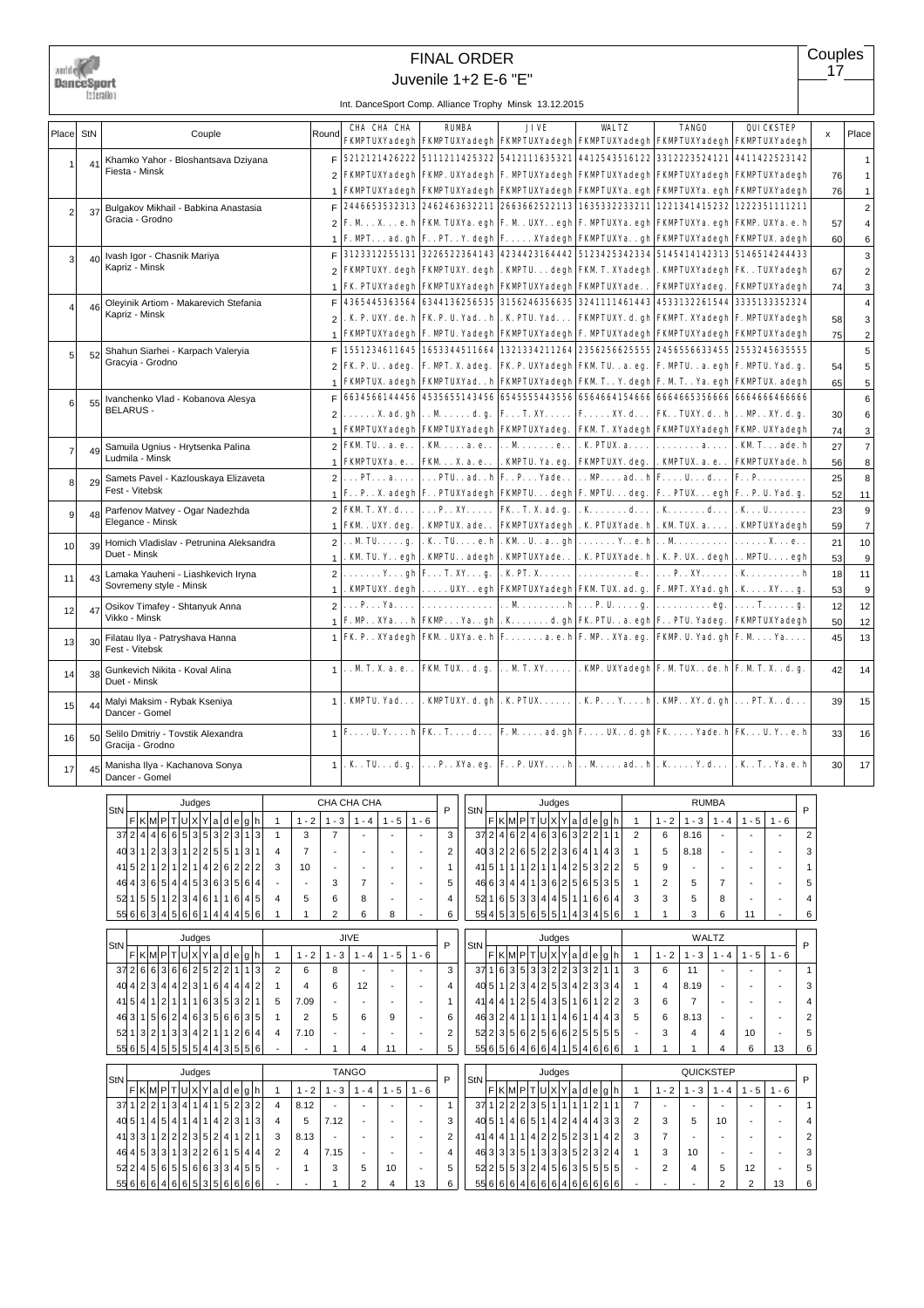|     |                |            |     | <b>FINAL RESULT</b> |                |     |    |   |                |
|-----|----------------|------------|-----|---------------------|----------------|-----|----|---|----------------|
| StN | <b>CHA</b>     | <b>RUM</b> | JIV | WAL                 | <b>TAN</b>     | QUI | x  | P | Q              |
| 41  | 1              |            |     | 4                   | $\overline{2}$ | 2   | 11 | 1 | $\overline{ }$ |
| 37  | 3              | 2          | 3   |                     |                | 1   | 11 | 2 | >              |
| 40  | $\overline{2}$ | 3          | 4   | 3                   | 3              | 4   | 19 | 3 | X              |
| 46  | 5              | 5          | 6   | 2                   | 4              | 3   | 25 | 4 | >              |
| 52  | 4              | 4          | 2   | 5                   | 5              | 5   | 25 | 5 | >              |
| 55  | 6              | 6          | 5   | 6                   | 6              | 6   | 35 | 6 | X              |

|     |      |         |         | R <sub>10</sub> |         |         |   |        |
|-----|------|---------|---------|-----------------|---------|---------|---|--------|
| StN |      | $1 - 2$ | $1 - 3$ | $1 - 4$         | $1 - 5$ | $1 - 6$ | P | Q      |
| 41  | 3(3) |         |         |                 |         |         |   | $\geq$ |
| 37  | 3(3) |         |         |                 |         |         |   | >      |
| 40  |      |         |         |                 |         |         |   |        |
| 46  |      |         |         | 3(9)            |         |         | 4 | X      |
| 52  |      |         |         | 3(10)           |         |         | 5 | Χ      |
| 55  |      |         |         |                 |         |         |   |        |

|     |        |         |         | R <sub>11</sub> |         |         |                |   |
|-----|--------|---------|---------|-----------------|---------|---------|----------------|---|
| StN | 1      | $1 - 2$ | $1 - 3$ | $1 - 4$         | $1 - 5$ | $1 - 6$ | P              | Q |
| 41  | 22(22) | 47(72)  |         |                 |         |         | 1              | X |
| 37  | 19(19) | 40(61)  |         |                 |         |         | $\overline{2}$ | Χ |
| 40  |        |         |         |                 |         |         |                |   |
| 46  |        |         |         |                 |         |         |                |   |
| 52  |        |         |         |                 |         |         |                |   |
| 55  |        |         |         |                 |         |         |                |   |

F Volha Banetskaya - BELARUS<br>K Vadim Shats - BELARUS

K Vadim Shats - BELARUS<br>M Andrei Kononenko - BELA

M Andrei Kononenko - BELARUS

P Irina Parakhnevich - BELARUS

T Raisa Chekhava - BELARUS<br>U Gergana Zhekova - BULGARI

U Gergana Zhekova - BULGARIA<br>X Gundars Briedis - LATVIA

X Gundars Briedis - LATVIA<br>Y Rolandas Burneikis - LITH

Y Rolandas Burneikis - LITHUANIA<br>A2 Artur Varnacov - MOLDOVA

A2 Artur Varnacov - MOLDOVA<br>D2 Alexey Galchun - RUSSIAN I D2 Alexey Galchun - RUSSIAN FEDERATION<br>E2 Dragan Rancev - SERBIA

E2 Dragan Rancev - SERBIA<br>G2 Niko Basaric - SLOVENIA

G2 Niko Basaric - SLOVENIA<br>H2 Volodymyr Kozak - UKRAII

Volodymyr Kozak - UKRAINE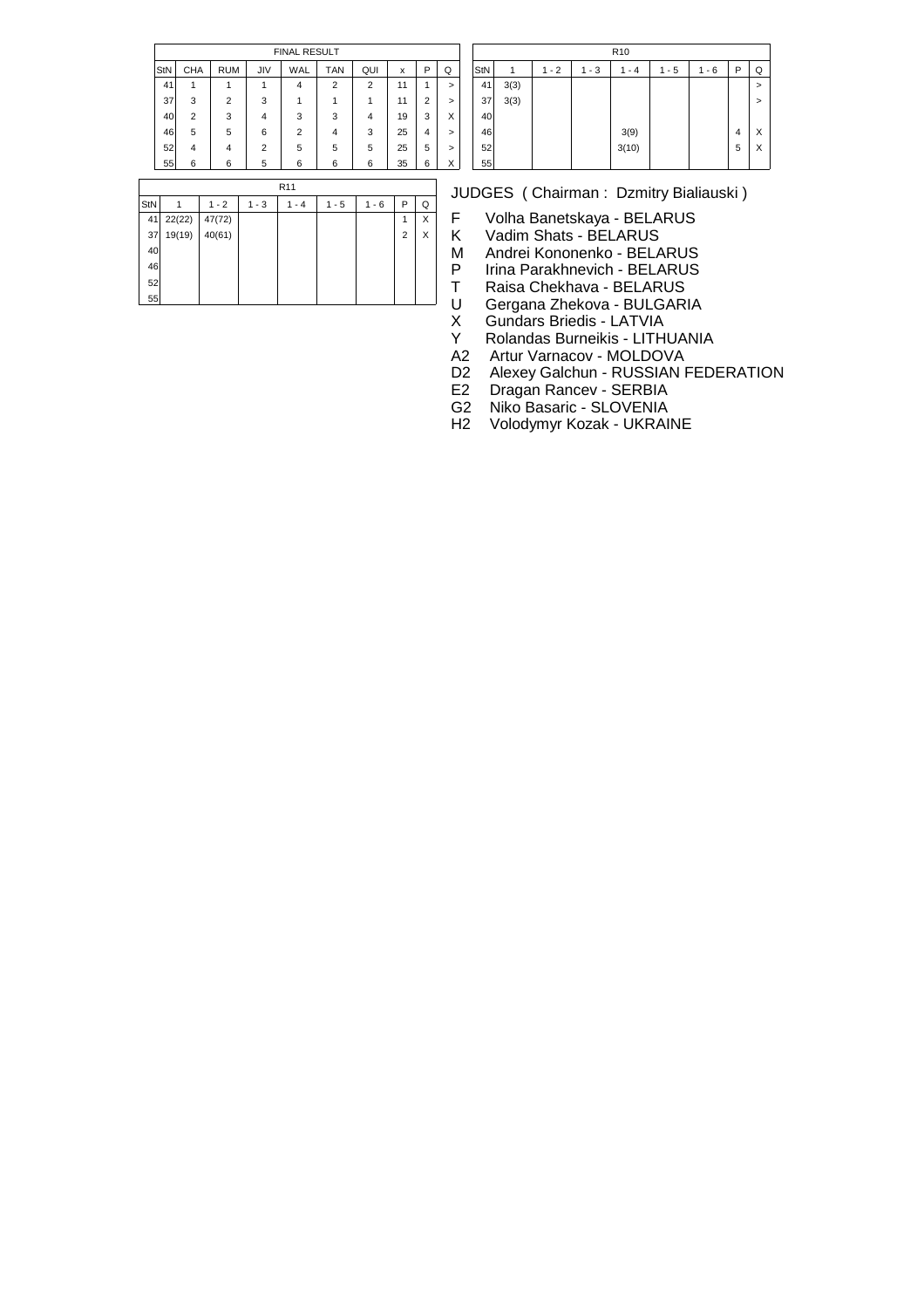

# Junior 1 E+D "D" ST FINAL ORDER

**Couples** 12

#### Int. DanceSport Comp. Alliance Trophy Minsk 13.12.2015

| Place          | StN             | Couple                                                               | Round | <b>WAT.TZ</b>                             | <b>TANGO</b><br><b>FIKMPVXZbcefi   FIKMPVXZbcefi   FIKMPVXZbcefi   FIKMPVXZbcefi</b>                                                            | <b>VIENNESE WALT</b> | QUICKSTEP | x              | Place               |
|----------------|-----------------|----------------------------------------------------------------------|-------|-------------------------------------------|-------------------------------------------------------------------------------------------------------------------------------------------------|----------------------|-----------|----------------|---------------------|
|                |                 | 53 Korastelev Alexander - Makatun Anastasiya<br>Duet - Minsk         | F.    |                                           | 5212213314112 2111111315112 6133212426312 5112111314212<br><b>F. KMPVXZb. efi   FIKMPVXZbcefi   . IKMPVXZbcefi   F. KMPVXZbcefi</b>             |                      |           | 48             |                     |
| $\overline{2}$ |                 | 65 Melehavec Makar - Mihutskaya Anastasia<br>Sovremeny style - Minsk | F     | <b>FIKM. XZbcef.</b>                      | 2524152231323 5423362123323 2212341234223 1223232221323<br><b>FI. MPVXZbcefi   FIKMPVXZbcefi   FIKMPVXZbcefi</b>                                |                      |           | 48             | $\overline{2}$<br>2 |
| 3              | <b>GGI</b>      | Mikalauskis Augustas - Lapseviciute Gabija<br>Ratuto - Vilnius       | Е     |                                           | 1643434422241   1342223431231   1321123111151   3331323432151<br><b>FIKMPVXZefi   FI. MPVXZbcefi   FIKMPVXZbcefi   FIKMPVXZbcefi</b>            |                      |           | 49             | 3                   |
| Δ              | 56 <sup>1</sup> | Dabraneuski Aliaksandr - Tazhibaeva Almira<br><b>BELARUS -</b>       | F     |                                           | 3131321155535 3534434264444 4644664342436 2446644143434<br><b>FIKMPVXZbcefi   FIKMPV. Zb. . fi   . IKMP. X. . c. fi   FI. MPVXZbce. i</b>       |                      |           | 42             | 4<br>4              |
| 5              | 7기              | Slizevich Ehor - Puzynia Lizaveta<br>Gracia - Grodno                 | F     |                                           | 4465545646454 4665646556655 3566456655564 4654555666645<br>FI. M VX. $\dots$ fi   F. . M VX. $\dots$ f.   F. . M VX. bc. f.   FI. M VX. b. . fi |                      |           | 27             | 5<br>5              |
| 6              |                 | 63 Kuznetsov Jevgeni - Basalyha Ekaterina<br>Modern - Minsk          | F     |                                           | 6356666563666 6256555642566 5455535563645 6565466555566<br>.IV. Zbcefi   . IK. P. XZbce. .   FI. . P. X. ef.   . IK. P. X. . c.                 |                      |           | 27             | 6<br>5              |
| 7              |                 | 60 Kastjukevich Savelij - Bahmatovich Alina<br>Duet - Minsk          |       |                                           | $1 \times \text{KMP. X. c.}$ . FIKMPVXZbcef. FI Z i  KM  fi                                                                                     |                      |           | 26             | $\overline{7}$      |
| 8              | $58$            | Erohin Sergey - Redko Kristina<br>Elegance - Minsk                   |       |                                           | . IK  Zbc. . i $\vert$ K c. . i   F. K. . V. . bce. i   . IK P. . Z. ce. .                                                                      |                      |           | 22             | 8                   |
| 9              | 64              | Ledetskij Fedor - Kiseleva Sofija<br>Duet - Minsk                    |       | $1, \ldots$ PV. $\cdot$ bc. $\cdot \cdot$ | $\ldots$ K   KMP. . Zb.   Z.                                                                                                                    |                      |           | 11             | 9                   |
| 10             | 68              | Rastsiahayeu Andrei - Skrupskaya Kseniya<br>Liudmila - Minsk         |       |                                           |                                                                                                                                                 | e V e V. . b. e      |           | $\overline{7}$ | 10                  |
| 11             |                 | 69 Tsvetov Fedor - Grushetskaya Anastasiya<br>Duet - Minsk           |       |                                           | $1  P i Z FF.$                                                                                                                                  |                      |           | 5              | 11                  |
| 12             | $\overline{70}$ | Yanovich Mikhail - Valantseyeva Anastasiya<br>ArtMiS - Minsk         |       |                                           |                                                                                                                                                 |                      |           | $\Omega$       | 12                  |

| StN |   |                |                |   |   |        | Judges |   |   |   |                |   |   |   |                       |                                    | WALTZ               |                     |       | P |
|-----|---|----------------|----------------|---|---|--------|--------|---|---|---|----------------|---|---|---|-----------------------|------------------------------------|---------------------|---------------------|-------|---|
|     | F |                | KI             | м | P | V      | ΧI     | Z | b | C | e              | f | I | 1 | $\overline{2}$<br>1 - | 3<br>1<br>$\overline{\phantom{a}}$ | 4<br>$\blacksquare$ | 5<br>$\blacksquare$ | 1 - 6 |   |
| 53  | 5 | 2              | 1              | 2 | 2 | 1      | 3      | 3 | 1 | 4 |                | 1 | 2 | 5 | 9                     |                                    |                     |                     |       |   |
| 56  | 3 | $\mathbf{1}$   | 3 <sub>1</sub> | 1 | 3 | 2      | 1      | 1 | 5 | 5 | 5 <sup>1</sup> | 3 | 5 | 4 | 5                     | 9                                  |                     |                     |       | 3 |
| 63  | 6 | 3              | 5 <sup>1</sup> | 6 | 6 | 6      | 6      | 5 | 6 | 3 | 6              | 6 | 6 | - |                       | 2                                  | 2                   | 4                   | 13    | 6 |
| 65  | 2 | 5              | 2              | 4 | 1 | 5      | 2      | 2 | 3 | 1 | 3              | 2 | 3 | 2 |                       |                                    |                     |                     |       | 2 |
| 66  | 1 | 6              | 4              | 3 | 4 | 3      | 4      | 4 | 2 | 2 | 2              | 4 |   | 2 | 5                     |                                    |                     |                     |       | 4 |
| 72  | 4 | 4 <sup>1</sup> | 6              | 5 | 5 | $.4^+$ | 5      | 6 | 4 | 6 | 4              | 5 | 4 |   |                       |                                    | 6                   | 10                  |       | 5 |

| StN |     |                |   |     |                |   | Judges         |                |                |   |                |   |   |                          |             |      | TANGO  |     |           | P |
|-----|-----|----------------|---|-----|----------------|---|----------------|----------------|----------------|---|----------------|---|---|--------------------------|-------------|------|--------|-----|-----------|---|
|     | F   |                |   | KIM | P              | V | Χl             | Z              | b              | C | е              | f |   | 1                        | 2<br>1<br>٠ | $-3$ | 4<br>۰ | - 5 | $-6$<br>1 |   |
| 53  | 2   |                |   | 1   | 1              | 1 |                | 3              | 1              | 5 | 1              | 1 | 2 | 9                        | -           |      |        |     |           |   |
| 56  | 3   | 5              | 3 | 4   | 4              | 3 | 4              | $\overline{2}$ | 6              | 4 | 4'             | 4 | 4 | $\blacksquare$           | 1           | 4    | 11     |     |           | 4 |
| 63  | 6   | 2 <sup>1</sup> | 5 | 6   | 5              | 5 | 5              | 6              | 4              | 2 | 5              | 6 | 6 | $\overline{\phantom{a}}$ | 2           | 2    | 3      | 8   |           | 5 |
| 65  | 5   | 41             | 2 | 3   | 3              | 6 | 2 <sub>1</sub> | 1              | $\overline{2}$ | 3 | 3              | 2 | 3 | 1                        | 5           | 10   |        |     |           | 3 |
| 66  | 1   | 3              | 4 | 2   | $\overline{2}$ | 2 | 3              | 4              | 3              | 1 | $\overline{2}$ | 3 | 1 | 3                        | 7           |      |        |     |           | 2 |
|     | 724 | 6              | 6 | 5   | 6              | 4 | 6              | 5              | 5              | 6 | 6              | 5 | 5 | ٠                        |             |      | 2      |     |           | 6 |

|   |                                  |   |   |                |                |   |   |                                |                |   |   |                      |   |                          |        |   |        |                       | P |
|---|----------------------------------|---|---|----------------|----------------|---|---|--------------------------------|----------------|---|---|----------------------|---|--------------------------|--------|---|--------|-----------------------|---|
| F |                                  | κ | M | P              | V              |   |   | b                              | C              | е | f |                      | 1 | 2<br>1<br>$\blacksquare$ | 3<br>۰ | 4 | 5<br>۰ | $-6$                  |   |
| 6 | 1                                | 3 | 3 | 2              | 1              | 2 | 4 | 2                              | 6              | 3 | 1 | 2                    | 3 | 7                        |        |   |        |                       | 3 |
| 4 | 6                                | 4 | 4 | 6              | 6              |   | 3 | 4                              | $\overline{2}$ |   | 3 | 6                    | - | 4                        | 3      | 9 |        |                       | 4 |
| 5 | 4                                |   |   | 5              | 3              |   | 5 | 6                              | 3              | 6 | 4 | 5                    | ٠ |                          | 2      | 4 | 11     |                       | 5 |
| 2 | 2                                |   | 2 | 3              | 4              | 1 | 2 | 3                              | 4              |   | 2 | 3                    | 2 | 8                        |        |   |        |                       | 2 |
|   | 3                                | 2 | 1 | 1              | 2              | 3 | 1 | 1                              | 1              | 1 | 5 | 1                    | 8 |                          |        |   |        |                       |   |
| 3 | 5                                | 6 | 6 | 4              | 5              | 6 | 6 | 5                              | 5              | 5 | 6 | 4                    | ۰ |                          |        | 3 | 8      |                       | 6 |
|   | 53<br>56<br>63<br>65<br>66<br>72 |   |   | 5 <sup>1</sup> | 5 <sup>1</sup> |   |   | ΙZ<br>X<br>4<br>5 <sup>5</sup> | Judges         |   |   | 4'<br>2 <sup>1</sup> |   |                          |        |   |        | <b>VIENNESE WALTZ</b> |   |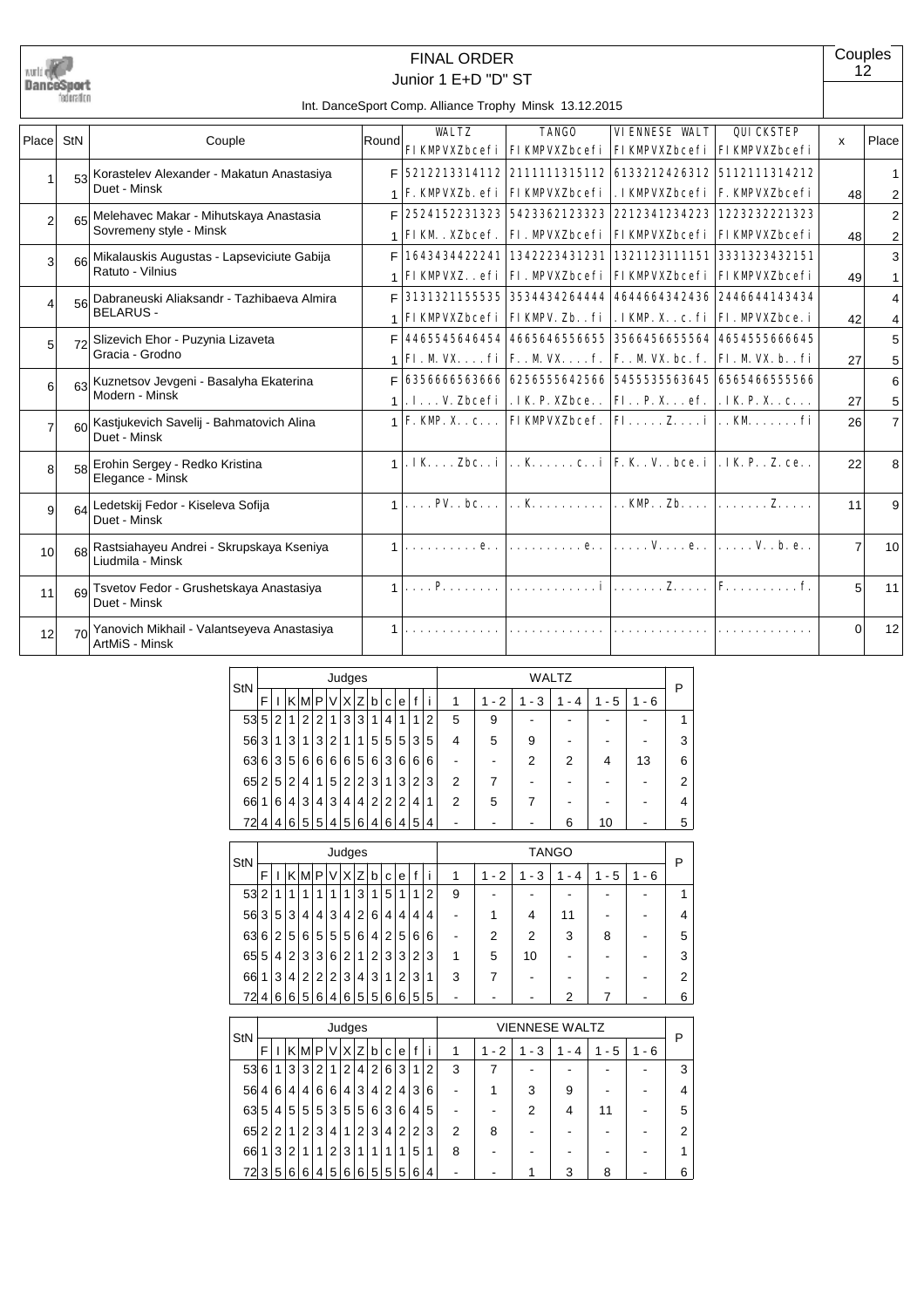| StN     |                |                |                |   |                |   | Judges |                |                |                |                |   |                |                |                |          | QUICKSTEP |          |           | P |
|---------|----------------|----------------|----------------|---|----------------|---|--------|----------------|----------------|----------------|----------------|---|----------------|----------------|----------------|----------|-----------|----------|-----------|---|
|         | F              |                | κ              | M | P              | V | X      | Ζ              | b              | C              | e              | f | Ť              | 1              | $-2$<br>1      | - 3<br>1 | - 4       | - 5<br>1 | $-6$<br>1 |   |
| $53\,5$ |                | 1              | 1              | 2 | 1              |   | 1      | 3              | 1              | ا 4 ،          | 2              | 1 | $\overline{2}$ | 7              | -              | ۰        |           |          |           |   |
| 56      | $\overline{2}$ | 4              | 4              | 6 | 6              | 4 | 4      | 1              | 4              | 3              | 4              | 3 | 4              | 1              | $\overline{2}$ | 4        | 11        |          |           |   |
| 63      | 6              | 5              | 6              | 5 | 4 <sup>1</sup> | 6 | 6      | 5              | 5              | 5 <sup>1</sup> | 5 <sup>5</sup> | 6 | 6              | ۰              |                |          |           |          |           | 6 |
| 65      | 1              | $\overline{2}$ | $\overline{2}$ | 3 | 2 <sub>1</sub> | 3 | 2      | $\overline{2}$ | $\overline{2}$ | 1              | $\mathbf{3}$   | 2 | 3              | $\overline{2}$ | 9              |          |           |          |           | 2 |
| 66      | 3              | 3              | 3              | 1 | 3              | 2 | 3      | 4              | 3              | 2 <sub>1</sub> | 1              | 5 | 1              | 3              | 5              | 11       |           |          |           | 3 |
| 72      | $\overline{4}$ | 6              | 5              | 4 | 5 <sup>1</sup> | 5 | 5      | 6              | 6              | 6              | 6              | 4 | 5              |                |                |          | 3         | 8        |           | 5 |

|     |            |            | <b>FINAL RESULT</b> |     |    |   |        |    |
|-----|------------|------------|---------------------|-----|----|---|--------|----|
| StN | <b>WAL</b> | <b>TAN</b> | VIE                 | QUI | x  | Ρ | Q      | St |
| 53  |            |            | 3                   |     | 6  | 1 | X      |    |
| 65  | 2          | 3          | $\overline{2}$      | 2   | 9  | 2 | X      |    |
| 66  | 4          | 2          |                     | 3   | 10 | 3 | Χ      |    |
| 56  | 3          | 4          | 4                   | 4   | 15 | 4 | Χ      |    |
| 72  | 5          | 6          | 6                   | 5   | 22 | 5 | $\geq$ |    |
| 63  | 6          | 5          | 5                   | 6   | 22 | 6 | >      |    |

|     |         |         | R <sub>10</sub> |                    |         |   |   |
|-----|---------|---------|-----------------|--------------------|---------|---|---|
| StN | $1 - 2$ | $1 - 3$ | $1 - 4$         | $1 - 5$            | $1 - 6$ | P | Q |
| 53  |         |         |                 |                    |         |   |   |
| 65  |         |         |                 |                    |         |   |   |
| 66  |         |         |                 |                    |         |   |   |
| 56  |         |         |                 |                    |         |   |   |
| 72  |         |         |                 |                    |         |   | > |
| 63  |         |         |                 | $2(10)$<br>$2(10)$ |         |   | > |

|  |  |  | JUDGES (Chairman: Dzmitry Bialiauski)                 |
|--|--|--|-------------------------------------------------------|
|  |  |  | $1-6$ $\boxed{P \mid Q}$ F Volha Banetskaya - BELARUS |
|  |  |  | Vitalij Selevich - BELARUS                            |

I Vitalij Selevich - BELARUS<br>K Vadim Shats - BELARUS

K Vadim Shats - BELARUS<br>M Andrei Kononenko - BELA

M Andrei Kononenko - BELARUS<br>P Irina Parakhnevich - BELARUS

P Irina Parakhnevich - BELARUS<br>V Petr Odstrcil - CZECH REPUBL V Petr Odstrcil - CZECH REPUBLIC<br>X Gundars Briedis - LATVIA

X Gundars Briedis - LATVIA<br>Z Zanas Untulis - LITHUANI

Z Zanas Untulis - LITHUANIA<br>B2 Jeffrev Meerkerk - NETHER

B2 Jeffrey Meerkerk - NETHERLANDS<br>C2 Alekxander Savatin - RUSSIAN FED

C2 Alekxander Savatin - RUSSIAN FEDERATION<br>E2 Dragan Rancev - SERBIA

E2 Dragan Rancev - SERBIA<br>F2 Kristina Horvatova - SLOV

F2 Kristina Horvatova - SLOVAKIA<br>I2 Sergio Roccatti - ITALY

Sergio Roccatti - ITALY

|     |   |         |         | R <sub>11</sub> |         |         |   |   |
|-----|---|---------|---------|-----------------|---------|---------|---|---|
| StN | 1 | $1 - 2$ | $1 - 3$ | $1 - 4$         | $1 - 5$ | $1 - 6$ | P | Q |
| 53  |   |         |         |                 |         |         |   |   |
| 65  |   |         |         |                 |         |         |   |   |
| 66  |   |         |         |                 |         |         |   |   |
| 56  |   |         |         |                 |         |         |   |   |
| 72  |   |         |         |                 | 33(150) |         | 5 | X |
| 63  |   |         |         |                 | 30(132) |         | 6 | Χ |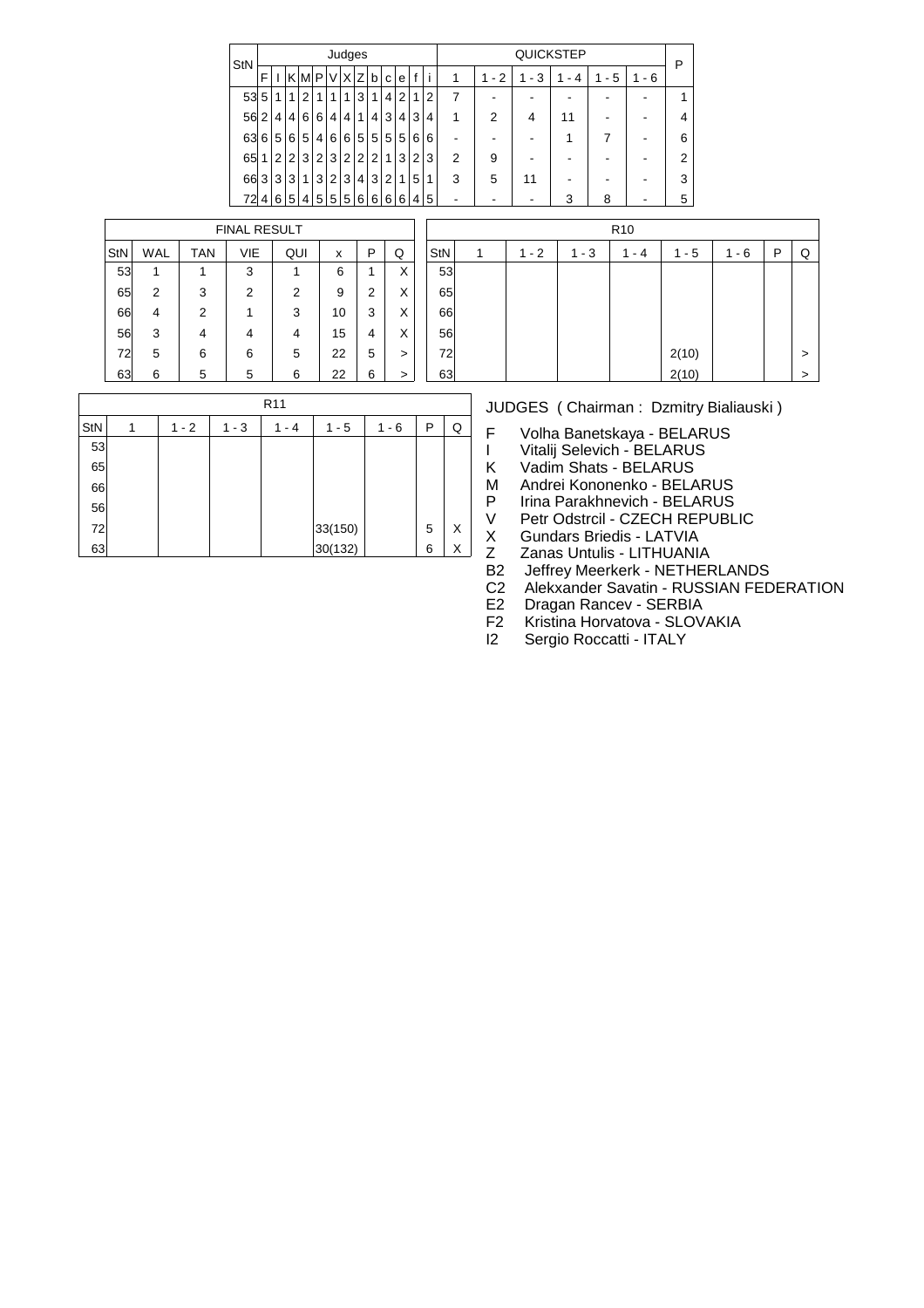|                | DanceSport<br>federation |                                                                                                  |                   |                          | <b>FINAL ORDER</b><br>Junior 2 "C" ST                                                                                                               |                              |                         |                     |                 |                                                                                               |                       |                          |          |                     |                     |                                                                                                               |                | Couples<br>13  |                              |
|----------------|--------------------------|--------------------------------------------------------------------------------------------------|-------------------|--------------------------|-----------------------------------------------------------------------------------------------------------------------------------------------------|------------------------------|-------------------------|---------------------|-----------------|-----------------------------------------------------------------------------------------------|-----------------------|--------------------------|----------|---------------------|---------------------|---------------------------------------------------------------------------------------------------------------|----------------|----------------|------------------------------|
|                |                          |                                                                                                  |                   |                          | Int. DanceSport Comp. Alliance Trophy Minsk 13.12.2015                                                                                              |                              |                         |                     |                 |                                                                                               |                       |                          |          |                     |                     |                                                                                                               |                |                |                              |
| Place          | StN                      | Couple                                                                                           | Round             |                          | <b>WALTZ</b><br>FIMPTUWacfgh FIMPTUWacfgh FIMPTUWacfgh FIMPTUWacfgh FIMPTUWacfgh                                                                    |                              |                         | <b>TANGO</b>        |                 | <b>VIENNESE VALT SLOW FOXTROT</b>                                                             |                       |                          |          |                     |                     | <b>QUICKSTEP</b>                                                                                              | x              |                | Place                        |
|                | 75                       | Kachan Anton - Shevtsova Maria<br>Vikko - Minsk                                                  | F<br>$\mathbf{1}$ |                          | 1223321111112 1334521111112 1544521113222 2233431113332 1533431112222<br><b>FIMPTUW. cfgh FIMPTUWacfgh FIMP. UWacfgh FI. PTUWacfgh FIMPTUWacfgh</b> |                              |                         |                     |                 |                                                                                               |                       |                          |          |                     |                     |                                                                                                               |                | 62             | 1<br>1                       |
| $\overline{2}$ | 81                       | Radkevich Mikita - Khut Evgeniya<br>Piruet - Minsk                                               | F                 |                          | 2111112224521<br>FIMPTUWacfgh F. M. UWacfgh FIMP. UWacfgh F. M. UWa. fgh FIMPTUWacfgh                                                               |                              |                         |                     |                 |                                                                                               |                       |                          |          |                     |                     | 3221112324531 3112132234531 1111222334421 3112222224511                                                       |                | 59             | $\mathbf 2$<br>2             |
| 3              | 76                       | Khralovich Aliaksandr - Dylenok Ksenia<br>Sovremeny style - Minsk                                | F<br>$\mathbf{1}$ |                          | 3432233353333 2442443255224 2321213355414 3422113255513 2321113355333<br>F. MPTUWA. fgh FIMPTUW a. fgh FIMPTUWA. fgh FIMPTUWAcfgh FIMPTUWA. fgh     |                              |                         |                     |                 |                                                                                               |                       |                          |          |                     |                     |                                                                                                               |                | 59             | 3<br>$\overline{\mathbf{c}}$ |
| Δ              | 80                       | Minkou Dzmitry - Mizhevich Lizaveta<br>Dancer - Gomel                                            | F                 |                          | 5344546542264<br>$FIMP.$ . W acf. h $FIMP.$ U. . acf                                                                                                |                              |                         |                     |                 |                                                                                               |                       |                          |          |                     |                     | 4113636432363 5233654422163 6345656421265 4245556431464<br>  FI. P. acf. h  FIMPT. W acf. .   FIMP. . Wacf. h |                | 43             | 4<br>4                       |
| 5              | 79                       | Lahoikin Yauheni - Karobkina Yelizaveta<br>Tandem - Gomel                                        | F<br>1            |                          | 4566655435455<br>$\ldots$ M $\ldots$ UW ac $\ldots$                                                                                                 |                              |                         |                     |                 | . . M . UW. cf. h F. . P. Yacfgh . IM T. Wac.                                                 |                       |                          |          |                     |                     | 5555355543446 4455345541345 4554345642146 6454345543145<br>$\ldots$ M $\ldots$ Yac $\ldots$                   |                | 32             | 5<br>5                       |
| 6              | 77                       | Kinakh Vladislav - Valyeva Alesia<br>Ludmila - Minsk                                             | F<br>$\mathbf{1}$ |                          | 6655464666646<br>$\ldots$ P. . W a. fgh                                                                                                             |                              | $\ldots \ldots$ Y. cfgh |                     |                 | $\ldots$ MPT. W $\ldots$                                                                      |                       |                          |          |                     |                     | 6666264666655 6666466666656 5666564566654 5666664666656<br>$\ldots$ M TUW. c. gh $\ldots \ldots$ W. cfg.      |                | 27             | 6<br>6                       |
| 7              | 78                       | Kulakovich Anton - Basarevskaja Diana<br>Modern - Minsk                                          | $\mathbf{1}$      |                          | . I U. . ac. gh  . I. . T. g.   . IM . U. Y. cfg.   FI. . T. . Yac. . h  . I. P. f. .                                                               |                              |                         |                     |                 |                                                                                               |                       |                          |          |                     |                     |                                                                                                               |                | 26             | $\overline{7}$               |
| 8              | $83$                     | Shats Arseniy - Ibragim Jennifer<br>Elegance - Minsk                                             | 1 <sup>1</sup>    |                          | $ F\ldots TU, Y\ldots,  F\ldots P\Gamma\cup W\ldots gh  \ldots, TU\ldots, \ldots, P\ldots, P\ldots, g\ldots, g\ldots, g\ldots, g\ldots$             |                              |                         |                     |                 |                                                                                               |                       |                          |          |                     |                     |                                                                                                               |                | 23             | 8                            |
| 9              | 87                       | Zhyrko Aliaksandr - Kadushko Alena<br>Modern - Minsk                                             | $\mathbf{1}$      |                          | $\ldots$ . T. $\ldots$ c. $\ldots$                                                                                                                  |                              |                         |                     |                 |                                                                                               |                       |                          |          |                     |                     | . I. . T. . Y. c.   . I. . TU. Yac. . h  U.   . IM TU. Y.                                                     |                | 20             | 9                            |
| 10             | 61                       | Kosach Siarhei - Kaydalik Darja<br>Gracja - Grodno                                               | $\mathbf{1}$      |                          | $F. M. \ldots \ldots$                                                                                                                               |                              |                         |                     |                 |                                                                                               |                       |                          |          |                     |                     | <b>FI Wa</b>   F T   F P fgh   F U                                                                            |                | 16             | 10                           |
| 11             | 84                       | Shpakov Denis - Buryanova Polina<br>Modern - Minsk                                               |                   |                          | $\cdot$ I. P. $\cdot$ . Y. . fg.                                                                                                                    |                              |                         |                     |                 | $\ldots$ P. $\vert \ldots \ldots W \ldots g. \vert \cdot I \ldots \ldots \ldots \ldots \vert$ |                       |                          |          |                     |                     |                                                                                                               |                | 11             | 11                           |
| 12             | 86                       | Zakharenko Anton - Shkrebova Milena<br>Kaleidoskop - Mogilev                                     |                   |                          | . <b>T.</b>                                                                                                                                         |                              | . <b>T</b> .            |                     |                 |                                                                                               |                       |                          |          |                     |                     | $\ldots$ M  $\ldots$ Mf  $\ldots$ T                                                                           |                | $\overline{7}$ | 12                           |
| 13             | 85                       | Strah Arseniy - Gavrilchik Mariya<br>Kapriz - Minsk                                              |                   |                          |                                                                                                                                                     |                              |                         | . a.                |                 | . <b>T.</b> W.                                                                                |                       | .                        |          |                     |                     | . W <b>h</b>                                                                                                  |                | 5              | 13                           |
|                |                          | Judges                                                                                           | <b>WALTZ</b>      |                          |                                                                                                                                                     |                              |                         |                     | Judges          |                                                                                               |                       |                          |          |                     | <b>TANGO</b>        |                                                                                                               |                |                |                              |
|                | StN                      | $ F $ ı $ M P T U W Y a c f g h$<br>$1 - 2$<br>$1 - 3$<br>$\mathbf{1}$                           | $1 - 4$           | $1 - 5$                  | P<br>$1 - 6$                                                                                                                                        |                              | StN                     |                     |                 | $ F $ ı $ M P T U W Y a c f g h$                                                              |                       | $\overline{1}$           | $1 - 2$  |                     | $1 - 3$             | $1 - 4$<br>$1 - 5$                                                                                            | $1 - 6$        | P              |                              |
|                |                          | 75 1 2 2 3 3 2 1 1<br>1<br>$\mathbf{1}$<br>1 1 2<br>$\overline{7}$<br>$\blacksquare$<br>$\omega$ | $\sim$            | $\sim$                   | $\sim$                                                                                                                                              | $\mathbf{1}$                 |                         | 75 1 3 3 4 5 2 1    |                 | 1 <sup>1</sup><br>$\mathbf{1}$<br>$\mathbf{1}$                                                | l 1<br>$\overline{1}$ | 2<br>$\overline{7}$      | $\sim$   |                     | $\blacksquare$      | $\sim$                                                                                                        |                | 1              |                              |
|                |                          | 763 4 3 2 2 3 3 3 5 3 3 3 3<br>$\overline{2}$<br>11<br>$\sim$                                    | $\sim$            | $\omega$                 | $\sim$                                                                                                                                              | 3                            |                         |                     |                 | 762 4 4 2 4 4 3 2 5 5 2 2 4                                                                   |                       | $\sim$                   | 5        |                     | 6<br>11             | $\overline{a}$                                                                                                | $\overline{a}$ | 4              |                              |
|                |                          | 77665546464666646                                                                                | 3                 | 5                        | 13                                                                                                                                                  | 6                            |                         |                     |                 | 776666264666655                                                                               |                       |                          | 1        |                     | 1                   | $\overline{2}$<br>4                                                                                           | 13             | 6              |                              |
|                |                          | 79 4 5 6 6 6 5 5 4 3 5 4 5 5<br>1                                                                | 4                 | 10                       |                                                                                                                                                     | 5                            |                         |                     |                 | 79555535155143446                                                                             |                       |                          |          |                     | 2                   | 5<br>12                                                                                                       |                | 5              |                              |
|                |                          | 805344546542264<br>2<br>3<br>812 1 1 1 1 1 2 2 2 4 5 2 1<br>6<br>11                              | 8                 | $\blacksquare$           | $\sim$                                                                                                                                              | 4<br>$\overline{\mathbf{c}}$ |                         |                     |                 | 80 4 1 1 3 6 3 6 4 3 2 3 6 3 <br>813 2 2 1 1 1 2 3 2 4 5 3 1                                  |                       | 2<br>4                   | 3<br>8   |                     | 8                   |                                                                                                               |                | 3<br>2         |                              |
|                |                          |                                                                                                  |                   |                          |                                                                                                                                                     |                              |                         |                     |                 |                                                                                               |                       |                          |          |                     |                     |                                                                                                               |                |                |                              |
|                | StN                      | VIENNESE WALTZ<br>Judges                                                                         |                   |                          | P                                                                                                                                                   |                              | StN                     |                     | Judges          |                                                                                               |                       |                          |          |                     | <b>SLOW FOXTROT</b> |                                                                                                               |                | P              |                              |
|                |                          | F I M P T U W Y a c f g h<br>$1 - 3$<br>$\mathbf{1}$<br>$1 - 2$                                  | $1 - 4$           | $1 - 5$                  | $1 - 6$                                                                                                                                             |                              |                         |                     |                 | $ F $ l $ M P T U W Y a c f g h $                                                             |                       | $\overline{\phantom{0}}$ | $1 - 2$  |                     | $1 - 3$             | $1 - 5$<br>$1 - 4$                                                                                            | $1 - 6$        |                |                              |
|                |                          | 7515445211132222<br>8<br>4                                                                       |                   | $\blacksquare$           | $\mathbf{1}$                                                                                                                                        |                              |                         |                     |                 | 7522334311113332<br>763 4 2 2 1 1 3 2 5 5 5 1 3                                               |                       | 3                        | 6        |                     | 12                  | $\blacksquare$                                                                                                |                | 2              |                              |
|                |                          | 76 2 3 2 1 2 1 3 3 5 5 4 1 4<br>3<br>6<br>9<br>77666664666666656                                 |                   | $\blacksquare$           | $\sim$                                                                                                                                              | 3                            |                         |                     |                 | 775666656456666                                                                               |                       | 3                        | 6        |                     | 9                   | $\sim$                                                                                                        |                | 3              |                              |
|                |                          | 79 4 4 5 5 3 4 5 5 4 1 3 4 5<br>1<br>3<br>-1                                                     | -1<br>8           | 2<br>$\blacksquare$      | 13<br>$\blacksquare$                                                                                                                                | 6<br>5                       |                         |                     |                 | 79 4 5 5 4 3 4 5 6 4 2 1 4 6                                                                  |                       | -1                       | 2        |                     | $\blacksquare$<br>3 | 2<br>6<br>8                                                                                                   | 13             | 6<br>4         |                              |
|                |                          | 805 233654422163<br>7<br>4<br>-1                                                                 |                   | $\blacksquare$           |                                                                                                                                                     | 4                            |                         |                     |                 | 806345656421265                                                                               |                       | -1                       | 3        |                     | 4                   | 6<br>9                                                                                                        |                | 5              |                              |
|                |                          | 8131121222234531<br>$\overline{7}$<br>4                                                          |                   |                          |                                                                                                                                                     | $\overline{2}$               |                         |                     |                 | 81 1 1 1 1 2 2 2 3 3 4 4 2                                                                    |                       | 5                        | 9        |                     |                     |                                                                                                               |                | 1              |                              |
|                |                          |                                                                                                  |                   |                          |                                                                                                                                                     |                              |                         |                     |                 |                                                                                               |                       |                          |          |                     |                     |                                                                                                               |                |                |                              |
|                | StN                      | Judges                                                                                           | QUICKSTEP         |                          | P                                                                                                                                                   |                              |                         |                     |                 | <b>FINAL RESULT</b>                                                                           |                       |                          |          |                     |                     |                                                                                                               |                |                |                              |
|                |                          | F I M P T U W Y a c f g h<br>$1 - 3$<br>$1 - 2$<br>$\mathbf{1}$<br>75153343111122222<br>8<br>4   | $1 - 4$           | $1 - 5$                  | $1 - 6$                                                                                                                                             | $\overline{\mathbf{c}}$      | StN<br>75               | WAL<br>$\mathbf{1}$ | <b>TAN</b><br>1 | VIE<br>$\mathbf{1}$                                                                           | <b>SLO</b><br>2       |                          | QUI<br>2 | x<br>$\overline{7}$ | P<br>$\mathbf{1}$   | Q<br>X                                                                                                        |                |                |                              |
|                | 76                       | 2 3 2 1 1 1 3 3 5 5 3 3 3 <br>5<br>3<br>11                                                       |                   | $\overline{\phantom{a}}$ |                                                                                                                                                     | 3                            | 81                      | 2                   | 2               | 2                                                                                             | $\mathbf{1}$          |                          | 1        | 8                   | 2                   | Х                                                                                                             |                |                |                              |
|                |                          | 7756666664666656                                                                                 | -1                | 3                        | 13                                                                                                                                                  | 6                            | 76                      | 3                   | 4               | 3                                                                                             | 3                     |                          | 3        | 16                  | 3                   | Х                                                                                                             |                |                |                              |
|                |                          | 79 6 4 5 4 3 4 5 5 4 3 1 4 5<br>1<br>3<br>-1                                                     | 8.27              |                          |                                                                                                                                                     | 5                            | 80                      | 4                   | 3               | 4                                                                                             | 5                     |                          | 4        | 20                  | 4                   | х                                                                                                             |                |                |                              |
|                |                          | 80 4 2 4 5 5 5 6 4 3 1 4 6 4<br>2<br>3                                                           | 8.26              |                          |                                                                                                                                                     | 4                            | 79                      | 5                   | 5               | 5                                                                                             | 4                     |                          | 5        | 24                  | 5                   | Х                                                                                                             |                |                |                              |

77 6 6 6 6 6 6 30 6 X

81|3|1|1|2|2|2|2|2|2|4|5|1|1| 4 | 10 | - | - | - | - | 1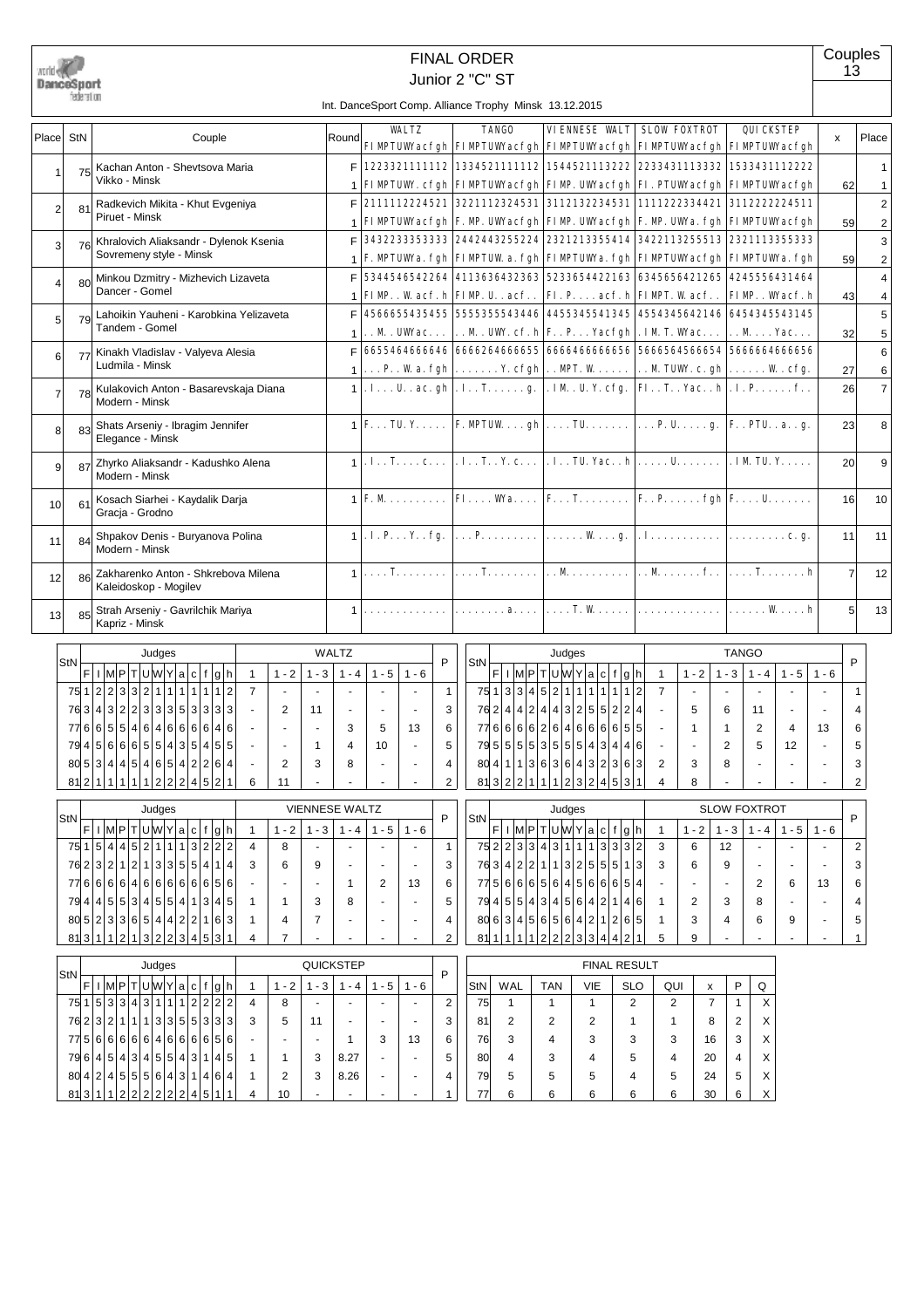- F Volha Banetskaya BELARUS
- I Vitalij Selevich BELARUS
- M Andrei Kononenko BELARUS
- P Irina Parakhnevich BELARUS
- T Raisa Chekhava BELARUS
- U Gergana Zhekova BULGARIA
- W Erika Kappet ESTONIA<br>
Y Rolandas Burneikis LITH
- Rolandas Burneikis LITHUANIA
- A2 Artur Varnacov MOLDOVA<br>C2 Alekxander Savatin RUSSI
- C2 Alekxander Savatin RUSSIAN FEDERATION<br>F2 Kristina Horvatova SLOVAKIA
- Kristina Horvatova SLOVAKIA
- G2 Niko Basaric SLOVENIA
- H2 Volodymyr Kozak UKRAINE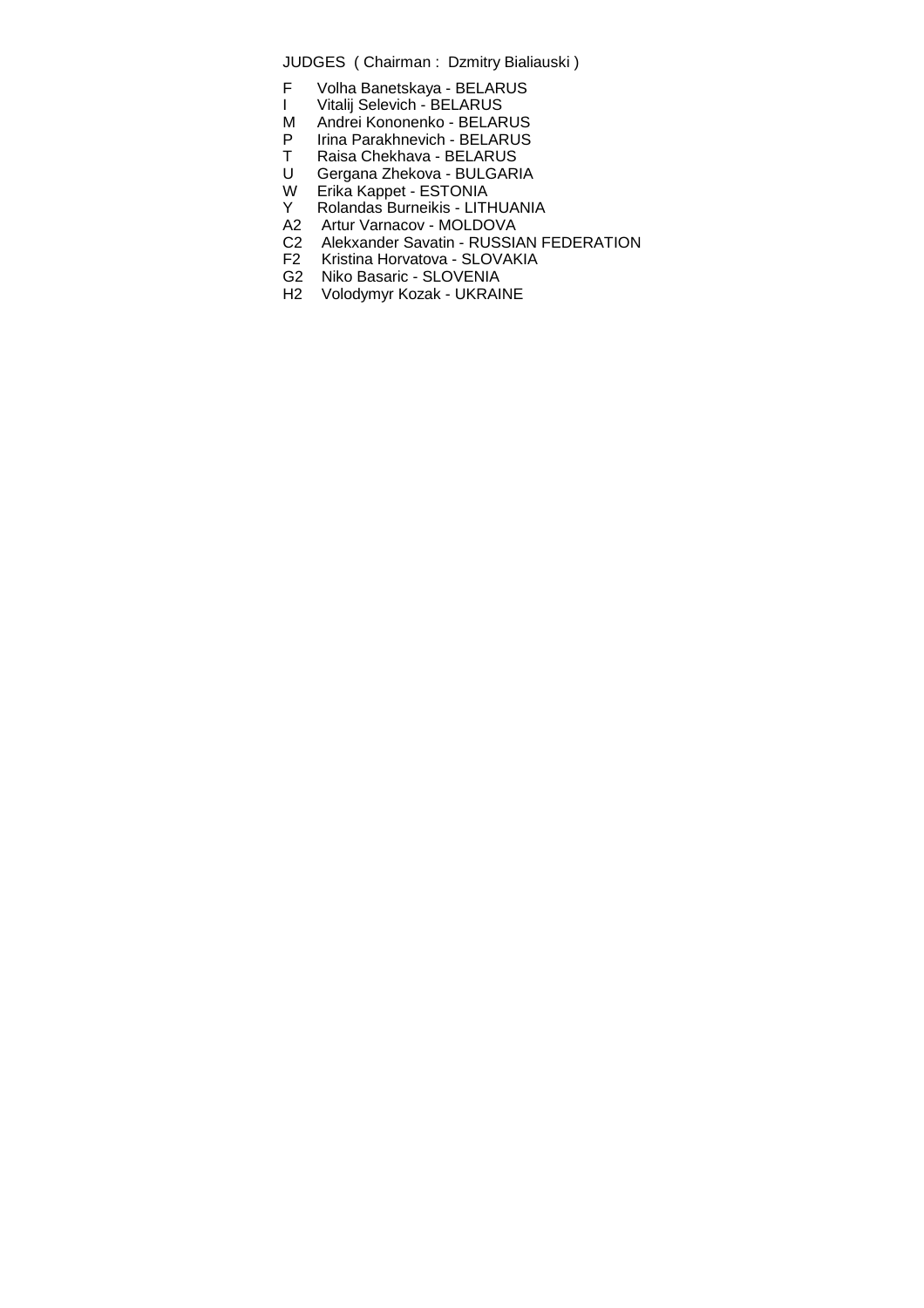

#### Adults+Youth C+B "B" ST FINAL ORDER

|                 | federation.       |                                                                             |       | Int. DanceSport Comp. Alliance Trophy Minsk 13.12.2015                                                                |              |                                                                                                                                                                              |                     |                  |                 |                     |
|-----------------|-------------------|-----------------------------------------------------------------------------|-------|-----------------------------------------------------------------------------------------------------------------------|--------------|------------------------------------------------------------------------------------------------------------------------------------------------------------------------------|---------------------|------------------|-----------------|---------------------|
| Place StN       |                   | Couple                                                                      | Round | <b>WALTZ</b>                                                                                                          | <b>TANGO</b> | <b>VIENNESE VALT</b><br>FIKMTVWZbdfi   FIKMTVWZbdfi   FIKMTVWZbdfi   FIKMTVWZbdfi   FIKMTVWZbdfi                                                                             | <b>SLOW FOXTROT</b> | <b>QUICKSTEP</b> | X               | Place               |
|                 | 102               | Mukha Maksim - Makarevich Alesia<br>Univers - Minsk                         |       | F 1531431111112 1421321111143 2412212112622 2421313111432 2422212111631                                               |              | FIKMTVWZbdfi   FIKMTVWZbdfi   FIK TVWZbdfi   FIKMT. WZbdfi   FIKMTVWZbdfi                                                                                                    |                     |                  | 63              |                     |
| $\mathfrak{p}$  | 36                | Haluza Mikhail - Krauchanka Hanna<br>Modern - Minsk                         |       |                                                                                                                       |              | 2145343242524   2213252232212   1124361231134   1114451234323   1214641232313                                                                                                |                     |                  |                 | 2                   |
| 3               | 35                | Charniatsov Danila - Kushner Dariya<br>Tango - Minsk                        |       |                                                                                                                       |              | FIK  XZb. f.   FIKM'. WXZbdf.   FIKM VW. b. f.   FIKM'VW. b. f.   FIK TVW. bdf.<br>3313112433251 3332113624431 3343123523341 3342122423211 4331133423122                     |                     |                  | 47              | 3                   |
| 4               | 34                | Zviarovich Raman - Biazmen Yauheniya<br>Modern - Minsk                      | E     |                                                                                                                       |              | FIKMTVWZbd. i FIKMTVWZbd. i FIKMTVWZbdfi FIKMTVWZbdfi FIKMTVWZbd. i<br>4252625524436 5164634343525 6251644344415 5253534342556 5143524344444                                 |                     |                  | 62              | 4                   |
| 5               | <b>QR</b>         | Kushniarevich Yahor - Hurda Anastasiya                                      | F     |                                                                                                                       |              | FI. MIVWZb. . i   FI. M VW. bd. i   . I. MIVW. b. fi   FIKM VWZb.   FIKM VWZb. f.<br>64245566666665 6545446466654 5536536465553 6535646565645 6556456666555                  |                     |                  | 47              | 3<br>5              |
| 6               | 106               | Modern - Minsk<br>Vernikouski Stanislau - Vernikouskaya Darya               | F     |                                                                                                                       |              | . IKMIVW. bdf.   FI $\ldots$ VW. $\ldots$   FIKMIVW . b. fi   FIKMIVW $\ldots$ d. $\ldots$ . X. bd. i<br>5666264355343 465656555366 4665455656266 4666265656164 366536555266 |                     |                  | 38              | 6<br>6              |
|                 |                   | Vikko - Minsk<br>Lykhvich Pavel - Shybeko Lizaveta                          |       |                                                                                                                       |              | . IKM. b. fi   FIKM. bdf.   FI. M. . XZ. dfi   F. . MV. XZbdfi   F. K. TV. . Z. df.<br>  F. . MT. WK. . df.   K. T. WK. bdfi   K. T. WK.d. .   T. WK. i   MT. WKZbd. i       |                     |                  | 41<br>32        | 5<br>$\overline{7}$ |
|                 | 101               | kaleidoskope - mogilev                                                      |       |                                                                                                                       |              |                                                                                                                                                                              |                     |                  |                 |                     |
| 8               | $Q_{\mathcal{A}}$ | Hlukhouski Maksim - Mospanova Elena<br>Belarus Dance Sport Alliance - Minsk |       | $1, K, V, \ldots, i, \ldots, T$ . T. Z., $i, i, K, V, Z, d, i, K, V, Z, df, \ldots, K$                                |              |                                                                                                                                                                              |                     |                  | 24              | 8                   |
| q               | 103               | Sazonov Dmitry - Dashkevich Irina<br>Piruet - Minsk                         |       |                                                                                                                       |              |                                                                                                                                                                              |                     |                  | 15 <sup>1</sup> | q                   |
| 10 <sup>1</sup> | 95                | Hrebtovich Anton - Lobanok Nadezda<br>Kaleidoskop - Mogilev                 |       | $1, \ldots, WZ, d, i, \ldots, K, \ldots, f, \ldots, M, \ldots, b, \ldots, \ldots, b, \ldots, J, I, \ldots, W, \ldots$ |              |                                                                                                                                                                              |                     |                  | 12 <sup>1</sup> | 10                  |
| 11              | 100               | Lityagin Dmitriy - Maevskaya-Sliusarenko Tatiana<br>Duet - Minsk            |       | $F_{\cdot}\ldots V_{\cdot}\ldots I_{\cdot}d_{\cdot}\ldots$                                                            |              |                                                                                                                                                                              |                     |                  | 9               | 11                  |

| StN                |                |                |                |                |                |                |                   | Judges         |                  |                |                |          |                |   |           |          | WALTZ |         |         | P | StN |
|--------------------|----------------|----------------|----------------|----------------|----------------|----------------|-------------------|----------------|------------------|----------------|----------------|----------|----------------|---|-----------|----------|-------|---------|---------|---|-----|
|                    | F              |                |                | KMT            |                |                |                   | VWXZ           |                  | b              | d              | f        | Ť              | 1 | $-2$<br>1 | - 3<br>1 | $-4$  | $1 - 5$ | $1 - 6$ |   |     |
| 34                 |                |                |                | 4 2 5 2        |                |                | $6 2 5 $          | 5 <sup>1</sup> | 2                | 4 <sup>1</sup> | $\vert$        | 3        | 6              | - | 4         | 5        | 8     |         |         | 4 | 34  |
| 35                 | 3 <sup>1</sup> | 3 <sup>1</sup> |                | 1 3            | $\mathbf{1}$   |                | 1 2               | $\vert$        | 3                | 3 <sup>1</sup> | $\overline{2}$ | 5        |                | 4 | 6         | 11       |       |         |         | 2 | 35  |
| 36                 | 2 <sub>1</sub> |                |                | 4 5            | 3 <sup>1</sup> | 4 <sup>1</sup> | $\lvert 3 \rvert$ | $\overline{2}$ | $\left 4\right $ | $\overline{2}$ | 5 <sup>1</sup> | 2        | 4              | 1 | 5         | 7        |       |         |         | 3 | 36  |
| 98 6               |                |                |                | 4 2 4          | 5              |                | 5 6               | 6              | $6 \overline{6}$ | 6              | 6              | $6 \mid$ | 5              | - |           |          | 3     | 6       | 13      | 6 | 98  |
| 102                |                | 5              | 3 <sup>1</sup> | 1 <sup>1</sup> | 4 <sup>1</sup> | 3 <sup>1</sup> | 11                | 1              | 1                | 1              |                |          | $\overline{2}$ | 8 |           |          |       |         |         |   | 102 |
| 106566662643555343 |                |                |                |                |                |                |                   |                |                  |                |                |          |                |   |           | 4        | 6     | 9       |         | 5 | 106 |

| StN  |                |   |                |       |                |                | Judges |                |   |                |                |   |   |                |         | <b>VIENNESE WALTZ</b> |        |       |       | P |
|------|----------------|---|----------------|-------|----------------|----------------|--------|----------------|---|----------------|----------------|---|---|----------------|---------|-----------------------|--------|-------|-------|---|
|      | F              |   | Κ              |       |                |                | VWI    | Χl             | Z | b              | d              |   | п | 1              | $1 - 2$ | 1 - 3                 | 4<br>۰ | 1 - 5 | 1 - 6 |   |
| 34 6 |                | 2 | 5              | 1     | 6              | 4              | 4      | 3              | 4 | 4              | $\overline{4}$ | 1 | 5 | 2              | 3       | 4                     | 9      |       |       | 4 |
| 35   | 3              | 3 | 4              | 3     | 1 <sub>1</sub> | 2              | 3      | 5              | 2 | 3              | 3              | 4 | 1 | $\overline{2}$ | 4       | 10                    |        |       |       | 3 |
| 36   |                | 1 | $\overline{2}$ | $4^1$ | 3              | 6              | 1      | $\overline{2}$ | 3 | 11             |                | 3 | 4 | 5              |         |                       |        |       |       | 2 |
| 98   | 5              | 5 | 3              | 6     | 5              | 3              | 6      | 4              | 6 | 5              | 5 <sup>1</sup> | 5 | 3 | -              | -       | 3                     | 4      | 10    |       | 5 |
| 102  | $\overline{2}$ | 4 | 1              | 2     | 2              | 1              | 2      | 1              | 1 | $\overline{2}$ | 6              | 2 | 2 | 4              | 11      | -                     |        |       |       | ٠ |
| 106  | 4              | 6 | 6              | 5     | 4 <sup>1</sup> | 5 <sup>1</sup> | 5      | 6              | 5 | 6              | $\overline{2}$ | 6 | 6 | -              |         |                       | 3      |       |       | 6 |

| 35 3            |                 | 3 <sup>1</sup> | 3              | 2              | 1 <sup>1</sup> | $\mathbf{1}$   | 3              | 6              | $\overline{2}$ | 4 <sup>1</sup> | 4 <sup>1</sup> | $\overline{3}$ | 1              | 3              | 5              | 10                  |                |         |          | 3 |
|-----------------|-----------------|----------------|----------------|----------------|----------------|----------------|----------------|----------------|----------------|----------------|----------------|----------------|----------------|----------------|----------------|---------------------|----------------|---------|----------|---|
| 36              | 2               | $\overline{2}$ | 1              | 3              | 2 <sup>1</sup> | 5 <sup>1</sup> | 2              | 2              | 3              | $\overline{2}$ | 2              | 1              | $\overline{2}$ | $\overline{2}$ | 10             |                     |                |         |          | 2 |
| 98              | 6               | 5              | 4              | 5              | $\vert$        | $\vert$        | 6              | $\vert$        | 6              | 6              | 6              | 5              | 4              |                |                |                     | 5              | 8.35    |          | 5 |
| 102             | 1               | 4              | 2              | $\mathbf{1}$   | $\frac{3}{3}$  | $\overline{2}$ | 1              | 1              | 1              |                |                | 4              | 3              | 7              |                |                     |                |         |          |   |
| 106             | $\vert 4 \vert$ | 6              | 5 <sup>1</sup> |                | 6 5            | 6              | 5 5 5          |                |                | 5              | 3              | 6              | 6              |                |                |                     | $\overline{2}$ | 8.37    |          | 6 |
|                 |                 |                |                |                |                |                |                |                |                |                |                |                |                |                |                |                     |                |         |          |   |
|                 |                 |                |                |                |                |                | Judges         |                |                |                |                |                |                |                |                | <b>SLOW FOXTROT</b> |                |         |          |   |
|                 |                 |                |                |                |                |                |                |                |                |                |                |                |                |                |                |                     |                |         |          |   |
| StN             | F               |                |                |                |                |                | KMTVWX         |                | Z              | b              | d              |                |                |                | $-2$           | $1 - 3$             | $1 - 4$        | $1 - 5$ | - 6<br>1 | P |
| 34 5            |                 | $\overline{2}$ | 5 <sup>5</sup> | 3              | 5 <sup>1</sup> | $\overline{3}$ | 4 <sup>1</sup> | $\overline{3}$ | $\overline{4}$ | 2              | 5 <sup>1</sup> | 5              | 6              |                | $\overline{2}$ | 5                   | 7              |         |          | 4 |
| 35 <sup>1</sup> | 3               | 3              | 4              | $\overline{2}$ | 1 <sup>1</sup> | $\overline{2}$ | $\overline{2}$ | 4              | $\overline{2}$ | 3              | 2              | 1              | 1              | 3              | 8.13           |                     |                |         |          | 2 |
| 36              | 1               | 1              | 1              | 4              | 4 <sup>1</sup> | 5 <sup>1</sup> | 1              | $\overline{2}$ | 3              | 4              | 31             | 2              | 3              | 4              | 6              | 9                   |                |         |          | 3 |
| 98              | 6               | 5              | 3              | 5              | 6              | 4              | 6              | 5              | 6              | 5              | 6              | 4              | 5              |                |                |                     | 3              | 8       |          | 5 |

106 4 6 6 6 2 6 5 6 5 6 6 1 6 4 1 2 2 4 6 13 6

Judges TANGO

 $F | I | K | M | T | V | W | X | Z | b | d | f | i | 1 | 1 - 2 | 1 - 3 | 1 - 4 | 1 - 5 | 1 - 6$  $34\sqrt{5}|1|6|4|6|3|4|3|4|3|5|2|5|12|5|58-1-4$ 

**Couples** 11

P

|                    |                 |   |                   |       |                | Judges         |           |                |     |     |     |                          |      |     | <b>QUICKSTEP</b>         |     |                          |   |     |                |            |     | <b>FINAL RESULT</b> |        |    |   |          |
|--------------------|-----------------|---|-------------------|-------|----------------|----------------|-----------|----------------|-----|-----|-----|--------------------------|------|-----|--------------------------|-----|--------------------------|---|-----|----------------|------------|-----|---------------------|--------|----|---|----------|
| StN                | F               |   | K M T V W X Z b d |       |                |                |           |                |     |     |     |                          | $-2$ | - 3 | - 4                      | - 5 | - 6                      | D | StN | WAL            | <b>TAN</b> | VIE | <b>SLO</b>          | QUI    | x  | P | Ω        |
|                    | $345$   1       |   | 4 3 5 2 4 3 4 4   |       |                |                |           |                |     | 444 |     |                          |      | 4   | 11                       | -   | $\overline{\phantom{0}}$ | 4 | 102 |                |            |     |                     |        | 5  |   | X        |
|                    | 35 4 3 3 1      |   |                   | 1 3 3 |                |                | 4 2 3     |                |     |     | 2 2 | 3                        | 6    |     | $\overline{\phantom{0}}$ | -   | -                        |   | 36  | 3              | 2          | ◠   | ◠                   | ◠<br>∠ | 12 | ◠ | X        |
| 36                 |                 | 2 | 4 6 4             |       |                |                | 1 2 3 2   |                | l 3 |     | 1 3 | 4                        |      | -   | -                        | -   | -                        |   | 35  | $\overline{2}$ | 3          | 3   | っ                   | 3      | 13 | 3 | $\times$ |
|                    | 986556456666555 |   |                   |       |                |                |           |                |     |     |     | ۰                        |      | ۰   |                          |     | -                        | 6 | 34  | 4              | 4          |     | 4                   | 4      | 20 | 4 | X        |
|                    | 10221422212     |   |                   |       | $\overline{2}$ | 1 <sup>1</sup> | $\vert$ 1 | $\overline{1}$ | 6   | 3   |     | 5                        | 10   | ۰   | $\overline{\phantom{0}}$ | -   | -                        |   | 98  | 6              | 5          | 5   | 5                   | 6      | 27 | 5 | X        |
| 106366653655555266 |                 |   |                   |       |                |                |           |                |     |     |     | $\overline{\phantom{0}}$ |      | 3   | 3                        | 8   |                          | 5 | 106 | 5              | 6          | 6   | 6                   | 5      | 28 | 6 | X        |

- F Volha Banetskaya BELARUS
- I Vitalij Selevich BELARUS<br>K Vadim Shats BELARUS
- Vadim Shats BELARUS
- M Andrei Kononenko BELARUS<br>T Raisa Chekhava BELARUS
- Raisa Chekhava BELARUS
- V Petr Odstrcil CZECH REPUBLIC
- W Erika Kappet ESTONIA<br>X Gundars Briedis LATVIA
- X Gundars Briedis LATVIA<br>Z Zanas Untulis LITHUANI
- Z Zanas Untulis LITHUANIA
- Jeffrey Meerkerk NETHERLANDS
- D2 Alexey Galchun RUSSIAN FEDERATION<br>F2 Kristina Horvatova SLOVAKIA
- F2 Kristina Horvatova SLOVAKIA<br>I2 Sergio Roccatti ITALY
- Sergio Roccatti ITALY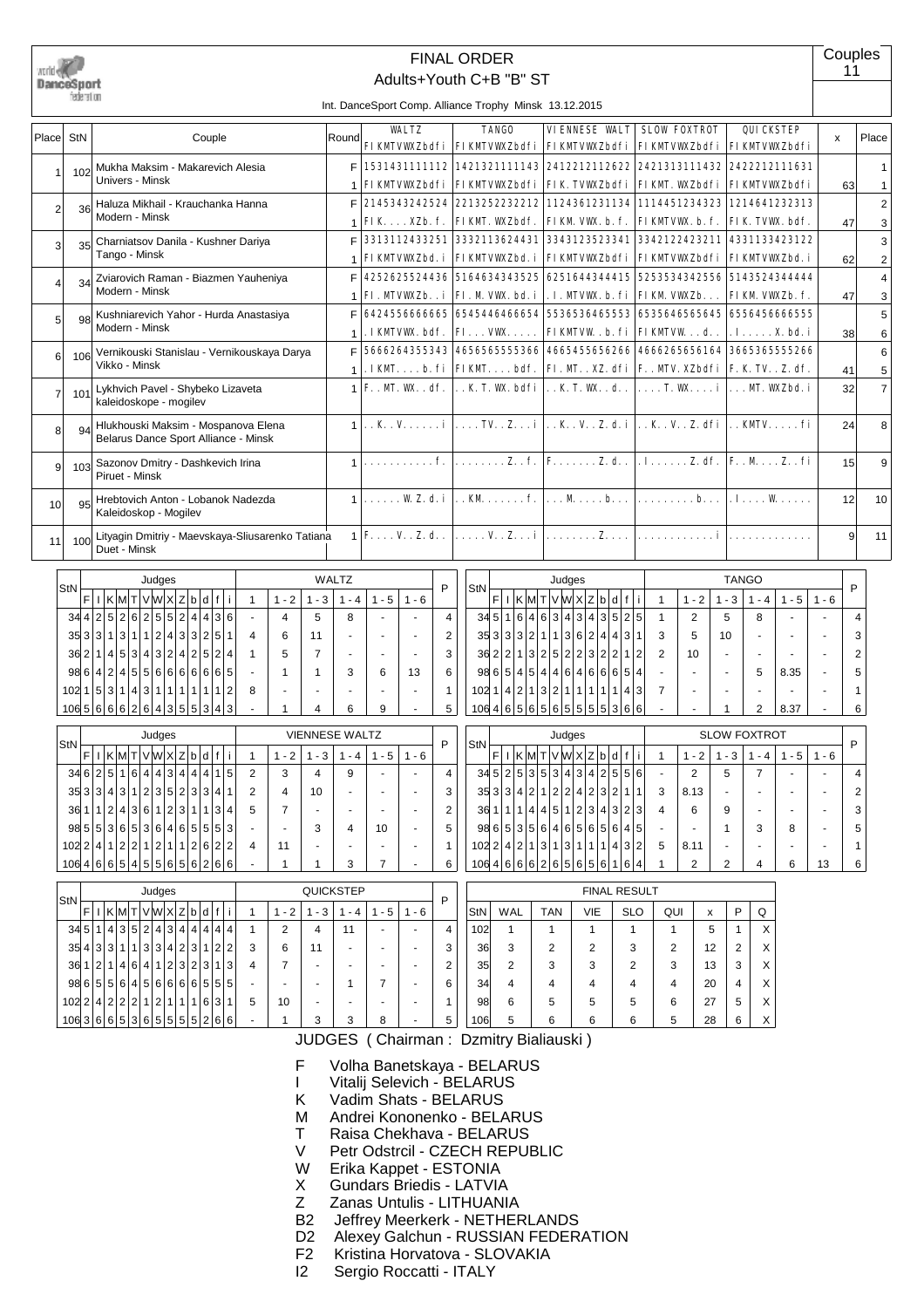| DanceSport     | federation                |                                                                                                                                                                                                           |                |                |                       |                |                                     | <b>WDSF Youth ST</b>     |                     |     | <b>FINAL ORDER</b>                                          |                                          |                  | Int. DanceSport Comp. Alliance Trophy Minsk 13.12.2015          |                              |                     |                                  |                    |                                                  |                                      |                          | Couples<br>8 |                         |
|----------------|---------------------------|-----------------------------------------------------------------------------------------------------------------------------------------------------------------------------------------------------------|----------------|----------------|-----------------------|----------------|-------------------------------------|--------------------------|---------------------|-----|-------------------------------------------------------------|------------------------------------------|------------------|-----------------------------------------------------------------|------------------------------|---------------------|----------------------------------|--------------------|--------------------------------------------------|--------------------------------------|--------------------------|--------------|-------------------------|
|                |                           |                                                                                                                                                                                                           |                |                |                       |                |                                     | <b>WALTZ</b>             |                     |     | <b>TANGO</b>                                                |                                          |                  | <b>VIENNESE WALT</b>                                            |                              |                     | <b>SLOW FOXTROT</b>              |                    |                                                  | <b>QUICKSTEP</b>                     |                          |              |                         |
| Place          | StN                       | Couple                                                                                                                                                                                                    |                |                |                       | Round          |                                     | <b>PUVWZabcefhi</b>      |                     |     | <b>PUVWZabcefhi</b>                                         |                                          |                  | <b>PUVWZabcefhi</b>                                             |                              |                     | <b>PUVWZabcefhi</b>              |                    |                                                  | <b>PUVWZabcefhi</b>                  | $\pmb{\mathsf{x}}$       |              | Place                   |
| $\mathbf{1}$   | 114                       | Gudovskiy Denis - Morite Megija Dana                                                                                                                                                                      |                |                |                       | F              | 1311111121111                       |                          |                     |     | 1111111111111                                               |                                          |                  | 1111111121111                                                   |                              |                     | 1211111131111                    |                    |                                                  | 1211111121111                        |                          |              | $\mathbf{1}$            |
|                |                           | Dusas DS - Riga                                                                                                                                                                                           |                |                |                       | $\overline{1}$ | <b>PUVWZabcefhi</b>                 |                          |                     |     | PUVWZab. efhi                                               |                                          |                  | . UVWZabcefhi                                                   |                              |                     | <b>PUVWZabcefhi</b>              |                    |                                                  | <b>PUVWZabcefhi</b>                  |                          | 63           | $\overline{2}$          |
| $\overline{2}$ | 122                       | Tsenbalov Maxim - Rozhina Victoria<br>tck Galaktika - Moscow                                                                                                                                              |                |                |                       | F              | 2623323242323                       |                          |                     |     | 2434223342222                                               |                                          |                  | 2432633242223                                                   |                              |                     | 2433423242223                    |                    |                                                  | 2443523343223                        |                          |              | $\overline{\mathbf{c}}$ |
|                |                           |                                                                                                                                                                                                           |                |                |                       | $\overline{1}$ | <b>PUVWZabcefhi</b>                 |                          |                     |     | <b>PUVWZabcefhi</b>                                         |                                          |                  | <b>PUVWZabcefhi</b>                                             |                              |                     | PUVWZab. efhi                    |                    |                                                  | <b>PUVWZabcefhi</b>                  |                          | 64           | $\mathbf{1}$            |
| 3              | 120                       | Panfilov Kirill - Prudnikava Lizaveta<br>Sovremeny style - Minsk                                                                                                                                          |                |                |                       | F<br>1         | PUVW. abcefhi                       | 4242262313432            |                     |     | 6322352233433<br><b>PUVWZabcefhi</b>                        |                                          |                  | 6323252313332<br><b>PUVWZabcefhi</b>                            |                              |                     | 4322362413432<br>. UVWZabcefhi   |                    |                                                  | 3322252212542<br><b>PUVWZabcefhi</b> |                          | 63           | 3<br>$\overline{2}$     |
|                |                           | Balasian Araik - Sergeeva Anastasiya                                                                                                                                                                      |                |                |                       | F              | 3165645434244                       |                          |                     |     | 5263645425356                                               |                                          |                  | 5265445434455                                                   |                              |                     | 6165645324354                    |                    |                                                  | 6164646435455                        |                          |              | 4                       |
| $\overline{4}$ | 54                        | <b>RUSSIAN FEDERATION -</b>                                                                                                                                                                               |                |                |                       | 1              | <b>PUVWZabcefhi</b>                 |                          |                     |     | PUVWZabcefh.                                                |                                          |                  | <b>PUVWZabcefh.</b>                                             |                              |                     | PUVWZ. bcefh.                    |                    |                                                  | . UV. XZab. efhi                     |                          | 58           | 4                       |
| 5              | 117                       | Klupsas Matas - Adomaityte Livija                                                                                                                                                                         |                |                |                       | F              | 6436436565555                       |                          |                     |     | 4645436556545                                               |                                          |                  | 4644326565546                                                   |                              |                     | 5544236555546                    |                    |                                                  | 5635335554336                        |                          |              | 5                       |
|                |                           | Sypsena - Siauliai                                                                                                                                                                                        |                |                |                       | 1              | PUV. XZab. efhi                     |                          |                     |     | P. . WYZabce. hi                                            |                                          |                  | <b>PUVWZabc. fhi</b>                                            |                              |                     | <b>PUV. XZabcefhi</b>            |                    |                                                  | <b>PUVWZabcefhi</b>                  |                          | 58           | 4                       |
| 6              | 112                       | Baleuski Dzmitry - Potapova Tatiana                                                                                                                                                                       |                |                |                       | F              |                                     | 5554554656666            |                     |     | 3556564664664                                               |                                          |                  | 3556564656664                                                   |                              |                     | 3656554666665                    |                    |                                                  | 4556464666664                        |                          |              | 6                       |
|                |                           | Sovremeny style - Minsk                                                                                                                                                                                   |                |                |                       | 1              |                                     | . UVW Za. cef. i         |                     |     | <b>PUV.</b> . Zabcefhi                                      |                                          |                  | <b>PUV.</b> . Za. . e. h.                                       |                              |                     | <b>PUVWZabce.hi</b>              |                    |                                                  | PUVW. abce. h.                       |                          | 49           | 6                       |
| $\overline{7}$ | 71                        | Chapanis Ihar - Navoichyk Anastasiya<br>Piruet - Minsk                                                                                                                                                    |                |                |                       | $\overline{1}$ |                                     | . W c.                   |                     |     | . U. WK. f. i                                               |                                          |                  | $\ldots$ W $\ldots$ bcef. i                                     |                              |                     | $\ldots$ W $\ldots$ f.i          |                    |                                                  | $\ldots$ WZ. $\ldots$ f. i           |                          | 20           | $\overline{7}$          |
| 8              | 119                       | Konstantin Petrenko - Soika Polina<br>Meta - Minsk                                                                                                                                                        |                |                |                       |                | $1 \mid P. \ldots XZ. b. \ldots h.$ |                          |                     |     | . . V. c.                                                   |                                          |                  | $P_{1}, \ldots, X_{n}, \ldots, i   P_{n}, \ldots, a, c, \ldots$ |                              |                     |                                  |                    |                                                  | $P_{1}, \ldots, P_{n}$               |                          | 15           | 8                       |
|                |                           | Judges                                                                                                                                                                                                    |                |                |                       | <b>WALTZ</b>   |                                     |                          |                     |     |                                                             |                                          |                  | Judges                                                          |                              |                     |                                  |                    | <b>TANGO</b>                                     |                                      |                          |              |                         |
|                | StN                       | P U V W X Z a b c e f h i                                                                                                                                                                                 | $\mathbf{1}$   | $1 - 2$        | $1 - 3$               | $1 - 4$        | $1 - 5$                             | $1 - 6$                  | P                   | StN |                                                             |                                          |                  | P U V W X Z a b c e f h i                                       |                              | $\mathbf{1}$        |                                  | $1 - 2$            | $1 - 3$<br>$1 - 4$                               | $1 - 5$                              | $1 - 6$                  | P            |                         |
|                | 543                       | 5 <sup>1</sup><br>6<br>4 5 <br>4 3 4 2 4 4<br>1 6                                                                                                                                                         | $\mathbf{1}$   | $\overline{2}$ | 4                     | 9              |                                     |                          | $\overline{4}$      |     |                                                             |                                          |                  | 545 26 36 45 425                                                | 3 5 6                        | $\sim$              |                                  | $\overline{2}$     | $\overline{4}$<br>6                              | 10.38                                |                          | 4            |                         |
|                | 5 <sub>5</sub><br>112     | 5<br>$\vert 4 \vert$<br>5<br>5 4 <br>656666<br>5 <sup>5</sup>                                                                                                                                             | $\sim$         | $\overline{a}$ | ÷,                    | $\overline{2}$ | 8                                   | $\overline{\phantom{a}}$ | 6                   |     | 5 <sup>5</sup><br>1123                                      | 5 <sup>1</sup>                           |                  | 6564684                                                         | 6 6 4                        |                     | $\overline{a}$                   |                    | $\mathbf{1}$<br>$\overline{4}$                   | $\overline{7}$                       | $\overline{\phantom{a}}$ | 6            |                         |
|                | 114113                    | 1 2 1 1<br>$\mathbf{1}$<br>$\mathbf{1}$<br>1 <sup>1</sup><br>$\mathbf{1}$<br>$\mathbf{1}$<br>1 1                                                                                                          | 11             | $\sim$         |                       |                |                                     | $\overline{a}$           | $\mathbf{1}$        |     | 114 1<br>1                                                  | 1<br>1                                   | 1 1              | 1<br>1 1<br>$\overline{1}$                                      | 1 <sup>1</sup><br>1          | 13<br>1             |                                  |                    | $\sim$                                           |                                      |                          | 1            |                         |
|                | $6 \overline{6}$<br>117   | $\overline{\mathbf{3}}$<br>6 4<br>3 6 <br>5 6 5 5 5 5<br>$\vert 4 \vert$                                                                                                                                  |                | $\overline{a}$ | $\overline{2}$        | 4              | 9                                   | $\overline{a}$           | 5                   |     | $6 \mid$<br>$\overline{4}$<br>117                           | $\vert$<br>5 <sup>1</sup>                | 4 3 6 5          | 5 6                                                             | 5 4 5                        |                     |                                  |                    | $\mathbf{1}$<br>5                                | 10.44                                |                          | 5            |                         |
|                | 120<br>$\overline{4}$     | 4 2 2<br>6 2 <br>3 1 3 4 3 2<br>$\overline{2}$<br>1222 6 2 3 3 2 3 2 4 2 3 2 3                                                                                                                            | $\mathbf{1}$   | 6<br>6         | 9<br>11               |                |                                     | $\ddot{\phantom{1}}$     | 3<br>$\overline{2}$ |     | 120 6                                                       | 3 2 2                                    | 3 5 2 2          | 3 3<br>$122$ 2 4 3 4 2 2 3 3 4 2 2 2                            | 4 3 3                        | $\overline{2}$      | $\overline{4}$<br>$\overline{7}$ |                    | 10                                               |                                      | $\overline{a}$           | 3<br>2       |                         |
|                |                           |                                                                                                                                                                                                           |                |                |                       |                |                                     |                          |                     |     |                                                             |                                          |                  |                                                                 |                              |                     |                                  |                    |                                                  |                                      |                          |              |                         |
|                | StN                       | Judges                                                                                                                                                                                                    |                |                | <b>VIENNESE WALTZ</b> |                |                                     |                          | P                   | StN |                                                             |                                          |                  | Judges                                                          |                              |                     |                                  |                    | <b>SLOW FOXTROT</b>                              |                                      |                          | P            |                         |
|                |                           | P U V W X Z a <br>b c e f<br>l h I i                                                                                                                                                                      | $\mathbf{1}$   | $1 - 2$        | $1 - 3$               | $1 - 4$        | $1 - 5$                             | $1 - 6$                  |                     |     |                                                             |                                          | P U V W X Z a b  | c e                                                             | fhi                          | $\overline{1}$      |                                  | $1 - 2$            | $1 - 3$<br>$1 - 4$                               | $1 - 5$                              | $1 - 6$                  |              |                         |
|                | 5<br>54                   | 5<br>$\overline{4}$<br>$6\overline{6}$<br>4 5<br>4 3 4 4 5 5<br>$\overline{2}$                                                                                                                            |                | $\mathbf{1}$   | $\overline{2}$        | $\overline{7}$ |                                     | l,<br>$\overline{a}$     | $\overline{4}$      |     | 546<br>1                                                    | 5<br>$6 \overline{6}$                    | $6 \overline{6}$ | 4 5 3<br>2 4                                                    | 3 5 4                        | $\overline{1}$      |                                  | $\overline{2}$     | $\overline{7}$<br>$\overline{4}$                 |                                      |                          | 4            |                         |
|                | 112 3<br>114<br>$\vert$ 1 | 5 <sup>5</sup><br>5<br>$6 \mid$<br>5<br>6 4<br>6 5 <br>$6 6 6 $<br>$\overline{\mathbf{4}}$<br> 2 <br>1<br>$\mathbf{1}$<br>$\mathbf{1}$<br>1<br>$\mathbf{1}$<br>$\mathbf{1}$<br>$\mathbf{1}$<br>111<br>111 | 12             | $\blacksquare$ | $\mathbf{1}$          | 3              | $\overline{7}$                      |                          | 6<br>$\mathbf{1}$   |     | $6 \mid$<br>112 3 <br>2 <sup>1</sup><br>$\mathbf{1}$<br>114 | 5 <sup>1</sup><br>6<br>1<br>$\mathbf{1}$ | 1 1              | 5 5 4 6 6 6 <br>1<br>3 1<br>$\overline{1}$                      | 6 6 5<br>1 <sup>1</sup><br>1 | 11<br>1             |                                  |                    | $\overline{2}$<br>$\mathbf{1}$<br>$\overline{a}$ | 6                                    | 13                       | 6<br>1       |                         |
|                | 4<br>117                  | 3 <sup>1</sup><br>2 6 <br>5 6<br>$6 \mid$<br>$\vert 4 \vert$<br>5 5<br>4<br>4 6                                                                                                                           |                | $\mathbf{1}$   | 2                     | 6              | 9                                   | L,                       | 5                   |     | 5 <sup>1</sup><br>1175                                      | $\vert 4 \vert$<br>$\vert$               | 2 <br> 3         | 6 5 <br>5 5                                                     | 5 4 6                        |                     | $\mathbf{1}$                     |                    | $\overline{2}$<br>5                              | 11                                   |                          | 5            |                         |
|                | 120<br>$6 \mid$           | 3 2 <br>5 2 <br>3 1 3 3 3 2<br>$\overline{2}$<br>$\overline{3}$                                                                                                                                           | $\mathbf{1}$   | 5              | 11                    |                |                                     |                          | $\overline{2}$      |     | $\overline{3}$<br>$\overline{4}$<br>120                     | 2 <br>$\overline{2}$                     | 3 6              | $\overline{2}$<br>$\overline{4}$<br>$\overline{1}$<br>3         | 4 3 2                        | $\mathbf 1$         | 5                                |                    | 9                                                |                                      |                          | 3            |                         |
|                | 122 2                     | 4 3 2 6 3 3 2 4 2 2 2 3                                                                                                                                                                                   |                | 6              | 10                    |                |                                     |                          | 3                   |     | 122 2<br>$\vert$                                            | 3 3 4 2                                  |                  | 3 <br>$\overline{2}$<br>4<br>2                                  | 2<br>2                       | 3                   |                                  | 6                  | 10<br>$\overline{a}$                             |                                      |                          | 2            |                         |
|                |                           | Judges                                                                                                                                                                                                    |                |                | QUICKSTEP             |                |                                     |                          |                     |     |                                                             |                                          |                  |                                                                 |                              | <b>FINAL RESULT</b> |                                  |                    |                                                  |                                      |                          |              |                         |
|                | StN                       | P U V W X Z a b c e f h i                                                                                                                                                                                 | $\mathbf{1}$   | $1 - 2$        | $1 - 3$               | $1 - 4$        | $1 - 5$                             | $1 - 6$                  | P                   | StN |                                                             | WAL                                      | <b>TAN</b>       | <b>VIE</b>                                                      |                              | <b>SLO</b>          | QUI                              | $\pmb{\mathsf{x}}$ | P<br>Q                                           |                                      |                          |              |                         |
|                |                           | 546164646435455                                                                                                                                                                                           | $\overline{1}$ | $\mathbf{1}$   | $\overline{2}$        | 6              | 9                                   |                          | 5                   |     | 114                                                         | $\overline{1}$                           | $\mathbf{1}$     | $\overline{1}$                                                  |                              | $\mathbf{1}$        | $\overline{1}$                   | 5                  | $\mathbf{1}$                                     | $\times$                             |                          |              |                         |

 $122 \cdot 2 \cdot 4 \cdot 4 \cdot 3 \cdot 5 \cdot 2 \cdot 3 \cdot 3 \cdot 4 \cdot 3 \cdot 2 \cdot 2 \cdot 3 = 49$ 112 6 6 6 6 6 6 30 6 X JUDGES ( Chairman : Marek Chojnacki )

P Irina Parakhnevich - BELARUS U Gergana Zhekova - BULGARIA

V Petr Odstrcil - CZECH REPUBLIC<br>W Erika Kappet - ESTONIA

 $112 |4|5|5|6|4|6|4|6|6|6|6|6|4$  - - - 4 6 13 6 114 1211111121111 11 - - - - - 1  $117|5|6|3|5|3|5|5|5|5|4|3|3|6$  - - 5 6 11 - 4 120 3322252212542 1 8 - - - - 2

W Erika Kappet - ESTONIA<br>X Gundars Briedis - LATVIA

X Gundars Briedis - LATVIA<br>Z Zanas Untulis - LITHUANI

Z Zanas Untulis - LITHUANIA<br>A2 Artur Varnacov - MOLDOV

A2 Artur Varnacov - MOLDOVA<br>B2 Jeffrev Meerkerk - NETHERI B2 Jeffrey Meerkerk - NETHERLANDS<br>C2 Alekxander Savatin - RUSSIAN FED

C2 Alekxander Savatin - RUSSIAN FEDERATION<br>E2 Dragan Rancev - SERBIA

 $122$  2 2 3  $3$  2 3  $12$  2  $\times$  $120 \mid 3 \mid 3 \mid 2 \mid 3 \mid 2 \mid 13 \mid 3 \mid X$ 54 4 4 4 4 4 5 21 4 X 117 5 5 5 5 5 4 24 5 X

E2 Dragan Rancev - SERBIA<br>F2 Kristina Horvatova - SLOV

F2 Kristina Horvatova - SLOVAKIA<br>H2 Volodymyr Kozak - UKRAINE

Volodymyr Kozak - UKRAINE

I2 Sergio Roccatti - ITALY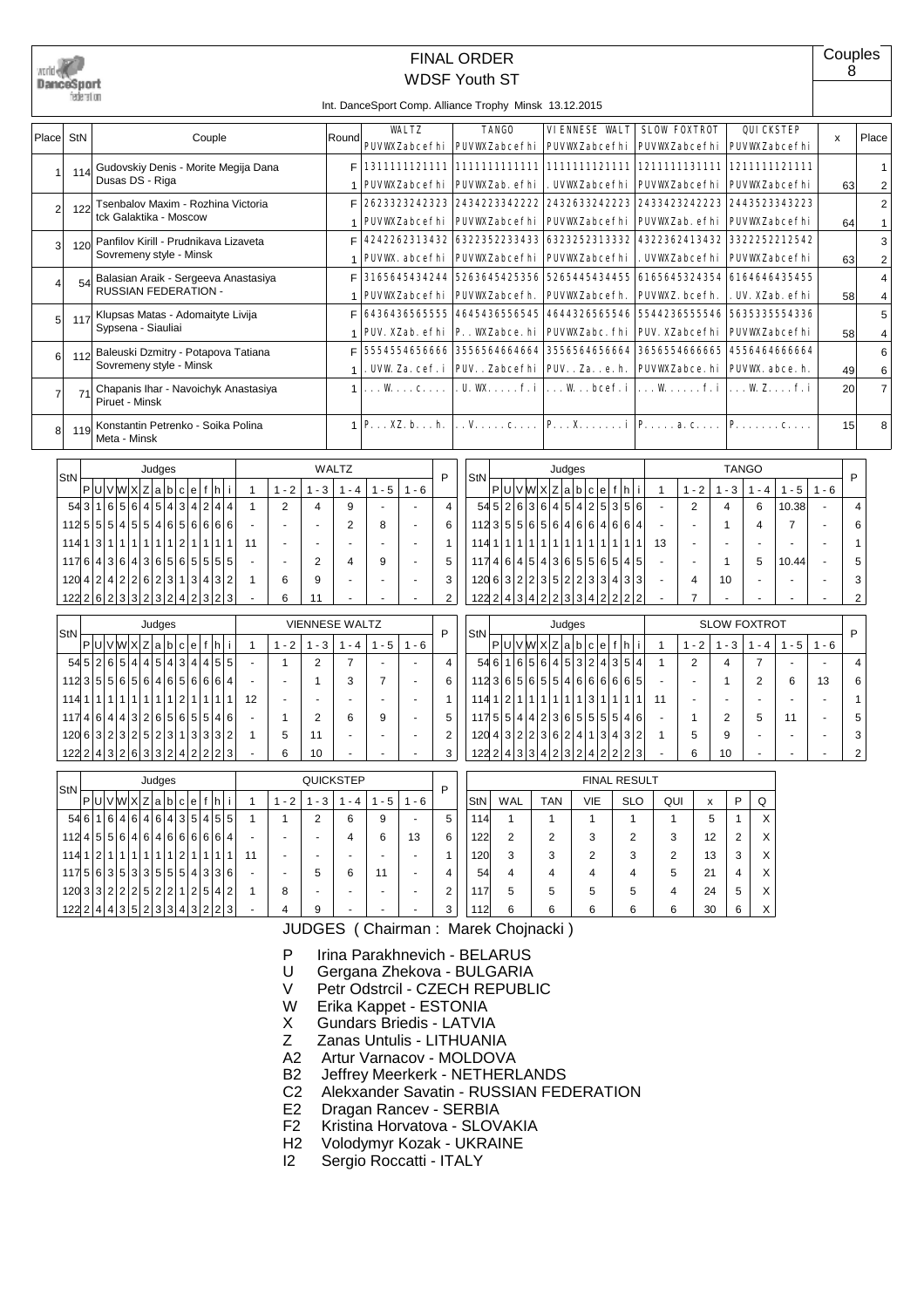

### Juvenile 2 E-3 "E" FINAL ORDER

**Couples** 9

#### Int. DanceSport Comp. Alliance Trophy Minsk 13.12.2015

| Place          | StN | Couple                                                          | Roundl | CHA CHA CHA                                                                                                                                                      | <b>JIVE</b><br><b>FINPQUWacegi   FINPQUWacegi   FINPQUWacegi</b> | <b>WALTZ</b>                                | $\mathsf{x}$    | Place          |
|----------------|-----|-----------------------------------------------------------------|--------|------------------------------------------------------------------------------------------------------------------------------------------------------------------|------------------------------------------------------------------|---------------------------------------------|-----------------|----------------|
|                |     | 130 Davodka Aleksey - Nagibovich Diriya                         |        |                                                                                                                                                                  |                                                                  |                                             |                 |                |
|                |     | Kapriz - Minsk                                                  |        |                                                                                                                                                                  | <b>FINPQUWacegi   FIN. QUWacegi   FINPQUWacegi</b>               |                                             | 38 <sup>1</sup> |                |
|                | 131 | Kadymon Matsvei - Kalach Valeriya                               |        |                                                                                                                                                                  |                                                                  | 4652445212222 5252244212231 3312233324342   |                 | 2              |
|                |     | Libertato - Minsk                                               |        |                                                                                                                                                                  | <b>FINPQUWacegi   FINPQUWacegi   FI. PQUW acegi</b>              |                                             | 37              | 2              |
| $\mathbf{3}$   |     | 129 Boika Yahor - Litvinko Kseniya                              |        |                                                                                                                                                                  |                                                                  | 2523333434443 1443432333545 2623422432223   |                 | 3              |
|                |     | Libertato - Minsk                                               |        |                                                                                                                                                                  | FINPQUWace. i   FI. PQUWacegi   FINPQUWacegi                     |                                             | 37              | 2              |
| 4              | 132 | Kanavalau Aliaksei - Mazepina Viktoryia                         |        |                                                                                                                                                                  |                                                                  | 5444222543364 3634323546664 5445654543556   |                 | 4              |
|                |     | Ludmila - Minsk                                                 |        |                                                                                                                                                                  | F. NPQ. Waceg.   FI. PQ. . Zace. .   FINPQ. . Zace. i            |                                             | 28              | 5              |
| 5 <sup>1</sup> |     | 128 Bogdan Nikita - Shishkina Tatiana                           | F      | 6215656655635 6565666454423 6254546665634                                                                                                                        |                                                                  |                                             |                 | 5              |
|                |     | Modern - Minsk                                                  |        |                                                                                                                                                                  | . INPQUW acegi   . INPQU. Zaceg.                                 | . INPQUW . cegi                             | 31              | 4              |
| 6              |     | 135 Shandrpkha Egor - Adutskevich Anastasia                     |        |                                                                                                                                                                  |                                                                  | 3366564366556  4326555665356  4566365256465 |                 | 6              |
|                |     | CityDance - Minsk                                               |        |                                                                                                                                                                  | FIN. . UW a. egi   FINPQUW. . egi   FI. UW. . eg.                |                                             | 27              | 6              |
| 7              |     | 138 Baroyan Alexander - Sudnikovich Palina<br>Meta - Minsk      |        | $\ldots$ PQU. Z. g. $\ldots$ NP. UW i   F. NPQUW. ac. gi                                                                                                         |                                                                  |                                             | 21              | $\overline{7}$ |
| $\mathsf{B}$   |     | 133 Muravitski Ilya - Shkundzich Anastasiya<br>Elegans - Minsk  |        | $\mathbf{F}.\dots.\mathbf{Z}.\mathbf{c}.\mathbf{i} \mathbf{F}.\mathbf{N}.\dots.\mathbf{a}\mathbf{c}.\mathbf{gi} \dots\mathbf{N}.\dots\mathbf{Z}\mathbf{a}.\dots$ |                                                                  |                                             | 13              | 8              |
| $\mathsf{Q}$   |     | 137 Vasileuski Petr - Vasileuskaja Katsiaryna<br>Sirius - Minsk |        | . <b>I</b> .                                                                                                                                                     | . <b>W</b>                                                       |                                             | 2               | 9              |

| StN   |                |                |                |                |                |   | Judges         |                |                |                |                |                |   |                          |                | CHA CHA CHA |    |     |         | P |
|-------|----------------|----------------|----------------|----------------|----------------|---|----------------|----------------|----------------|----------------|----------------|----------------|---|--------------------------|----------------|-------------|----|-----|---------|---|
|       | F              |                |                | NIPI           | Q              |   | UW Z           |                | a              | C              | е              | g              |   | 1                        | $-2$<br>1      | - 3         | 4  | - 5 | $1 - 6$ |   |
| 128   | 6              | 2 <sup>1</sup> | 1 <sup>1</sup> | 5 <sup>1</sup> | 6              |   | 5 6            | $6 \mid$       | 5              | 5 <sup>1</sup> | 6              | 3              | 5 | 1                        | 2              | 3           | 3  | 8   |         | 5 |
| 129   | $\overline{2}$ | 5              | 2 <sup>1</sup> | 3              | 3              | 3 | $\mathbf{3}$   | 4              | 3              | 4              | 4              | 4              | 3 | $\blacksquare$           | $\overline{2}$ | 8           |    |     |         | 3 |
| 130   | 1              | 1              | 3 <sub>1</sub> | 1              | 1              |   | 1              | 1              | $\mathfrak{p}$ | 1              | 1              |                | 1 | 11                       |                |             |    |     |         |   |
| 131   | $\overline{4}$ | 6              | 5 <sup>1</sup> | 2 <sub>1</sub> | 4              | 4 | 5 <sup>5</sup> | 2 <sub>1</sub> | $\mathbf{1}$   | 2 <sub>1</sub> | 2 <sup>1</sup> | 2              | 2 | 1                        | 7              |             |    |     |         | 2 |
| 132   | 5              | 4              | 4 <sup>1</sup> | $\overline{4}$ | $\overline{2}$ | 2 | $\overline{2}$ | 5              | 4              | 3              | 3              | 6              | 4 | -                        | 3              | 5           | 10 |     |         | 4 |
| 135 3 |                | 3              | 6 <sup>1</sup> | $6 \mid$       | 5              | 6 | $\vert$        | 3              | 6              | 6              | 5 <sup>1</sup> | 5 <sup>1</sup> | 6 | $\overline{\phantom{a}}$ | -              | 3           | 4  |     |         | 6 |
|       |                |                |                |                |                |   |                |                |                |                |                |                |   |                          |                |             |    |     |         |   |

| <b>StN</b> |   |                |                |                |     |                | Judges         |                |                |                |                |                |   |                |                               |          | JIVE |         |       | P |
|------------|---|----------------|----------------|----------------|-----|----------------|----------------|----------------|----------------|----------------|----------------|----------------|---|----------------|-------------------------------|----------|------|---------|-------|---|
|            | F |                | N              | Ρ              | Q   |                | lulwiz         |                | a              | C              | e l            | g              |   | 1              | 2<br>$\overline{\phantom{a}}$ | - 3<br>1 | 4    | $1 - 5$ | 1 - 6 |   |
| 128 6      |   | 5 <sup>1</sup> | 6              |                | 5 6 | 6              | 6              | 4              | 5              | 4 <sup>1</sup> | 4 <sup>1</sup> | $\overline{2}$ | 3 |                |                               | 2        | 5    | 8       |       | 6 |
| 129        |   | 4              | 4              | 3              | 4   | 3 <sup>1</sup> | 2 <sub>1</sub> | 3              | 3              | 3 <sup>1</sup> | 5 <sup>5</sup> | 4              | 5 | 1              | 2                             |          |      |         |       | 3 |
| 130 2      |   |                | 1              |                | 1   |                | 1              | 1              | $\mathfrak{p}$ | 1              |                | 1              | 2 | 10             |                               |          |      |         |       |   |
| 131        | 5 |                | 2 5            |                | 2 2 | 4              | 4              | 2 <sub>1</sub> | 1              | $\overline{2}$ | 2 <sub>1</sub> | 3              |   | $\overline{2}$ | 8                             |          |      |         |       | 2 |
| 132        | 3 | 6              | 3 <sub>1</sub> | 4 <sup>1</sup> | 3   | 2 <sup>1</sup> | 3 <sup>1</sup> | 5              | 4              | 6              | 6              | 6              | 4 |                |                               | 5        | 8    |         |       | 4 |
| 135 4      |   | 3 2            |                | 6              | 5   |                | 5 5            | 6              | 6              | 5 <sup>1</sup> | 3              | 5              | 6 |                |                               | 3        |      | 9       |       | 5 |

| StN |                |                |   |                |                |                | Judges |   |   |                |                |                |                |                          |           |                                    | WALTZ |      |         | P |
|-----|----------------|----------------|---|----------------|----------------|----------------|--------|---|---|----------------|----------------|----------------|----------------|--------------------------|-----------|------------------------------------|-------|------|---------|---|
|     | F              |                | N | P              | Q              |                | UW     | Z | a | $\mathbf{C}$   | e              | g              |                | 1                        | $-2$<br>1 | 3<br>1<br>$\overline{\phantom{a}}$ | - 4   | - 5  | $1 - 6$ |   |
| 128 | 6              | 2              | 5 | $\overline{4}$ | 5              | 4 <sup>1</sup> | 6      | 6 | 6 | 5 <sup>1</sup> | $6 \mid$       | 3              | 4              |                          |           | 2                                  | 5     | 8.32 |         | 5 |
| 129 | $\overline{2}$ | 6              | 2 | 3              | 4              | 2              | 2      | 4 | 3 | 2 <sub>1</sub> | $\overline{2}$ | $\overline{2}$ | 3              | $\overline{\phantom{a}}$ |           | -                                  |       |      |         | 2 |
| 130 |                |                | 3 |                | 1              |                | 1      | 1 |   |                | 1              | 1              | 1              | 12                       |           |                                    |       |      |         | 1 |
| 131 | 3              | 3              | 1 | $\overline{2}$ | $\overline{2}$ | 3 <sub>1</sub> | 3      | 3 | 2 | $\overline{4}$ | 3              | 4              | $\overline{2}$ | 1                        | 5         | 11                                 |       |      |         | 3 |
| 132 | 5              | 4              | 4 | 5              | 6              | 5              | 4      | 5 | 4 | 3              | 5              | 5              | 6              |                          |           |                                    | 5     | 11   |         | 4 |
| 135 | (4)            | 5 <sup>1</sup> | 6 | 6              | 3              | 6              | 5      | 2 | 5 | 6              | $\overline{4}$ | 6              | 5              |                          |           | 2                                  | 4     | 8.33 |         | 6 |

|     |            |                | <b>FINAL RESULT</b> |    |                |   |
|-----|------------|----------------|---------------------|----|----------------|---|
| StN | <b>CHA</b> | JIV            | <b>WAL</b>          | x  | P              | Q |
| 130 |            |                |                     | 3  | 1              | X |
| 131 | 2          | $\overline{2}$ | 3                   | 7  | $\overline{2}$ | х |
| 129 | 3          | 3              | 2                   | 8  | 3              | X |
| 132 | 4          | 4              | 4                   | 12 | 4              | X |
| 128 | 5          | 6              | 5                   | 16 | 5              | X |
| 135 | 6          | 5              | 6                   | 17 | 6              | x |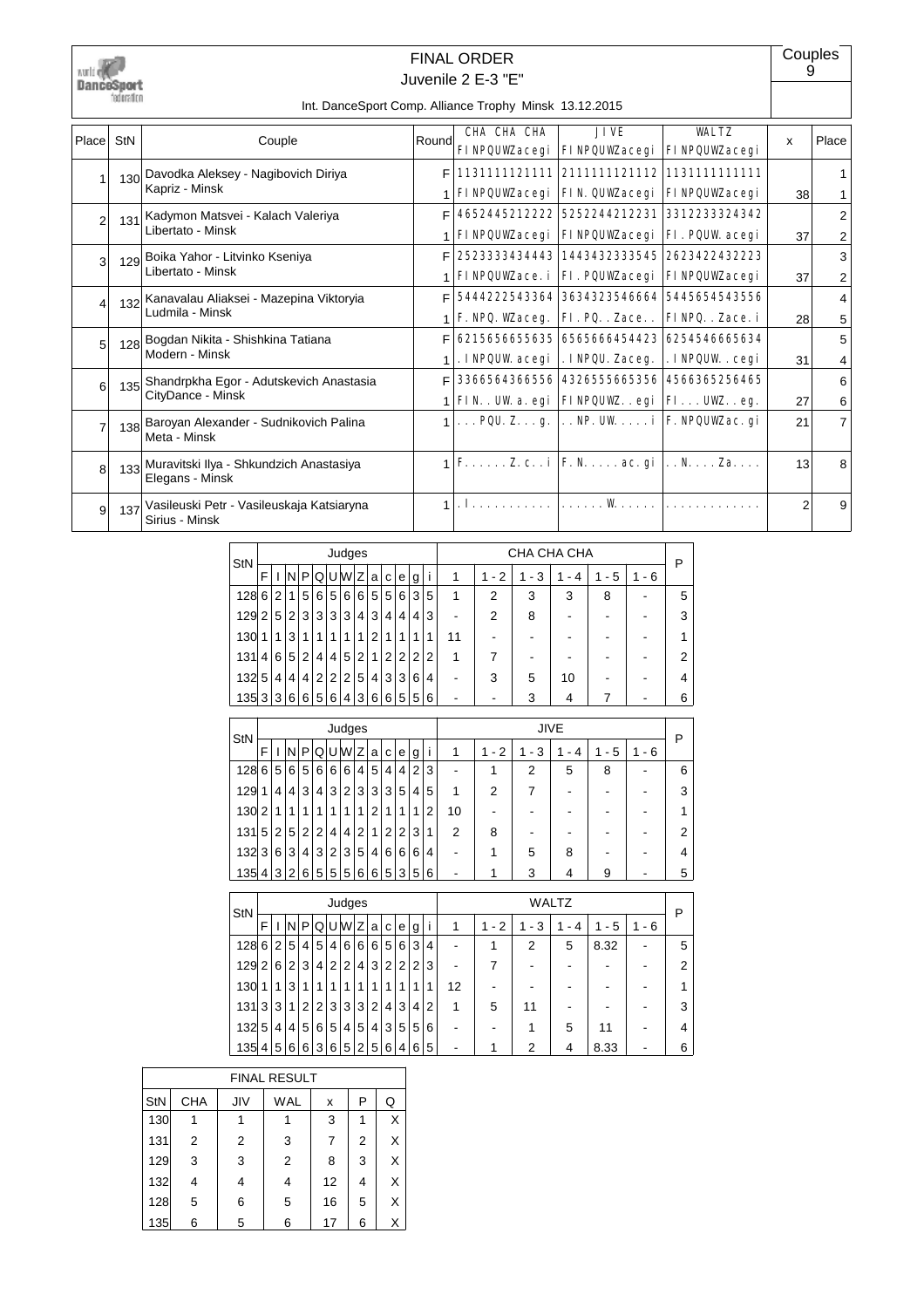- F Volha Banetskaya BELARUS
- I Vitalij Selevich BELARUS
- N Mihail Konakhau BELARUS
- P Irina Parakhnevich BELARUS
- Q Olga Sabanskaya BELARUS
- U Gergana Zhekova BULGARIA
- W Erika Kappet ESTONIA
- Z Zanas Untulis LITHUANIA
- A2 Artur Varnacov MOLDOVA
- C2 Alekxander Savatin RUSSIAN FEDERATION
- E2 Dragan Rancev SERBIA
- G2 Niko Basaric SLOVENIA<br>I2 Sergio Roccatti ITALY
- Sergio Roccatti ITALY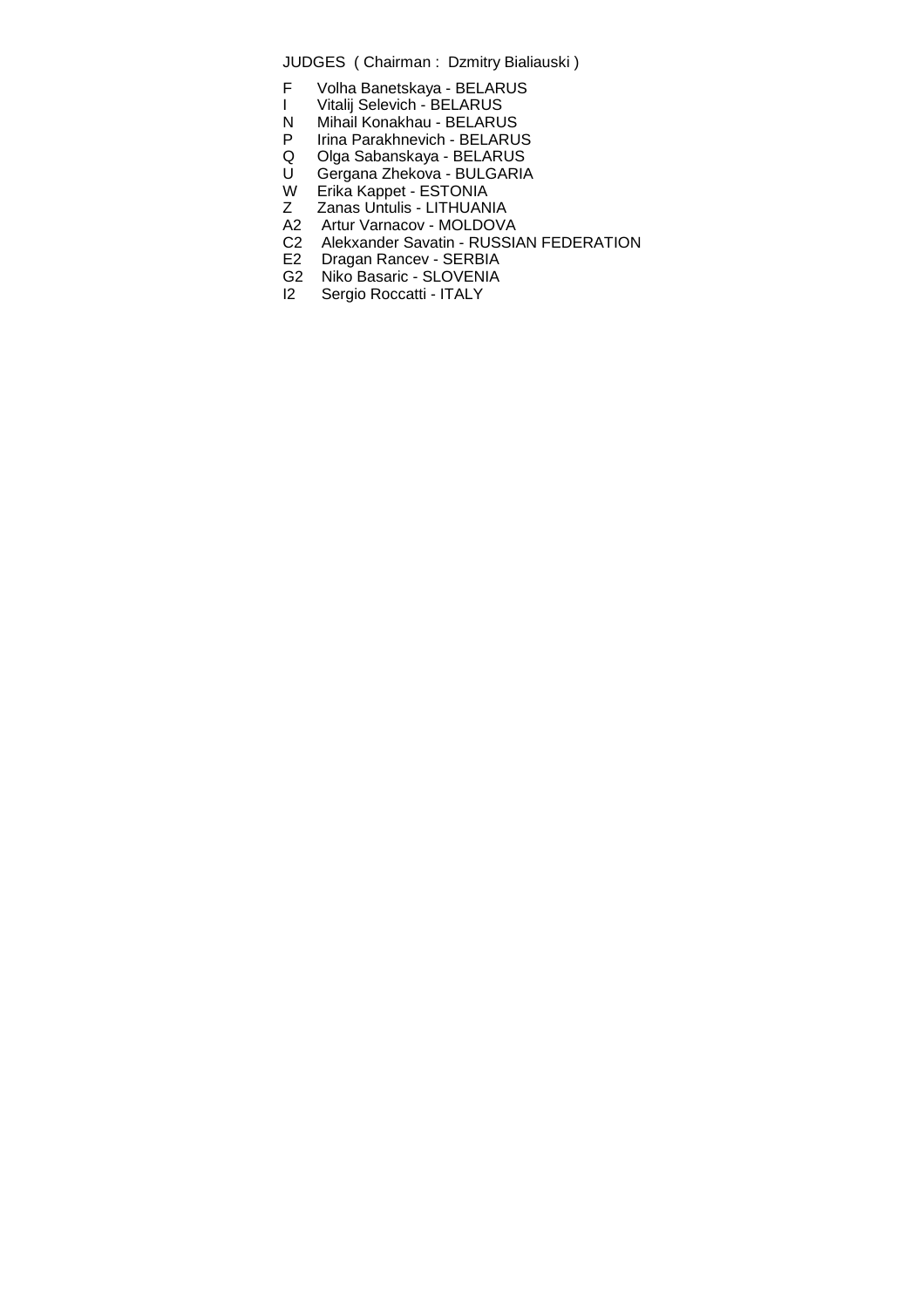|       | DanceSport<br>federation |                                                                                                   |                   |                          |                                    | <b>FINAL ORDER</b><br>Junior 1 ST |                                                                                                                                                  |              |                                                                       |                     |                                                                                                                                            |         |                |                                         |         | Couples<br>10  |                                  |
|-------|--------------------------|---------------------------------------------------------------------------------------------------|-------------------|--------------------------|------------------------------------|-----------------------------------|--------------------------------------------------------------------------------------------------------------------------------------------------|--------------|-----------------------------------------------------------------------|---------------------|--------------------------------------------------------------------------------------------------------------------------------------------|---------|----------------|-----------------------------------------|---------|----------------|----------------------------------|
| Place | StN                      | Couple                                                                                            | Round             |                          | <b>WALTZ</b>                       |                                   | Int. DanceSport Comp. Alliance Trophy Minsk 13.12.2015<br><b>TANGO</b><br>IKMQVXZabdeh   IKMQVXZabdeh   IKMQVXZabdeh                             |              | <b>VIENNESE VALT</b>                                                  |                     | <b>SLOW FOXTROT</b><br><b>IKMQVXZabdeh</b>                                                                                                 |         |                | <b>QUICKSTEP</b><br><b>IKMQVXZabdeh</b> |         | $\mathsf{x}$   | Place                            |
|       | 147                      | Nikolaev Egor - Bortnikova Arina<br>LOTOS - MOSCOW                                                | F<br>1            |                          |                                    |                                   | 3316121111111 1211211111121 <br>IKWNQVXZabdeh IKWNQVXZabdeh                                                                                      |              | 2213121111111<br>IKMQVXZabdeh IKMQVXZabdeh                            |                     | 3213111111121                                                                                                                              |         |                | 2312111111111<br>. KWNQVXZabdeh         |         | 64             | $\mathbf 1$<br>$\mathbf{1}$      |
| 2     | 152                      | Shvaibovich Aliaksandr - Tsikhamirava Palina<br>Vikko - Minsk                                     | F<br>$\mathbf{1}$ |                          |                                    |                                   | 1253314324264 2144122432355<br>IKMQVXZabdeh IK NQVXZabd. h                                                                                       |              | 1134212223554 1122222234252<br>IKMQVXZabdeh IKM QVXZabde.             |                     |                                                                                                                                            |         |                | 3123222335352<br>IKM QVX. ah            |         | 56             | $\overline{2}$<br>$\overline{2}$ |
| 3     | 149                      | Radkevich Mikita - Khut Evgeniya<br><b>BELARUS-</b>                                               | F<br>$\mathbf{1}$ |                          | 4425545652352                      |                                   | 3436455664442<br>I. M. VX. abdeh I. . N. VX. abde.                                                                                               |              | 3421353354232<br>IK NQVX. abdeh   I. M. . X. . bdeh   I. M. . XZabdeh |                     | 2341453353534                                                                                                                              |         |                | 1241343453243                           |         | 47             | 3<br>$\overline{4}$              |
|       | 148                      | Prakhau Ivan - Satskevich Katsiaryna<br>Fiesta - Minsk                                            | F<br>$\mathbf{1}$ |                          | 5144636536623                      |                                   | 4323634326213<br>. KM QVXZa. . eh   IKM . V. Za. . eh   I. MVQVX. a. . e.                                                                        |              | 4345545435423 4435534425413                                           |                     | M. V. Za. . eh   IKMQVXZab. eh                                                                                                             |         |                | 4535534224524                           |         | 44             | $\overline{4}$<br>5              |
| 5     | 150                      | Senin Mikita - Buzuk Alexandra<br>Graciya - Grodno                                                | F<br>$\mathbf{1}$ |                          | IK NQ. . Z. b. e.<br>2531252245546 |                                   | 6662463463435 5565543553534 5552434542345 5554345542345<br>. KMQ. XZ. b. eh . K. NQ. . Z. b. eh IK. NQ. XZ. bdeh <br>6652366245666 6666666666666 |              |                                                                       |                     |                                                                                                                                            |         |                | 5454455542435<br>IKM QVXZ. bdeh         |         | 44             | 5<br>5                           |
| 6     | 142                      | Kazlouski Dzmitry - Kalamoyets Zlata<br>Duet - Minsk                                              | F<br>$\mathbf{1}$ |                          |                                    |                                   | I. MVQ. XZab. eh I. MVQVXZ. b. e.   I. MVQVXZa. d. h   IKMQVXZa. d. .                                                                            |              |                                                                       |                     | 6666666666666                                                                                                                              |         |                | 6666666666666<br>IK NQVXZa.d            |         | 48             | 6<br>3                           |
| 7     | 146                      | Minkou Dzmitry - Mizhevich Lizaveta<br>Dancer - Gomel                                             | $\mathbf{1}$      |                          | <b>IK NQbd</b>                     |                                   | IKM Qa.d.h IKMZabd.h IKMQZabd                                                                                                                    |              |                                                                       |                     |                                                                                                                                            |         |                | IKMQabde.                               |         | 39             | $\overline{7}$                   |
| 8     | 141                      | Dzehilevich Artsem - Holub Kseniya<br>Imperia - Grodno                                            | $\mathbf{1}$      |                          |                                    |                                   | . KM . VXZ. . d. h M 0. XZ. bde.   M XZ. bde.                                                                                                    |              |                                                                       |                     | $\ldots$ . VX. eh $\ldots$ . e.                                                                                                            |         |                |                                         |         | 25             | 8                                |
| 9     | 151                      | Shkuta Maksim - Hip Sofiya<br><b>BELARUS -</b>                                                    | $\mathbf{1}$      |                          | Va                                 |                                   |                                                                                                                                                  |              |                                                                       |                     | $\mathbf{K} \cdot \mathbf{V} \cdot \mathbf{a}$ b. $\mathbf{h} \cdot \mathbf{v} \cdot \mathbf{N} \cdot \mathbf{V} \cdot \mathbf{Z}$ . bd. h |         |                |                                         |         | 18             | 9                                |
| 10    | 143                      | Kosach Siarhei - Kaydalik Darja<br>Gracja - Grodno                                                | $\mathbf{1}$      |                          | . <b>d.</b> .                      |                                   | $\ldots$ N. $\ldots$ d. .                                                                                                                        |              | . K                                                                   |                     | 0                                                                                                                                          |         |                |                                         |         | 5 <sup>5</sup> | 10                               |
|       |                          | Judges                                                                                            | <b>WALTZ</b>      |                          |                                    |                                   |                                                                                                                                                  | Judges       |                                                                       |                     |                                                                                                                                            |         | <b>TANGO</b>   |                                         |         |                |                                  |
|       | StN                      | 1K M N Q V X Z a b d e h<br>$1 - 2$<br>$1 - 3$<br>$\mathbf{1}$                                    | $1 - 4$           | $1 - 5$                  | P<br>$1 - 6$                       | StN                               |                                                                                                                                                  |              | $1K$ M $N$ Q $V$ $X$ Z $a$ $b$ $d$ $e$ $h$                            |                     | $\mathbf{1}$                                                                                                                               | $1 - 2$ | $1 - 3$        | $1 - 4$                                 | $1 - 5$ | P<br>$1 - 6$   |                                  |
|       | 142253                   | 1 2 5 2 2 4 5 5<br> 4 6<br>$\mathbf{1}$<br>5<br>6                                                 | 8                 | $\overline{a}$           | $\overline{a}$                     | 3                                 | 142665236624                                                                                                                                     |              |                                                                       | 5666                |                                                                                                                                            | 2       | 3              | 4                                       | 6       | 13             | 6                                |
|       | 147<br>$\mathbf{3}$      | 1 2 1 <br>1 1 <br>6 <br>$\overline{1}$<br>111<br>3 <sup>1</sup><br>1<br>9<br>$\overline{a}$<br>÷. |                   | $\overline{\phantom{a}}$ | $\omega$                           | $\mathbf{1}$                      | $147 \mid 1 \mid 2 \mid 1 \mid 1 \mid 2 \mid$                                                                                                    |              | 1 1 1 1<br>1 1                                                        | 2 1                 | 10<br>$\mathbf{r}$                                                                                                                         |         | $\blacksquare$ |                                         |         | ÷,             | 1                                |
|       | 148<br>5 <sub>l</sub>    | 3 6 5 3 6 6 <br>4 6 <br> 2 3<br>2<br>1 4 <br>1<br>5                                               | 7.20              | $\overline{\phantom{a}}$ | ä,                                 | $\overline{4}$                    | 148 4 3 2 3 6 3 4 3 2 6 2                                                                                                                        |              |                                                                       | 1 <sup>1</sup><br>3 | $\mathbf{1}$                                                                                                                               | 4       | 9              |                                         | ÷,      | ÷,             | $\overline{\mathbf{c}}$          |
|       | 149 4                    | 5 5 4 5 6 5 2 3 5 2<br>4 2 <br>3<br>4                                                             | 7.21              | $\overline{\phantom{a}}$ | $\sim$                             | 5                                 | 1493 436 45566 444                                                                                                                               |              |                                                                       | 4 2                 | 1<br>÷.                                                                                                                                    |         | 3              | 8                                       | ÷,      | ÷,             | 4                                |
|       | 150 6                    | 6 6 2 4 6 3 4 6 3 4<br>3 5<br>1<br>4                                                              | 7.23              | ÷                        | ÷                                  | 6                                 | 150555655435535                                                                                                                                  |              |                                                                       | 3 4                 | ä,                                                                                                                                         |         | 3              | 5                                       | 12      |                | 5                                |
|       |                          | 15212533114324264<br>$\overline{2}$<br>5<br>8                                                     |                   |                          |                                    | 2                                 | $152$ 2 1 4 4 1 2 2 4 3 2 3 5 5                                                                                                                  |              |                                                                       |                     | $\overline{2}$                                                                                                                             | 6       | 8              |                                         |         |                | 3                                |
|       |                          | <b>VIENNESE WALTZ</b><br>Judges                                                                   |                   |                          |                                    |                                   |                                                                                                                                                  | Judges       |                                                                       |                     |                                                                                                                                            |         |                | <b>SLOW FOXTROT</b>                     |         |                |                                  |
|       | <b>StN</b>               | $1K$ M $NQVXZa b d e h$<br>$1 - 2$   $1 - 3$   $1 - 4$  <br>$\mathbf{1}$                          |                   | $1 - 5$                  | P<br>$1 - 6$                       | StN                               |                                                                                                                                                  |              | 1K M Q V X Z a b d e h                                                |                     | $\overline{1}$                                                                                                                             |         |                | $1 - 2$   1 - 3   1 - 4   1 - 5         |         | P<br>$1 - 6$   |                                  |
|       |                          | 142 6 6 6 6 6 6 6 6 6 6 6 6 6 6 6 6                                                               |                   |                          | 13                                 | 6                                 | 142666666666666666666                                                                                                                            |              |                                                                       |                     |                                                                                                                                            |         |                |                                         |         | 13             | 6                                |
|       |                          | $147$ 2 2 1 3 1 2 1 1 1 1 1 1 1 1 1<br>9                                                          |                   |                          |                                    | 1                                 | $1473$  2 1 3 1 1 1 1 1 1 2 1                                                                                                                    |              |                                                                       |                     | 9                                                                                                                                          |         |                |                                         |         |                | 1                                |
|       |                          | $148$ 4 3 4 5 5 4 5 4 3 5 4 3 5 4 2 3<br>1<br>4                                                   | 9                 | $\blacksquare$           |                                    | 4                                 | 148 4 4 3 5 5 3 4 4 2 5 4 1 3                                                                                                                    |              |                                                                       |                     | -1                                                                                                                                         | 2       | 5              | 10                                      |         |                | 4                                |
|       |                          | 1493 4 2 1 3 5 3 3 5 4 2 3 2<br>$\mathbf{1}$<br>9<br>4                                            |                   | $\overline{\phantom{a}}$ | $\sim$                             | 3                                 | $149$ 2 3 4 1 4 5 3 3 5 3 5 3 5 4                                                                                                                |              |                                                                       |                     | $\overline{1}$                                                                                                                             | 2       | 7              |                                         |         |                | 3                                |
|       |                          | 1505552434542345<br>2<br>4                                                                        | 8                 | $\overline{\phantom{a}}$ | $\sim$                             | 5                                 | $150\,5\,5\,5\,4\,3\,4\,5\,5\,4\,2\,3\,4\,5$                                                                                                     |              |                                                                       |                     |                                                                                                                                            | 1       | 3              | 7                                       |         |                | 5                                |
|       |                          | 152 1 1 3 4 2 1 2 2 2 3 5 5 4<br>3<br>7                                                           |                   | $\blacksquare$           | $\blacksquare$                     | $\overline{2}$                    | 152 1 1 2 2 2 2 2 2 3 4 2 5 2                                                                                                                    |              |                                                                       |                     | $\overline{2}$<br>10                                                                                                                       |         |                |                                         |         | $\sim$         | 2                                |
|       |                          | Judges                                                                                            | <b>QUICKSTEP</b>  |                          |                                    |                                   |                                                                                                                                                  |              |                                                                       | <b>FINAL RESULT</b> |                                                                                                                                            |         |                |                                         |         |                |                                  |
|       | StN                      | $ I $ K $ M N Q V X Z a b d e h$<br>$1 - 2$<br>$1 - 3$<br>$\mathbf{1}$                            | $1 - 4$           | $1 - 5$                  | $1 - 6$                            | P<br>StN                          | WAL                                                                                                                                              | <b>TAN</b>   | VIE                                                                   | <b>SLO</b>          | QUI                                                                                                                                        | x       | P              | Q                                       |         |                |                                  |
|       |                          | 142666666666666666                                                                                |                   |                          | 13                                 | 6<br>147                          | 1                                                                                                                                                | $\mathbf{1}$ | $\mathbf{1}$                                                          | $\mathbf{1}$        | $\mathbf{1}$                                                                                                                               | 5       | $\mathbf{1}$   | X                                       |         |                |                                  |
|       |                          | 147 2 3 1 2 1 1 1 1 1 1 1 1 1 1<br>10<br>$\blacksquare$                                           |                   | $\overline{\phantom{a}}$ |                                    | 152<br>1                          | 2                                                                                                                                                | 3            | $\overline{2}$                                                        | 2                   | 2                                                                                                                                          | 11      | 2              | х                                       |         |                |                                  |
|       |                          | 14845355534224524<br>3<br>5                                                                       | 9                 | $\blacksquare$           | $\blacksquare$                     | 149<br>4                          | 5                                                                                                                                                | 4            | 3                                                                     | 3                   | 3                                                                                                                                          | 18      | 3              | $\,>\,$                                 |         |                |                                  |
|       |                          | 149124134343453243<br>2<br>8<br>4                                                                 |                   |                          |                                    | 3<br>148                          | 4                                                                                                                                                | 2            | 4                                                                     | 4                   | 4                                                                                                                                          | 18      | 4              | $\geq$                                  |         |                |                                  |
|       |                          | $150\,5\,4\,5\,4\,4\,5\,5\,5\,4\,2\,4\,3\,5$<br>2<br>1                                            | 7                 | $\overline{\phantom{a}}$ |                                    | 5<br>150                          | 6                                                                                                                                                | 5            | 5                                                                     | 5                   | 5                                                                                                                                          | 26      | 5              | х                                       |         |                |                                  |
|       |                          | 152312222235352<br>6<br>$\mathbf{1}$<br>11                                                        |                   | $\blacksquare$           |                                    | 2<br>142                          | 3                                                                                                                                                | 6            | 6                                                                     | 6                   | 6                                                                                                                                          | 27      | 6              | X                                       |         |                |                                  |

|     |   |         |         | R <sub>10</sub> |         |         |   |   |
|-----|---|---------|---------|-----------------|---------|---------|---|---|
| StN | 1 | $1 - 2$ | $1 - 3$ | $1 - 4$         | $1 - 5$ | $1 - 6$ | P | Q |
| 147 |   |         |         |                 |         |         |   |   |
| 152 |   |         |         |                 |         |         |   |   |
| 149 |   |         | 3(9)    |                 |         |         | 3 | X |
| 148 |   |         | 1(2)    |                 |         |         | 4 | Χ |
| 150 |   |         |         |                 |         |         |   |   |
| 142 |   |         |         |                 |         |         |   |   |

- 
- I Vitalij Selevich BELARUS<br>K Vadim Shats BELARUS K Vadim Shats - BELARUS<br>M Andrei Kononenko - BELA
- M Andrei Kononenko BELARUS<br>N Mihail Konakhau BELARUS
- N Mihail Konakhau BELARUS<br>Q Olga Sabanskaya BELARUS
- Q Olga Sabanskaya BELARUS<br>V Petr Odstrcil CZECH REPUB
- V Petr Odstrcil CZECH REPUBLIC<br>X Gundars Briedis LATVIA<br>Z Zanas Untulis LITHUANIA
- Gundars Briedis LATVIA
- Zanas Untulis LITHUANIA
- A2 Artur Varnacov MOLDOVA
- B2 Jeffrey Meerkerk NETHERLANDS<br>D2 Alexey Galchun RUSSIAN FEDER.<br>E2 Dragan Rancev SERBIA
- Alexey Galchun RUSSIAN FEDERATION
- Dragan Rancev SERBIA
- H2 Volodymyr Kozak UKRAINE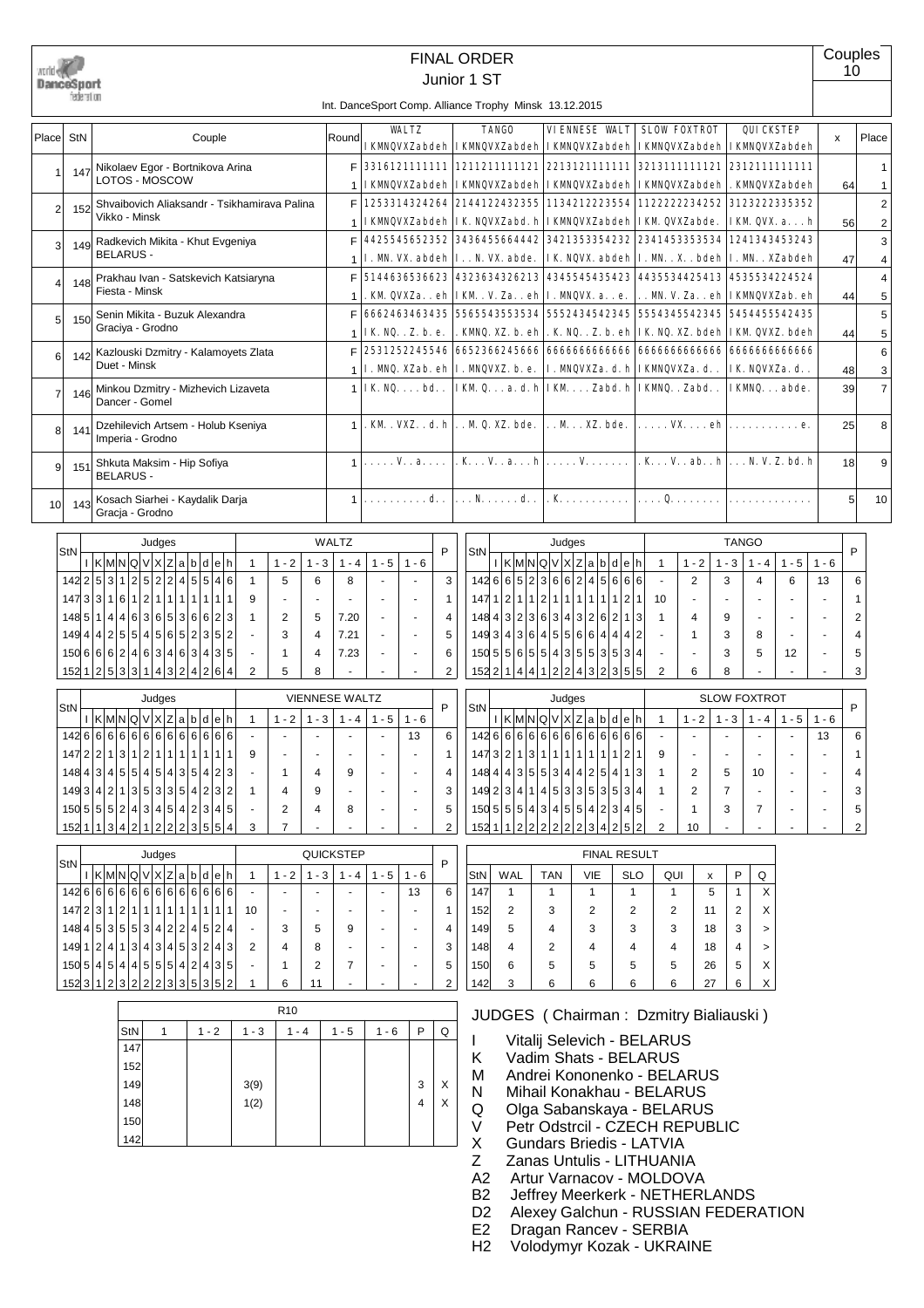|       | DanceSport<br>federation |                                                                   |                |                                       |                           |                                                        |                                                                           |                   | <b>FINAL ORDER</b><br>Junior 2 ST         |                                                                |                                |                                                |           |                                |                                     |                                  |                      |                           |                                                                                     | Couples<br>12            |                     |
|-------|--------------------------|-------------------------------------------------------------------|----------------|---------------------------------------|---------------------------|--------------------------------------------------------|---------------------------------------------------------------------------|-------------------|-------------------------------------------|----------------------------------------------------------------|--------------------------------|------------------------------------------------|-----------|--------------------------------|-------------------------------------|----------------------------------|----------------------|---------------------------|-------------------------------------------------------------------------------------|--------------------------|---------------------|
|       |                          |                                                                   |                |                                       |                           | Int. DanceSport Comp. Alliance Trophy Minsk 13.12.2015 |                                                                           |                   |                                           |                                                                |                                |                                                |           |                                |                                     |                                  |                      |                           |                                                                                     |                          |                     |
| Place | StN                      | Couple                                                            |                |                                       | Round                     |                                                        | <b>WALTZ</b><br><b>FIMPUVWbdef FIMPUVWbdef FIMPUVWbdef</b>                |                   |                                           | <b>TANGO</b>                                                   |                                | <b>VIENNESE VALT</b>                           |           |                                | <b>SLOW FOXTROT</b>                 |                                  |                      | QUICKSTEP                 | <b>FIMPUVWbdef FIMPUVWbdef</b>                                                      | x                        | Place               |
| 1     | 164                      | Maidaniuk Mihail - Shimaskaya Olga<br>Duet - Minsk                |                |                                       | F<br>1                    |                                                        | 2131311212431 1121341113341 1141531212431<br>FI. NP. VW. def FIMNPUVWbdef |                   |                                           |                                                                |                                | <b>FIMPUVW.</b> def                            |           |                                |                                     |                                  |                      |                           | 2141441112441   2121431112431<br><b>FIMPUVWbdef FI. NP. VWbdef</b>                  | 59                       | 1<br>$\mathbf{1}$   |
| 2     | 168                      | Tishuk Aleksandr - Melnik Uladzislava<br>Sovremeny style - Minsk  |                |                                       | F                         |                                                        | 1223434521215 2212522221125                                               |                   |                                           |                                                                |                                |                                                |           |                                |                                     |                                  |                      |                           | 2314322421212 1413512341214 1412512321214                                           |                          | $\overline{2}$      |
| 3     | 160                      | Kachan Anton - Shevtsova Maria<br>Vikko - Minsk                   |                |                                       | 1<br>F                    |                                                        | <b>FIMPUVWbdef FI. N. UVWbde.</b><br>6315663136163 5436663336262          |                   |                                           |                                                                |                                | <b>FIMM.</b> UVWbde.<br>4225463345153          |           |                                | F.M. UVWb. e.                       |                                  |                      |                           | <b>FIMMPUVWbde.</b><br>4226663225163 5355663236163                                  | 54                       | $\overline{c}$<br>3 |
| 4     | 167                      | Shvaunov Ilia - Kotava Aliaksandra                                |                |                                       | $\mathbf{1}$<br>F         |                                                        | <b>F. M W. d. f F. M VW. d. f</b><br>4454126454356 4353115442436          |                   |                                           |                                                                |                                | <b>FIM PUVWbd. f</b><br>5452115563546          |           |                                | 5334125653536                       |                                  |                      |                           | <b>FIM. UVW. d. f   F. M. UVW. d. f</b><br>4233125564656                            | 45                       | 3<br>4              |
| 5     | 163                      | Liudmila - Minsk<br>Kishkurna Kiryl - Gunko Elisabet              |                |                                       | $\mathbf{1}$<br>F         |                                                        | $\ldots$ . PUV. . b. ef $\mid$<br>5566542645542 3545434655554             |                   | . IMNPUVW b. ef   F. . NP. . W bdef       |                                                                |                                | 3536244636364                                  |           |                                | . I. NP. VWbdef<br>3555234536352    |                                  |                      |                           | MNPUVW bde.<br>3644244645322                                                        | 43                       | 4<br>5              |
|       |                          | Liudmila - Minsk                                                  |                |                                       | 1                         |                                                        | . I. N. U. $\ldots$ b. ef $\lceil$ . IM PUV. $\ldots$ def                 |                   |                                           |                                                                |                                |                                                |           |                                |                                     |                                  |                      |                           | . IM PUV. Yb. ef   F. M. UV. Yb. ef   . I. . PUV. Yb. ef                            | 40                       | 6                   |
| 6     | 158                      | Bukata Mikhail - Shibeko Katsiarina<br>Ludmila - Minsk            |                |                                       | F<br>1                    |                                                        | 3642255363624 6664256564613<br>FIM PU. Wbde.                              |                   |                                           |                                                                |                                | 6663656154625                                  |           |                                | 6662356464625                       |                                  |                      |                           | 6566356453545<br>. I. NPU. Wb. ef   F. PU. W ef   . I. NPU. W b. ef   F. PU. Wb. ef | 41                       | 6<br>5              |
| 7     | 162                      | Kireyeu Anton - Shkirman Hanna<br>Tandem - Gomel                  |                |                                       | 1                         |                                                        | FIM PU. Wbde.                                                             |                   | FIM PU. . Yb. e.                          |                                                                |                                | $.$ IMNP $.$ Yb                                |           |                                | $. IMP. \ldots bd.$ .               |                                  |                      |                           | <b>FIMMPUVbd.f</b>                                                                  | 39                       | $\overline{7}$      |
| 8     | 165                      | Navatski Miraslau - Pravilava Valeria<br><b>BELARUS -</b>         |                |                                       | $\mathbf{1}$              |                                                        | <b>F.</b> . NP. VWbd. .                                                   |                   | $F \cdot NP \cdot W b \cdot \cdot$        |                                                                |                                | <b>F.</b> . N. . VW bd. .                      |           |                                |                                     |                                  |                      |                           | $ FP. VWf $ FIM W.de.                                                               | 32                       | 8                   |
| 9     | 161                      | Khralovich Aliaksandr - Dylenok Ksenia<br>Sovremeny style - Minsk |                |                                       | $\mathbf{1}$              |                                                        | $\ldots$ M. $\ldots$ V. $\ldots$ . $f$ $F$ . $\ldots$ . $\ldots$ . $d$ .  |                   |                                           |                                                                |                                |                                                |           |                                | . . M. U. . Y. d. f M. U. . Y. d. . |                                  |                      | .                         |                                                                                     | 18                       | 9                   |
| 10    | 157                      | Bahamolets Daniel - Kadushko Polina<br><b>BELARUS -</b>           |                |                                       | $\mathbf{1}$              |                                                        | $\ldots$ M $\ldots$ UV $\ldots$ $\ldots$                                  |                   | $\ldots$ M $\ldots$ V $\ldots$ d $\ldots$ |                                                                |                                | $\ldots \ldots \mathbf{V} \ldots \mathbf{e}$ . |           |                                | . de.                               |                                  |                      |                           | $.$ IM $.$ $\ldots$ Y. $\ldots$                                                     | 13                       | 10                  |
| 11    | 166                      | Shvaibovich Aliaksandr - Tsikhamirava Palina<br>Vikko - Minsk     |                |                                       | $\mathbf{1}$              |                                                        | . <b>I</b> .                                                              |                   |                                           |                                                                |                                | . <b>I</b> .                                   |           |                                | FI. . P.                            |                                  |                      |                           |                                                                                     | 5                        | 11                  |
| 12    | 156                      | Baboshyn Yahor - Biruk Volha<br>Mara - Minsk                      |                |                                       | 1                         |                                                        |                                                                           |                   |                                           |                                                                |                                |                                                |           |                                |                                     |                                  |                      |                           |                                                                                     | 1                        | 12                  |
|       |                          | Judges                                                            |                |                                       | <b>WALTZ</b>              |                                                        |                                                                           |                   |                                           |                                                                | Judges                         |                                                |           |                                |                                     |                                  |                      | <b>TANGO</b>              |                                                                                     |                          |                     |
|       | StN                      | F I M N P U V W Y b d e f                                         | $\mathbf{1}$   | $1 - 2$<br>$1 - 3$                    | $1 - 4$                   | $1 - 5$                                                | $1 - 6$                                                                   | P                 | StN                                       | F I M N P U V W Y b d e f                                      |                                |                                                |           |                                | $\overline{1}$                      | $1 - 2$                          | $1 - 3$              | $1 - 4$                   | $1 - 5$                                                                             | $1 - 6$                  | P                   |
|       |                          | 15836422555363624                                                 |                | 6<br>3                                | 8.23                      | $\tilde{\phantom{a}}$                                  | $\omega$                                                                  | $\overline{4}$    |                                           | 15866664256564613                                              |                                |                                                |           |                                | $\overline{1}$                      | $\overline{2}$                   | 3                    | 5                         | $\overline{7}$                                                                      |                          | 6                   |
|       | 160 6 3 1                | 5 6 6 3 <br>1 3 6 1 6 3                                           | 3              | $\overline{7}$<br>3                   | ÷.                        | ÷.                                                     | $\omega$                                                                  | 3                 |                                           | $160\,5\,4\,3\,6\,6\,6\,3\,3\,3\,6\,2\,6\,2$<br>16335145434655 |                                |                                                | 5 5       |                                |                                     | $\overline{2}$                   | 6                    | $\overline{7}$            |                                                                                     |                          | 4                   |
|       | 163 5 5<br>$164$ 2 $1$ 3 | 4 2 6 4 5 5 4 2<br>6<br>6 5 <br>2 1 2 4 3 1<br>1 3 <br>1 1        | 6              | $\overline{2}$<br>$\overline{2}$<br>9 | 5                         | 10<br>ä,                                               | $\omega$<br>$\sim$                                                        | 6<br>$\mathbf{1}$ |                                           | 164112121341111                                                |                                |                                                | 3 <br>3 4 | $\overline{4}$                 | $\overline{7}$                      | $\sim$<br>$\sim$                 | $\overline{2}$<br>ä, | 6                         | 12                                                                                  | ÷,<br>÷.                 | 5<br>1              |
|       |                          | $167  4   5   4   1   2  6  4  5  4  3  5  6$                     | $\overline{1}$ | $\overline{2}$<br>3                   | 8.26                      | ٠                                                      |                                                                           | 5                 |                                           | 167 4 3 5 3 1 1 5 4 4 2                                        |                                |                                                | 4 3 6     |                                | $\overline{2}$                      | 3                                | 6                    | 10                        |                                                                                     |                          | 3                   |
|       |                          | $\frac{1681223434521215}{3}$                                      |                | $\overline{7}$                        |                           |                                                        |                                                                           | $\overline{2}$    |                                           | $168 2 2 1 2 5 2 2 2 2 1 1 2 5 $ 3                             |                                |                                                |           |                                |                                     | 11                               |                      |                           |                                                                                     |                          | $\overline{2}$      |
|       |                          | Judges                                                            |                |                                       | <b>VIENNESE WALTZ</b>     |                                                        |                                                                           |                   |                                           |                                                                | Judges                         |                                                |           |                                |                                     |                                  |                      | <b>SLOW FOXTROT</b>       |                                                                                     |                          |                     |
|       | StN                      | F I M N P U V W Y b d e f                                         | $\mathbf{1}$   | $1 - 3$<br>$1 - 2$                    | $1 - 4$                   | $1 - 5$                                                | $1 - 6$                                                                   | P                 | StN                                       | F I M N P U V W Y b d e f                                      |                                |                                                |           |                                | $\overline{1}$                      | $1 - 2$                          | $1 - 3$              | $ 1 - 4 $                 | $1 - 5$                                                                             | $1 - 6$                  | P                   |
|       |                          | 15866683656154625                                                 | $\mathbf{1}$   | $\overline{2}$<br>3                   | $\overline{4}$            | $\overline{7}$                                         | $\blacksquare$                                                            | 6                 |                                           | 1586662356464625                                               |                                |                                                |           |                                |                                     | $\overline{2}$                   | 3                    | 5                         | $\overline{7}$                                                                      |                          | 6                   |
|       |                          | 160 4 2 2 5 4 6 3 3 4 5 1 5 3                                     | $\mathbf{1}$   | 3<br>6                                | 9                         |                                                        |                                                                           | 3                 |                                           | 160422666632251683                                             |                                |                                                |           |                                | $\overline{1}$                      | 5                                | $\overline{7}$       |                           |                                                                                     |                          | 3                   |
|       |                          | 16335536244636364                                                 |                | 5<br>1                                | 8                         |                                                        |                                                                           | 4                 |                                           | 16335555234536352                                              |                                |                                                |           |                                |                                     | $\overline{2}$                   | 6                    | 7.20                      |                                                                                     |                          | 5                   |
|       |                          | 16411141531121212431                                              | 6              | 8                                     |                           |                                                        |                                                                           | $\overline{2}$    |                                           | 1642 1 4 1 4 4 1 1 1 2 4 4 1                                   |                                |                                                |           |                                | 6                                   | 8                                |                      |                           |                                                                                     |                          | 1                   |
|       |                          | 1675 45 2 11556 3546<br>$168$ 2 3 1 4 3 2 2 4 2 1 2 1 2 1 2       | 2<br>3         | 3<br>4<br>9                           | 6                         | 11                                                     |                                                                           | 5<br>$\mathbf{1}$ |                                           | 16753341125653516<br>168 1 4 1 3 5 1 2 3 4 1 2 1 4             |                                |                                                |           |                                | $\overline{1}$<br>5                 | $\overline{c}$<br>$\overline{7}$ | 6                    | 7.19                      |                                                                                     | $\overline{\phantom{a}}$ | 4                   |
|       |                          |                                                                   |                |                                       |                           |                                                        |                                                                           |                   |                                           |                                                                |                                |                                                |           |                                |                                     |                                  |                      |                           |                                                                                     |                          | $\overline{2}$      |
|       | StN                      | Judges                                                            |                |                                       | QUICKSTEP                 |                                                        |                                                                           | P                 |                                           |                                                                |                                |                                                |           | <b>FINAL RESULT</b>            |                                     |                                  |                      |                           |                                                                                     |                          |                     |
|       |                          | F I M N P U V W Y b d e f <br>15865668356453545                   | $\mathbf{1}$   | $1 - 2$<br>$1 - 3$                    | $1 - 4$<br>$\overline{4}$ | $1 - 5$<br>9.39                                        | $1 - 6$                                                                   |                   | StN                                       | WAL                                                            | <b>TAN</b>                     | VIE                                            |           | <b>SLO</b>                     | QUI                                 | X                                | P<br>$\mathbf{1}$    | $\mathsf Q$<br>X          |                                                                                     |                          |                     |
|       |                          | 16053556663236163                                                 |                | $\overline{2}$<br>$\overline{2}$      | 6<br>6                    | 9.30                                                   |                                                                           | 6<br>5            | 164<br>168                                | 1<br>$\overline{2}$                                            | $\mathbf{1}$<br>$\overline{2}$ | $\overline{2}$<br>$\mathbf{1}$                 |           | $\mathbf{1}$<br>$\overline{2}$ | $\mathbf{1}$<br>$\overline{2}$      | 6<br>9                           | $\sqrt{2}$           | $\boldsymbol{\mathsf{X}}$ |                                                                                     |                          |                     |

160 3 4 3 3 3 5 18 3 X 167 5 3 5 4 4 21 4 X 163 6 5 4 5 3 23 5 X 158 4 6 6 6 6 28 6 X

 $163\,3\,6\,4\,4\,4\,2\,4\,4\,6\,4\,5\,3\,2\,2\,2$  - 3 3 5 10 - - 3  $164 \, 2 \, | \, 1 \, | \, 2 \, | \, 1 \, | \, 4 \, | \, 3 \, | \, 1 \, | \, 1 \, | \, 2 \, | \, 4 \, | \, 3 \, | \, 1 \, | \quad 6 \quad | \, 9.12 \, | \quad - \quad | \quad - \quad | \quad - \quad | \quad - \quad | \quad 1 \, | \, 1 \, | \, 1 \, | \, 1 \, | \, 1 \, | \, 1 \, | \, 1 \, | \, 1 \, | \, 1 \, | \, 1 \, | \, 1 \, | \, 1 \, | \, 1 \, | \$  $167 \frac{4}{2} \left| 3 \right| 3 \left| 1 \right| 2 \left| 5 \right| 5 \left| 6 \right| 4 \left| 6 \right| 5 \left| 6 \right| 1 \left| 3 \right| 5 \left| 5 \right| 7 \left| -1 \right| - 4$  $168 \frac{1}{4} \left| 4 \right| 2 \left| 5 \right| 1 \left| 2 \right| 3 \left| 2 \right| 1 \left| 2 \right| 1 \left| 4 \right| 5 \left| 9.13 \right| - \left| - \left| - \right| - \left| 2 \right| 2$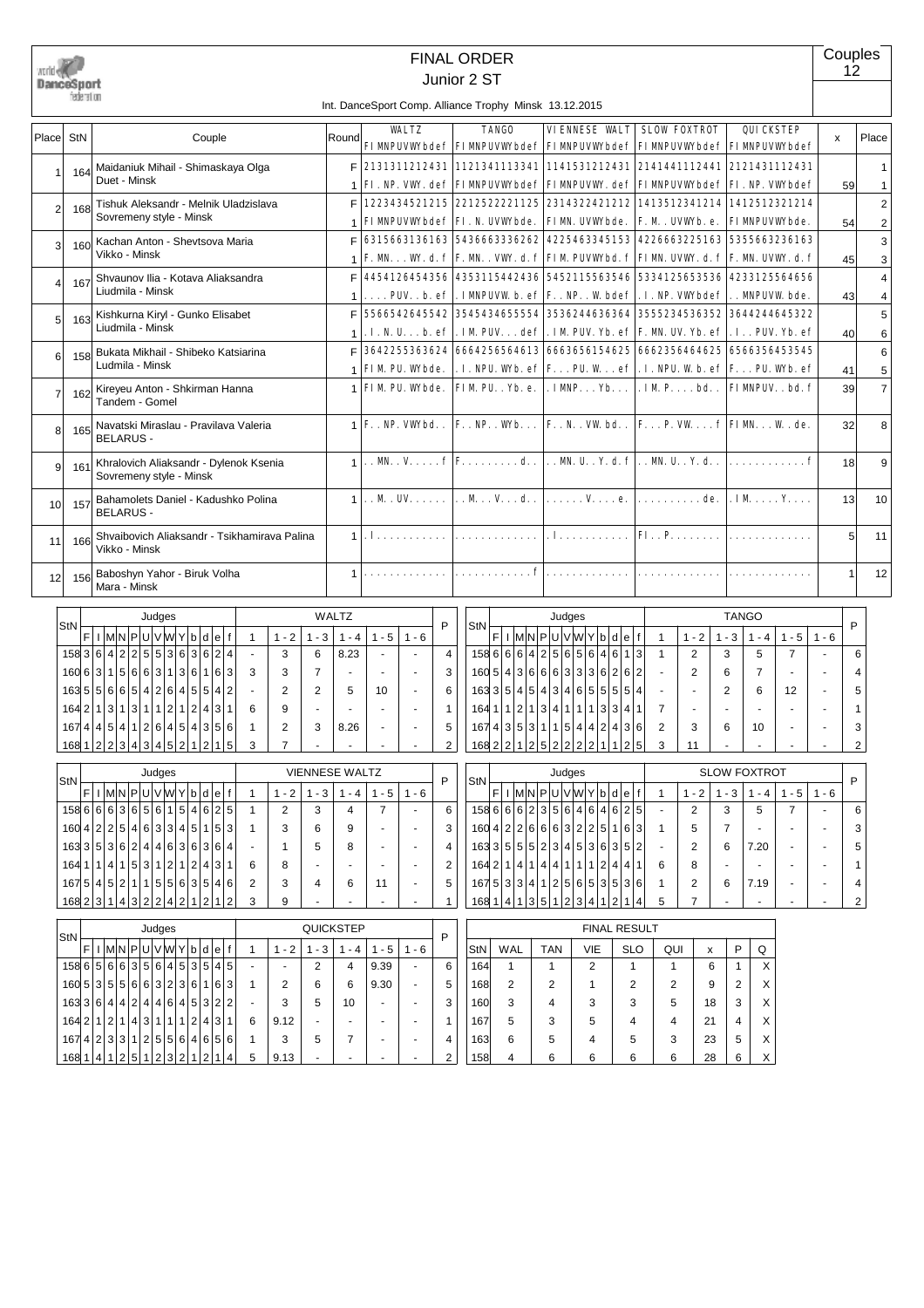- F Volha Banetskaya BELARUS
- I Vitalij Selevich BELARUS
- M Andrei Kononenko BELARUS
- N Mihail Konakhau BELARUS
- P Irina Parakhnevich BELARUS<br>U Gergana Zhekova BULGARIA
- U Gergana Zhekova BULGARIA
- V Petr Odstrcil CZECH REPUBLIC
- W Erika Kappet ESTONIA<br>Y Rolandas Burneikis LITI
- Y Rolandas Burneikis LITHUANIA<br>B2 Jeffrey Meerkerk NETHERLANI
- Jeffrey Meerkerk NETHERLANDS
- D2 Alexey Galchun RUSSIAN FEDERATION<br>E2 Dragan Rancev SERBIA
- 
- E2 Dragan Rancev SERBIA<br>F2 Kristina Horvatova SLOV Kristina Horvatova - SLOVAKIA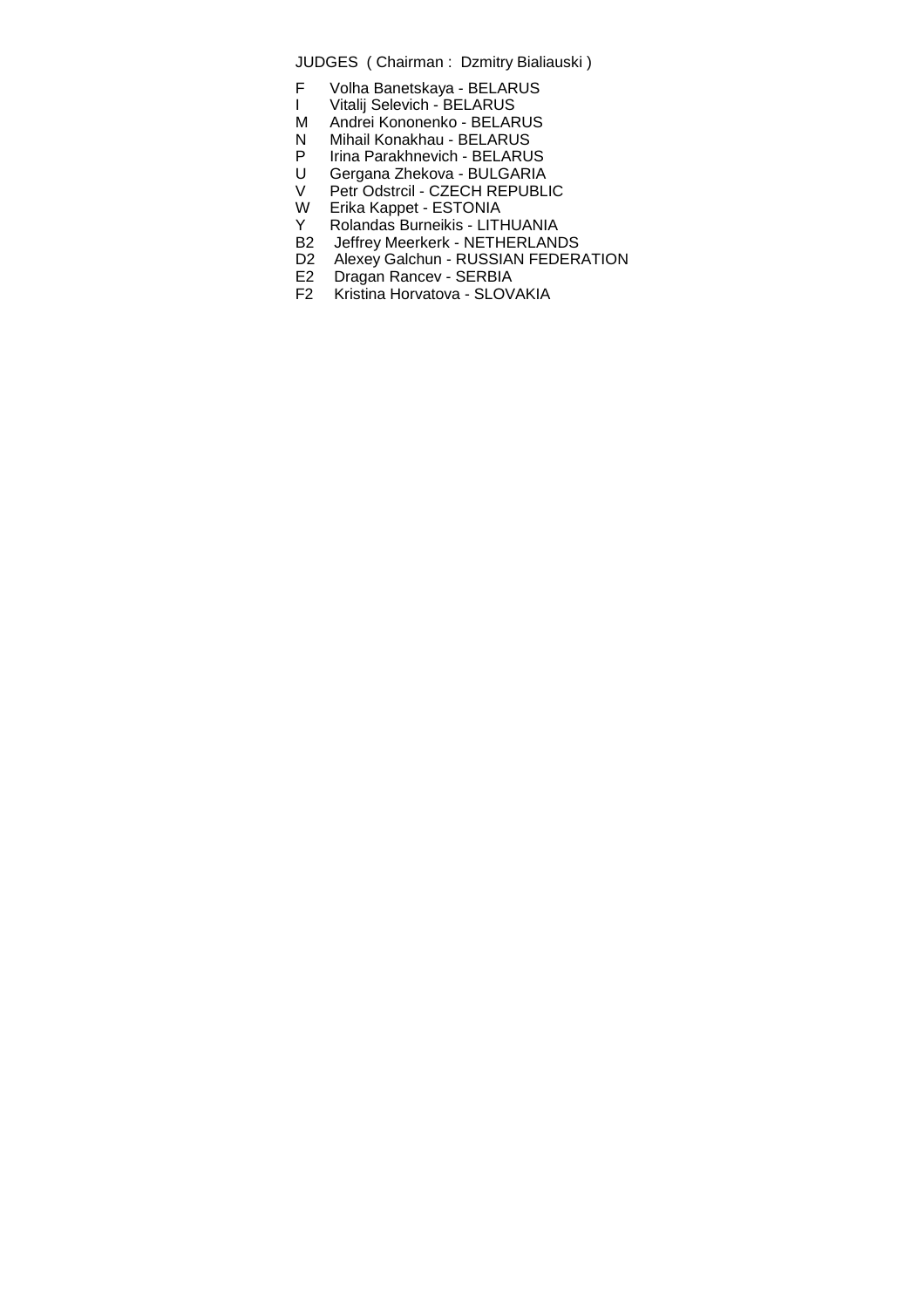|                | DanceSuort<br>iederat on |                                                                                                                                             |              | Int. DanceSport Comp. Alliance Trophy Minsk 13.12.2015 | <b>FINAL ORDER</b><br>Adults+Youth up to A "A" ST |                                                                                     |                                |                                          | Couples<br>5 |       |
|----------------|--------------------------|---------------------------------------------------------------------------------------------------------------------------------------------|--------------|--------------------------------------------------------|---------------------------------------------------|-------------------------------------------------------------------------------------|--------------------------------|------------------------------------------|--------------|-------|
| Place          | StN                      | Couple                                                                                                                                      | Round        | <b>VALTZ</b><br><b>FIMPVWXYbcfi</b>                    | <b>TANGO</b>                                      | <b>VIENNESE WALT</b><br>  FIMPVWXYbcfi   FIMPVWXYbcfi   FIMPVWXYbcfi   FIMPVWXYbcfi | <b>SLOW FOXTROT</b>            | <b>QUICKSTEP</b>                         | x            | Place |
|                | 110                      | Baikou Ivan - Piatrovich Yuliya<br>Modern - Minsk                                                                                           | E            |                                                        |                                                   | 1112212113121   1111312111141   1113111111132   1113112111131   1114312113121       |                                |                                          |              |       |
| $\overline{2}$ | 109                      | Charniatsov Danila - Kushner Dariya<br>Modern - Minsk                                                                                       | Е            | 3453123422332                                          | 4455134523322                                     | 3451224433211 3442423433322 3453224442332                                           |                                |                                          |              | 2     |
| 3              | 176                      | Konstantin Petrenko - Soika Polina<br>Meta - Minsk                                                                                          | Е            | 2321334234244                                          |                                                   | 2223243235255   2225343255355   2225254244254   2221133234244                       |                                |                                          |              | 3     |
| $\overline{4}$ | 88                       | Chapanis Ihar - Navoichyk Anastasiya<br><b>BELARUS -</b>                                                                                    | E            |                                                        |                                                   | 4235451551413 5344451442513 5342452342543 5331341322413 4332451321513               |                                |                                          |              | 4     |
| 5              | 174                      | Hutyrchik Yury - Harnouskaya Svetlana<br>Duet - Minsk                                                                                       | Е            |                                                        |                                                   | 5544545345555  3532525354434  4534535524424  4554535555545  5545545555455           |                                |                                          |              | 5     |
|                |                          | Judges<br>StN                                                                                                                               | <b>WALTZ</b> | P                                                      | StN                                               | Judges                                                                              |                                | <b>TANGO</b>                             | P            |       |
|                |                          | F<br>$I \vert M \vert N \vert P \vert V \vert W \vert X \vert Y \vert D \vert c \vert f \vert i$<br>$1 - 2$<br>884235451515511414<br>3<br>4 | $1 - 3$<br>6 | $1 - 4$<br>$1 - 5$<br>9<br>4                           | FI                                                | M N P V W X Y b c f i<br>885344445114425113                                         | $1 - 2$<br>$\overline{2}$<br>3 | $1 - 5$<br>$1 - 3$<br>$1 - 4$<br>5<br>10 | 4            |       |
|                |                          | 109 3 4 5 3 1 2 3 4 2 2 3 3 2<br>5                                                                                                          | 10           | 2                                                      |                                                   | 109 4 4 5 5 1 3 4 5 2 3 3 2 2                                                       | 4                              |                                          | 3            |       |

| 8842354545155         |    |    |                |                |    |                |    |                |      | 1 4 |                | 1 3 | 3 |   | 6  |   |    |   |
|-----------------------|----|----|----------------|----------------|----|----------------|----|----------------|------|-----|----------------|-----|---|---|----|---|----|---|
| 109 3                 |    |    |                | 4 5 3 1 2 3    |    |                |    | 4 2            |      | 2 3 | 3              | 2   |   | 5 | 10 | - |    | C |
| 110                   | 11 | 11 | $\overline{2}$ | $\overline{2}$ | 11 | 2 <sub>1</sub> | 11 | 1 <sup>1</sup> | '3 I | 1   | 2 <sub>1</sub> |     | 8 | - | -  |   |    |   |
| 174551414514531455555 |    |    |                |                |    |                |    |                |      |     |                |     | ٠ | - |    | 5 | 13 | 5 |
| 176232                |    |    |                | 1 3 3          |    |                |    | 4 2 3          |      | 4 2 |                |     |   | 5 | 9  | - |    | 3 |
|                       |    |    |                |                |    |                |    |                |      |     |                |     |   |   |    |   |    |   |

| StN  |                |                |                |   |               |                |                | Judges         |   |                |                |   |    |    |         | <b>VIENNESE WALTZ</b> |    |       | D              |  |
|------|----------------|----------------|----------------|---|---------------|----------------|----------------|----------------|---|----------------|----------------|---|----|----|---------|-----------------------|----|-------|----------------|--|
|      |                |                |                | N | P             |                |                | VWXY           |   | b              | c              |   |    |    | $1 - 2$ | $1 - 3$               | 4  | 1 - 5 |                |  |
| 88 5 |                | 3              | 4 <sup>1</sup> | 2 | $\frac{4}{ }$ | 5 <sup>1</sup> | $\overline{2}$ | 3              | 4 | 2 <sup>1</sup> | 5 <sub>1</sub> | 4 | 3  |    | 3       | 6                     | 10 |       |                |  |
| 109  | 3              | 4              | 5              | 1 | 2             | 2 <sub>1</sub> | 4              | 4 <sup>1</sup> | 3 | 31             | 2 <sub>1</sub> |   |    | 3  | 6       | 9                     |    |       | $\overline{2}$ |  |
| 110  |                |                |                | 3 |               |                | 1              |                |   |                |                | 3 | 2  | 10 |         | ۰                     |    |       |                |  |
| 174  | 4              | 5              | 3              | 4 |               | 5 3            | 5              | 5 <sup>1</sup> | 2 | 4              | $\overline{4}$ | 2 | 4  |    | 2       | 4                     | 9  |       | 5              |  |
| 176  | 2 <sub>1</sub> | 2 <sup>1</sup> | 2 <sup>1</sup> | 5 | 3             | 4 <sup>1</sup> | 3              | 2 <sup>1</sup> | 5 |                | 5 3            | 5 | 15 |    |         |                       |    |       | 3              |  |

| StN |               |   |         |   |   |                | Judges |   |   |   |   |   |   |   |      | <b>QUICKSTEP</b> |   |       | P              |
|-----|---------------|---|---------|---|---|----------------|--------|---|---|---|---|---|---|---|------|------------------|---|-------|----------------|
|     | F             |   | M       |   |   |                |        | x |   | b | с |   |   | 1 | $-2$ | - 3              | 4 | 1 - 5 |                |
| 88  | $\frac{4}{ }$ | 3 | 3       | 2 | 4 | 51             | 1      | 3 | 2 |   | 5 | 1 | 3 | 3 | 5    | 9                |   |       | 3              |
| 109 | з             | 4 | 5       | 3 | 2 | 2 <sub>1</sub> | 4      | 4 | 4 | 2 | 3 | 3 | 2 |   | 4    | 8                |   |       | 4              |
| 110 |               | 1 |         | 4 | 3 | 1              | 2      |   |   | 3 |   | 2 |   | 8 |      | ۰                |   |       | 1              |
| 174 | 5             | 5 | $\vert$ | 5 | 5 | 41             | 5      | 5 | 5 | 5 | 4 | 5 | 5 |   |      | ۰                | 3 | 13    | 5              |
| 176 | $\mathcal{P}$ | 2 | ◠       |   |   | 3 <sup>1</sup> | 3      | 2 | 3 | 4 | 2 | 4 | 4 | 2 |      |                  |   |       | $\overline{2}$ |

| 176 2 2 2 3 2 4 3 2 3 5 2 5 5 |   |                |   |                 |                |    |                |   |                |   |                |                |                |    | 6       | 9                   |     |       | 2 <sub>1</sub> |
|-------------------------------|---|----------------|---|-----------------|----------------|----|----------------|---|----------------|---|----------------|----------------|----------------|----|---------|---------------------|-----|-------|----------------|
|                               |   |                |   |                 |                |    |                |   |                |   |                |                |                |    |         |                     |     |       |                |
| StN                           |   |                |   |                 |                |    | Judges         |   |                |   |                |                |                |    |         | <b>SLOW FOXTROT</b> |     |       | P              |
|                               | F |                |   |                 | NPVWX          |    |                |   |                | b | C              |                |                |    | $1 - 2$ | - 3                 | - 4 | 1 - 5 |                |
| 88 5                          |   | 31             | 3 | 1               | 3 <sub>1</sub> | 4' | 11             | 3 | 2 <sub>1</sub> | 2 | 4              |                | 3              | 3  | 5       | 10                  |     |       | 2              |
| 109                           | 3 | 4 <sup>1</sup> | 4 | 2 <sub>1</sub>  | $\vert$        | 2  | 3              | 4 | 3 <sup>1</sup> | 3 | 3              | $\overline{2}$ | 2 <sub>1</sub> |    | 4       | 9                   |     |       | 3              |
| 110                           | 1 |                |   | 3               | 11             | 1  | $\mathcal{P}$  |   |                |   |                | 3              | 1              | 10 |         |                     |     |       |                |
| 174                           | 4 | 5 <sup>1</sup> | 5 | .4 <sup>1</sup> | 5 <sup>1</sup> | 3  | 5 <sup>1</sup> | 5 | 5 <sup>1</sup> | 5 | 5              | 4              | 5              |    |         |                     | 4   | 13    | 5              |
| 1762 2                        |   |                | 2 | 5 <sup>1</sup>  | 2              | 5  | 4 <sup>1</sup> | 2 | 4              | 4 | 2 <sub>1</sub> | 5              | 4              |    | 6       | 6                   | 10  |       |                |

 $110|1|1|1|1|3|1|2|1|1|1|1|4|1|10| - | - | - | - | - | 1$  $1743|5|3|2|5|2|5|3|5|4|4|3|4$  -  $2$  6 9 - 5

|     |     |            |     | <b>FINAL RESULT</b> |     |    |   |              |
|-----|-----|------------|-----|---------------------|-----|----|---|--------------|
| StN | WAL | <b>TAN</b> | VIE | <b>SLO</b>          | QUI | x  | P | Q            |
| 110 |     |            |     |                     |     | 5  | 1 | X            |
| 109 | 2   | 3          | 2   | 3                   | 4   | 14 | 2 | $\geq$       |
| 176 | 3   | 2          | 3   | 4                   | 2   | 14 | 3 | $\mathbf{r}$ |
| 88  | 4   | 4          | 4   | 2                   | 3   | 17 | 4 | X            |
| 174 | 5   | 5          | 5   | 5                   | 5   | 25 | 5 | X            |
|     |     |            |     |                     |     |    |   |              |

|     |      | R <sub>10</sub> |     |         |   |   |     |         | R <sub>11</sub> |         |         |   |   |
|-----|------|-----------------|-----|---------|---|---|-----|---------|-----------------|---------|---------|---|---|
| StN | $-2$ | $1 - 3$         | - 4 | $1 - 5$ | P | Q | StN | $1 - 2$ | $-3$            | $1 - 4$ | $1 - 5$ | P | Q |
| 110 |      |                 |     |         |   |   | 110 |         |                 |         |         |   |   |
| 109 | 2(4) |                 |     |         |   | > | 109 | 23(41)  | 43(101)         |         |         | 2 | х |
| 176 | 2(4) |                 |     |         |   | > | 176 | 28(53)  | 41(92)          |         |         | 3 | X |
| 88  |      |                 |     |         |   |   | 88  |         |                 |         |         |   |   |
| 174 |      |                 |     |         |   |   | 174 |         |                 |         |         |   |   |

- F Volha Banetskaya BELARUS
- I Vitalij Selevich BELARUS<br>M Andrei Kononenko BELAR
- M Andrei Kononenko BELARUS<br>N Mihail Konakhau BELARUS
- N Mihail Konakhau BELARUS<br>P Irina Parakhnevich BELARU
- P Irina Parakhnevich BELARUS<br>V Petr Odstrcil CZECH REPUBL
- V Petr Odstrcil CZECH REPUBLIC<br>W Erika Kappet ESTONIA
- Erika Kappet ESTONIA
- X Gundars Briedis LATVIA<br>Y Rolandas Burneikis LITH
- Y Rolandas Burneikis LITHUANIA<br>B2 Jeffrev Meerkerk NETHERLANI
- Jeffrey Meerkerk NETHERLANDS
- C2 Alekxander Savatin RUSSIAN FEDERATION<br>F2 Kristina Horvatova SLOVAKIA
- F2 Kristina Horvatova SLOVAKIA<br>I2 Sergio Roccatti ITALY
- Sergio Roccatti ITALY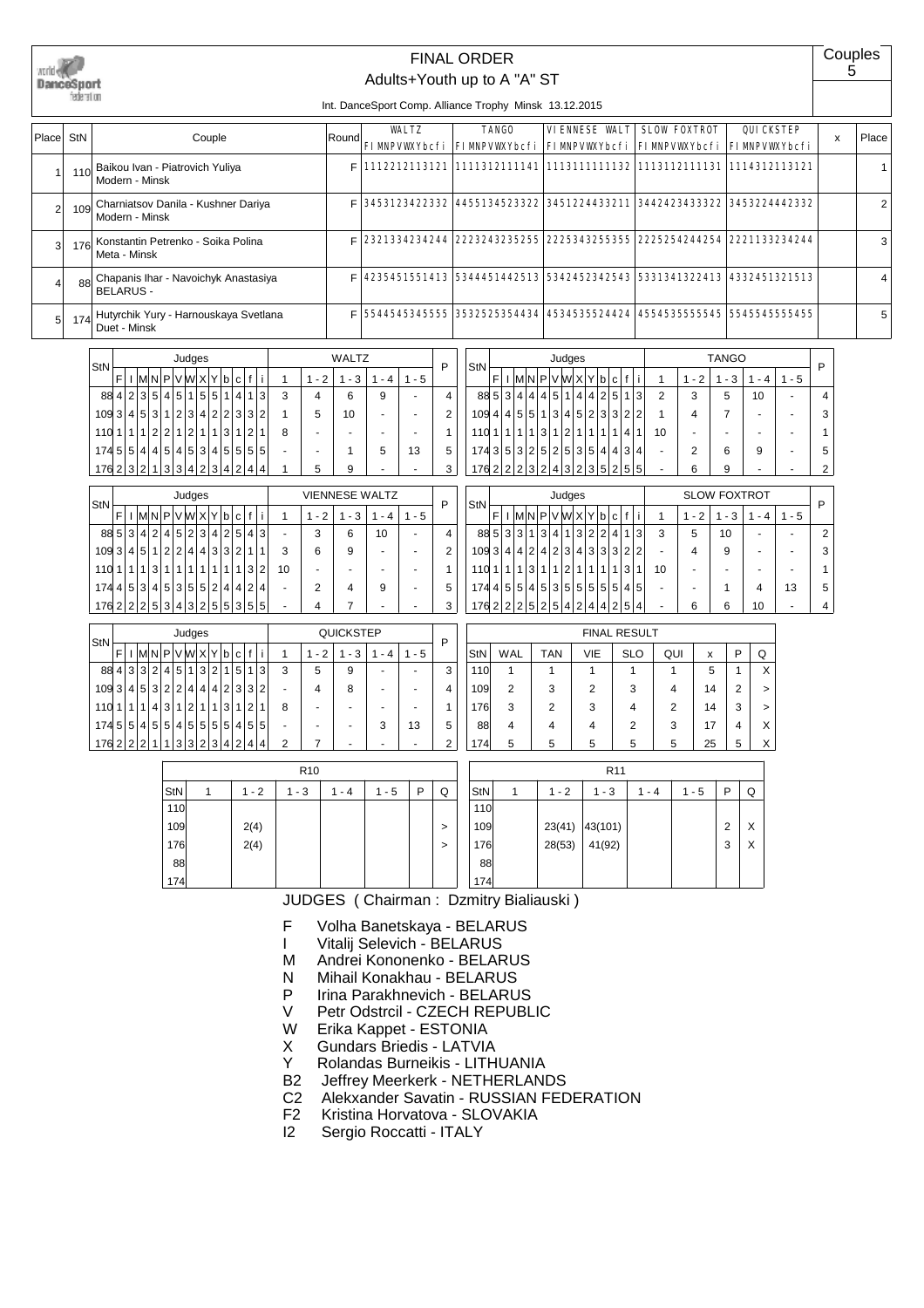

# WDSF Adults ST FINAL ORDER

Int. DanceSport Comp. Alliance Trophy Minsk 13.12.2015

|                 |     |                                         |                |                       | $\overline{\text{m}}$ . Dancesport Comp. Alliance Trophy Minsk 13.12.2015       |                                                  |                                                                                                                                                |                   |                 |                         |
|-----------------|-----|-----------------------------------------|----------------|-----------------------|---------------------------------------------------------------------------------|--------------------------------------------------|------------------------------------------------------------------------------------------------------------------------------------------------|-------------------|-----------------|-------------------------|
| Place StN       |     | Couple                                  | Round          | <b>WALTZ</b>          | <b>TANGO</b>                                                                    |                                                  | <b>VIENNESE VALT SLOW FOXTROT</b><br>MJVWXYacefghi   MJVWXYacefghi   MJVWXYacefghi   MJVWXYacefghi   MJVWXYacefghi                             | QUICKSTEP         | x               | Place                   |
| 1               | 191 | Samosiuk Aliaksandr - Tudvaseva Yana    |                |                       |                                                                                 |                                                  | F   1111111112111   1121111233111   1112111222111   1122111233111   1111111233411                                                              |                   |                 | 1                       |
|                 |     | Vikko - Minsk                           | 31             |                       |                                                                                 |                                                  | MJVWXYacefghi   MJVWXYacefghi   MJVWXYacefghi   MJVWXYacefghi   MJVWXY. cefghi                                                                 |                   | 64              | 1                       |
|                 |     |                                         | $\mathbf{1}$   |                       |                                                                                 |                                                  | MJV. XYa. efghi   MJVWXYacef. h.   MJVWXYacefghi   MJVWXY. cefghi   MJVWXYa. efghi                                                             |                   | 59              | $\overline{\mathbf{c}}$ |
| $\overline{2}$  | 108 | Lukk Ergo - Orb Baile                   | F              |                       |                                                                                 |                                                  | 6442656221432 2312456121432 2421366131422 2311344121232 4322444121132                                                                          |                   |                 | $\overline{\mathbf{c}}$ |
|                 |     | <b>ESTONIA -</b>                        | 3              |                       |                                                                                 |                                                  | . . VW Yacef. hi   MJVW cefghi   MJ. W . acefg. i   MJVW . acefghi   MJVW Yacefghi                                                             |                   | 51              | 3                       |
|                 |     |                                         | $\mathbf{1}$   |                       |                                                                                 |                                                  | MJVW.ac.fghi   MJVWYfg.i   MJVW.acefgh.   M VWYacefghi                                                                                         | . . VWY. cefghi   | 52              | 3                       |
| 3 <sup>1</sup>  | 28  | Gudovskiy Denis - Morite Megija Dana    | F              |                       |                                                                                 |                                                  | 4554423443324 3454323442324 5564432343334 4465422342423 2544332342323                                                                          |                   |                 | 3                       |
|                 |     | Dusas DS - Riga                         | 3              |                       |                                                                                 |                                                  | MJVWXYacefghi   M VWXYacefghi   VWXYa. efghi   M VWXY. . efghi   MJVWXYacefghi                                                                 |                   | 58              | $\overline{c}$          |
|                 |     |                                         | $\mathbf{1}$   |                       |                                                                                 |                                                  | . . VWXYa. . f. hi   MJVWXYac. f. hi   VWXY. c. fghi   MJVWXYa. efg. i   MJVWXYacefghi                                                         |                   | 52              | 3                       |
| 4 <sup>1</sup>  | 182 | Bichurov Pavel - Agarkova Alina         | F              |                       |                                                                                 |                                                  | 5233262664553 4233242614643 6243253614665 5233263614545 5233253614545                                                                          |                   |                 | 4                       |
|                 |     | Time - Saint-Petersburg                 | 3              | MJ. WK. a. efghi      | . U. . XYacefg. .                                                               |                                                  | MJVWYacef. hi   MJ. WYA. efg. i                                                                                                                | . U. WYA. efghi   | 50              | 4                       |
|                 |     |                                         | 1              | . UVWYa. efghi        |                                                                                 |                                                  | <b>MIVW.</b> acefghi   MIVWY. cefghi   MIVWYacefghi   MIVWYa. efghi                                                                            |                   | 60              | 1                       |
| 5 <sub>l</sub>  | 192 | Shinelev Aleksandr - Korbut Daria       | F              | 3326344336646         |                                                                                 |                                                  | 5545534356566   4336525456546   6546536456666   6456526466666                                                                                  |                   |                 | 5                       |
|                 |     | Aurora - Saint-Petersburg               | 3              | <b>MIV. XY. ce. g</b> |                                                                                 | MJVWXYace. ghi   MJ. WXYace. g. .   MJV. XYac h. |                                                                                                                                                | MUV. XY. c.       | 43              | 6                       |
|                 |     |                                         | 1              |                       |                                                                                 |                                                  | M VW . acefg. i   M VWYa. e. g. i   . UVWYa. ef. . i   M . W. ace. g. i   M VW e. g. i                                                         |                   | 41              | 6                       |
| 6               | 73  | Boldysh Yahor - Mineeva Polina          | F              |                       |                                                                                 |                                                  | 2665535555265  6666665565255  3655644565253  3654655565354  3665665555254                                                                      |                   |                 | 6                       |
|                 |     | Ludmila - Minsk                         | 3              |                       |                                                                                 |                                                  | MJVWXYace. . hi   MJ. WK. a. e. g. i   M V. XY. ce. ghi   MJVWXYace. ghi   M . WK. ac. . ghi                                                   |                   | 48              | 5                       |
|                 |     |                                         | 1 <sup>1</sup> |                       |                                                                                 |                                                  | M V. XYacef. . i   M Ya. . fghi   M VW Y. ghi   MJ. WKYac. . ghi   . U. WKYace. . hi                                                           |                   | 42              | 5                       |
| 7               | 127 | Strelnikov Mikhail - Volzhina Anastasia |                |                       |                                                                                 |                                                  | $3$ . VW Y. c. f. M VW c. f.   M VW f.   VW c. h.   M VW . ac. f.                                                                              |                   | 24              | $\overline{7}$          |
|                 |     | LUXEMBOURG -                            | $\mathbf{1}$   |                       | <b>MJ.</b> WKY. ce. . h.   <b>MJVW.</b> ac. i   <b>M</b> VWK. . c.   . UVW. ac. |                                                  |                                                                                                                                                | M . WXY. c. f. h. | 33              | 8                       |
| $\overline{7}$  | 185 | Fodor Norbert Csanad - Vaszi Reka Beata |                |                       |                                                                                 |                                                  | $3$   MUa fgh. $ $ . Ua f. h. $ $ . Uah. $ $ . U Ya f. i $ $ . U Ya f. hi                                                                      |                   | 24              | $\overline{7}$          |
|                 |     | DANCE ART TARGU MURES - Targu Mures     | R.             |                       |                                                                                 |                                                  | VW . acefgh.   VW Yacef. . i   M VW . acefgh.   MJV. acefghi   MJVW Yacefghi                                                                   |                   | 47              | 10                      |
|                 |     |                                         | 1 <sup>1</sup> |                       |                                                                                 |                                                  | $ \ldots$ V. $\ldots$ . ef. h. $ \ldots$ VWL. acefg. . $ \ldots$ VW . a. . fg. i $ \ldots$ VW . acefgh. $ \ldots$ V. . Ya. . fgh.              |                   | 32              | 9                       |
| 9               | 90  | Sitkin Maxim - Karpova Svetlana         |                |                       |                                                                                 |                                                  |                                                                                                                                                |                   | 14              | 9                       |
|                 |     | <b>RUSSIAN FEDERATION -</b>             |                |                       |                                                                                 |                                                  | MJVW. . cefg. i   MJVWYac. fghi   MJVWYac. fghi   MJVW. . c. fghi   . UVWY. cefghi                                                             |                   | 55              | 9                       |
|                 |     |                                         | 1 <sup>1</sup> |                       |                                                                                 |                                                  | M . W Y. ce. . h.   V. . Yacefgh.   M ef. hi   V. X. efg. .   M V. X. . c. f. . i                                                              |                   | 30              | 10                      |
| 10 <sup>1</sup> | 89  | Temovskikh Sergey - Afanasieva Valeria  |                |                       |                                                                                 |                                                  |                                                                                                                                                |                   | 12              | 10                      |
|                 |     | RUSSIAN FEDERATION -                    | 1 <sup>1</sup> |                       |                                                                                 |                                                  | . U. . X. e. g. i   . U. W e. ghi   ML Y. cefg. i   V. XY. f. hi   M VWK. . cef. hi                                                            |                   | 34              | $\overline{7}$          |
| 11              | 193 | Shmyrev Sergii - Voronaia Kateryna      | 3              |                       |                                                                                 |                                                  |                                                                                                                                                |                   | $\overline{2}$  | 11                      |
|                 |     | Gracia - Ujgorod                        |                |                       |                                                                                 |                                                  | R   Ya. e. gh.   V. X. a. efgh.   V. XYa. efgh.   XYa. . fgh.   XYa. . f. hi                                                                   |                   | 32              | 12                      |
|                 |     |                                         |                |                       |                                                                                 |                                                  | $1    W$ .ag.i   . U   e.g    Y   . Ue.g                                                                                                       |                   | 11              | 12                      |
| 12 <sub>l</sub> | 140 | Tsenbalov Maxim - Rozhina Victoria      | 3              |                       |                                                                                 |                                                  |                                                                                                                                                |                   | $\mathbf 0$     | 12                      |
|                 |     | tck Galaktika - Moscow                  |                |                       |                                                                                 |                                                  | R   MJV. X. acef. hi   MJ. WK. a. e. . hi   . UV. XY. . ef. hi   V. X. a. ef. . i   MJVWK. ac. fghi                                            |                   | 43              | 11                      |
|                 |     |                                         |                |                       |                                                                                 |                                                  | $1 \, \,$ MJV. X. ac. . g. . $ \ldots$ . X. . ce. g. i $ \,$ MJ. . X. a. e. . h. $ \,$ MJ. $\ldots$ . ef. hi $ \,$ MJ. $\ldots$ ac. $\ldots$ . |                   | 28              | 11                      |
| 13              |     | 188 Klupsas Matas - Adomaityte Livija   |                |                       |                                                                                 |                                                  | $R$   M . WXY.   MJ. . XY.   M . WXYa.   M XY.   M XYa.                                                                                        |                   | 22              | 13                      |
|                 |     | Sypsena - Siauliai                      |                |                       |                                                                                 |                                                  | $1   M Y. c       Y Y Y Y   M Y Y    Y Y$                                                                                                      |                   | 8               | 16                      |
| 14              | 139 | Balasian Araik - Sergeeva Anastasiya    |                |                       |                                                                                 |                                                  | $R/M$ . WXY.  i $MY$ . . e.  MU.  e. g. . MU. WY. ce. $\dots$ .  ce.                                                                           |                   | 20 <sub>2</sub> | 14                      |
|                 |     | <b>RUSSIAN FEDERATION -</b>             | 1 <sup>1</sup> |                       |                                                                                 |                                                  | Yg.   M Y f   . U. . XY. c       a                                                                                                             |                   | 10              | 14                      |
| 15 <sub>l</sub> | 199 | Zimnitski Ihar - Soika Karina           | R I            |                       |                                                                                 |                                                  |                                                                                                                                                |                   | 16              | 15                      |
|                 |     | Meta - Minsk                            | 1              |                       |                                                                                 |                                                  |                                                                                                                                                |                   | 8 <sup>1</sup>  | 16                      |
| 16              | 125 | Baikou Ivan - Piatrovich Yuliya         |                |                       |                                                                                 |                                                  |                                                                                                                                                |                   | 14              | 16                      |
|                 |     | Modern - Minsk                          | 1 <sup>1</sup> |                       |                                                                                 |                                                  |                                                                                                                                                |                   | 11              | 12                      |
| 17              | 183 | Bohdan Kiryl - Kuzmina Darya            |                |                       |                                                                                 |                                                  |                                                                                                                                                |                   | 10              | 17                      |
|                 |     | Sovremeny style - Minsk                 | 1 <sup>1</sup> |                       |                                                                                 |                                                  |                                                                                                                                                |                   | $\overline{9}$  | 15                      |
| 18              | 186 | Hlukhouski Maksim - Mospanova Elena     |                |                       |                                                                                 |                                                  |                                                                                                                                                |                   | 1               | 18                      |
|                 |     | Belarus Dance Sport Alliance - Minsk    | 1 <sup>1</sup> |                       |                                                                                 |                                                  |                                                                                                                                                |                   | $\overline{0}$  | $\_18$                  |

| StN                           |  |             |  | Judges |  |     |                                |    |      |     | WALTZ |     |     | ח | StN                                          |  |      |                                  | Judges         |         |       |   |     |      | <b>TANGO</b> |     |     | P              |
|-------------------------------|--|-------------|--|--------|--|-----|--------------------------------|----|------|-----|-------|-----|-----|---|----------------------------------------------|--|------|----------------------------------|----------------|---------|-------|---|-----|------|--------------|-----|-----|----------------|
|                               |  | MUVWXYa c e |  |        |  |     | $\lceil f  g h \rceil$ i       |    | $-2$ | - 3 | $-4$  | - 5 | - 6 |   |                                              |  |      | M U V W X Y a c e                |                |         | f g h |   | - 2 | - 3  | - 4          | - 5 | - 6 |                |
|                               |  |             |  |        |  |     | 28 4 5 5 4 4 2 3 4 4 3 3 2 4   |    |      | 5   |       |     |     | っ |                                              |  |      | 28 3 4 5 4 3 2 3 4 4 2 3 2 4     |                |         |       |   |     | 7.18 |              |     |     | 4              |
|                               |  |             |  |        |  |     | 73 2 6 6 5 5 3 5 5 5 5 6 2 6 5 |    |      |     |       | 10  |     | 6 |                                              |  |      | 7366666665565255                 |                |         |       |   |     |      |              | 6   | 13  | 6 I            |
| 1086 4 4 2 6 5 6 2 2 1 4 3 2  |  |             |  |        |  |     |                                |    | 5.   | 6   | 9.24  |     |     | 3 | $108$ 2 3 1 2 4 5 6 1 2 1 4 3 2              |  |      |                                  |                |         |       |   |     |      |              |     |     |                |
| 182523332626664553            |  |             |  |        |  |     |                                |    |      |     |       |     |     | 5 | 1824233242614643                             |  |      |                                  |                |         |       |   |     | 7.16 |              |     |     | $\overline{3}$ |
| 191 1 1 1 1 1 1 1 1 1 1 1 1   |  |             |  |        |  | 2 1 |                                | 12 |      |     |       |     |     |   | 191 1                                        |  | 1211 | $^{\circ}$ 1 $\vert$ 1 $\vert$ . | $\overline{ }$ | 2 3 3 1 |       | 9 |     |      |              |     |     |                |
| 192 3 3 2 6 3 4 4 3 3 6 6 4 6 |  |             |  |        |  |     |                                |    |      |     | 9.29  |     |     |   | $192\,5\,5\,4\,5\,5\,3\,4\,3\,5\,6\,5\,6\,6$ |  |      |                                  |                |         |       |   |     |      |              | 10  |     | 5 <sub>1</sub> |

**Couples** 18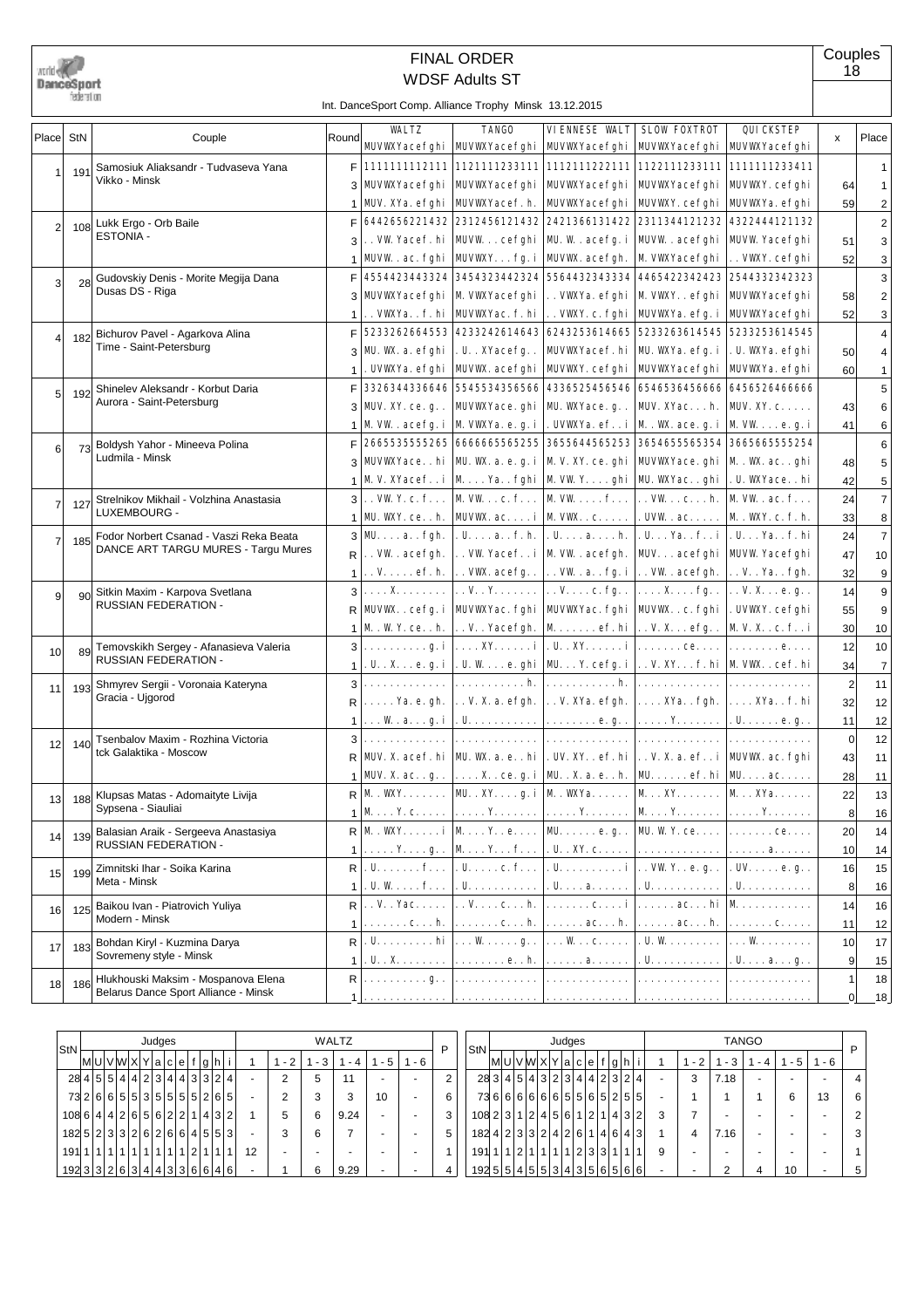| StN                                                       |                                                    |  |  | Judges |  |  |  |   |      | <b>VIENNESE WALTZ</b>    |     |                          |                          | P              | <b>StN</b>                        |                |  |                                  | Judges |                |  |                     |                |      |                          |                | <b>SLOW FOXTROT</b> |                          |         | P              |
|-----------------------------------------------------------|----------------------------------------------------|--|--|--------|--|--|--|---|------|--------------------------|-----|--------------------------|--------------------------|----------------|-----------------------------------|----------------|--|----------------------------------|--------|----------------|--|---------------------|----------------|------|--------------------------|----------------|---------------------|--------------------------|---------|----------------|
|                                                           | [M]U[V]W]X[Y]a[c]e[f g h]                          |  |  |        |  |  |  |   | $-2$ | $-3$                     | - 4 | $1 - 5$                  | $1 - 6$                  |                |                                   |                |  | M U V W X Y a c e f g h i        |        |                |  |                     |                | $-2$ | - 3                      |                | $-4$                | $1 - 5$                  | $1 - 6$ |                |
|                                                           | $28   5   6   4   4   3   2   3   4   3   3   4  $ |  |  |        |  |  |  |   |      | 6                        | 10  | $\sim$                   | $\overline{\phantom{a}}$ | 3              |                                   |                |  | 28 4 4 6 5 4 2 2 3 4 2 4 2 3     |        |                |  |                     | $\sim$         | 4    | 6                        |                | 11                  | ٠                        |         | 3              |
|                                                           | 73 3 6 5 5 6 4 4 5 6 5 2 5 3                       |  |  |        |  |  |  | ٠ |      | 3                        | 5   | 10.41                    | $\sim$                   | 6              |                                   |                |  | 73 3 6 5 4 6 5 5 6 6 5 6 7 3 5 4 |        |                |  |                     | ٠              |      | 2                        |                | 4                   | 10                       |         | 5              |
| 108 2 4 2 1 3 6 6 1 3 1 4 2 2                             |                                                    |  |  |        |  |  |  | 3 |      | $\overline{\phantom{0}}$ |     |                          | $\overline{\phantom{0}}$ | $\overline{2}$ | $108$ 2 3 1 1 1 3 4 4 1 2 1 2 3 2 |                |  |                                  |        |                |  |                     | 4              | 8    | $\overline{a}$           |                |                     | $\overline{\phantom{0}}$ | ٠       | $\overline{2}$ |
| 182 6 2 4 3 2 5 3 6 1 4 6 6 5                             |                                                    |  |  |        |  |  |  |   | 3    | 5                        |     | $\sim$                   |                          | 4              | $182\,5$  2 3 3 2 6 3 6 1 4 5 4 5 |                |  |                                  |        |                |  |                     |                | 3    | 6                        |                | 8                   | $\overline{\phantom{0}}$ |         | 4              |
| 191 1 1 1 2 1 1 1 2 2 2 1                                 |                                                    |  |  |        |  |  |  | 9 |      |                          |     |                          |                          | 1              | 191 1 1 2 2 1 1 1 2 3 3 1 1       |                |  |                                  |        |                |  |                     | 8              |      | $\overline{\phantom{0}}$ |                |                     | $\overline{\phantom{0}}$ |         |                |
| $192   4   3   3   6   5   2   5   4   5   6   5   4   6$ |                                                    |  |  |        |  |  |  |   |      | 3                        | 6   | 10.40                    |                          | 5              | 192 6 5 4 6 5 3 6 4 5 6 6 6 6     |                |  |                                  |        |                |  |                     |                |      |                          |                | 3                   | 6                        | 13      | 6              |
|                                                           |                                                    |  |  | Judges |  |  |  |   |      | <b>QUICKSTEP</b>         |     |                          |                          |                |                                   |                |  |                                  |        |                |  | <b>FINAL RESULT</b> |                |      |                          |                |                     |                          |         |                |
| StN                                                       | [M]U[V]W]X[Y]a[c]e[f g h]                          |  |  |        |  |  |  |   | $-2$ | $-3$                     | - 4 | $1 - 5$                  | $1 - 6$                  | P              | StN                               | WAL            |  | <b>TAN</b>                       |        | <b>VIE</b>     |  | <b>SLO</b>          | QUI            |      | x                        | P              | Q                   |                          |         |                |
|                                                           | 28 2 5 4 4 3 3 2 3 4 2 3 2 3                       |  |  |        |  |  |  |   | 4    | 9                        |     |                          |                          | 3              | 191                               |                |  |                                  |        |                |  |                     |                |      | 5                        |                | X                   |                          |         |                |
|                                                           | 73 3 6 6 5 6 6 6 5 5 5 5 6 2 5 4                   |  |  |        |  |  |  | ٠ |      | 2                        | 3   | 9                        | $\overline{\phantom{0}}$ | 5              | 108                               | 3              |  | 2                                |        | $\overline{2}$ |  | 2                   | $\overline{2}$ |      | 11                       | $\overline{2}$ | X                   |                          |         |                |
| 108 4 3 2 2 4 4 4 1 2 1 1 3 2                             |                                                    |  |  |        |  |  |  | 3 |      | $\overline{\phantom{0}}$ |     | $\sim$                   |                          | $\overline{2}$ | 28                                | 2              |  | 4                                |        | 3              |  | 3                   | 3              |      | 15                       | 3              | X                   |                          |         |                |
| 1825 23325 361145 45                                      |                                                    |  |  |        |  |  |  |   | 3    | 6                        | 8   | $\sim$                   |                          | 4              | 182                               | 5              |  | 3                                |        | 4              |  | 4                   | 4              |      | 20                       | 4              | X                   |                          |         |                |
| $191   1   1   1   1   1   1   1   2   3   3   4$         |                                                    |  |  |        |  |  |  | 9 |      |                          |     | $\overline{\phantom{0}}$ |                          |                | 192                               | $\overline{4}$ |  | 5                                |        | 5              |  | 6                   | 6              |      | 26                       | 5              | X                   |                          |         |                |
| 1926 4565 526466666                                       |                                                    |  |  |        |  |  |  |   |      |                          | 3   | 5                        | 13                       | 6              | 73                                | 6              |  | 6                                |        | 6              |  | 5                   | 5              |      | 28                       | 6              | X                   |                          |         |                |

JUDGES ( Chairman : Marek Chojnacki )

- M Andrei Kononenko BELARUS
- U Gergana Zhekova BULGARIA
- V Petr Odstrcil CZECH REPUBLIC
- W Erika Kappet ESTONIA
- X Gundars Briedis LATVIA<br>Y Rolandas Burneikis LITH
- Rolandas Burneikis LITHUANIA
- A2 Artur Varnacov MOLDOVA
- C2 Alekxander Savatin RUSSIAN FEDERATION<br>E2 Dragan Rancev SERBIA
- E2 Dragan Rancev SERBIA<br>F2 Kristina Horvatova SLOV
- Kristina Horvatova SLOVAKIA
- G2 Niko Basaric SLOVENIA
- H2 Volodymyr Kozak UKRAINE<br>I2 Sergio Roccatti ITALY
- Sergio Roccatti ITALY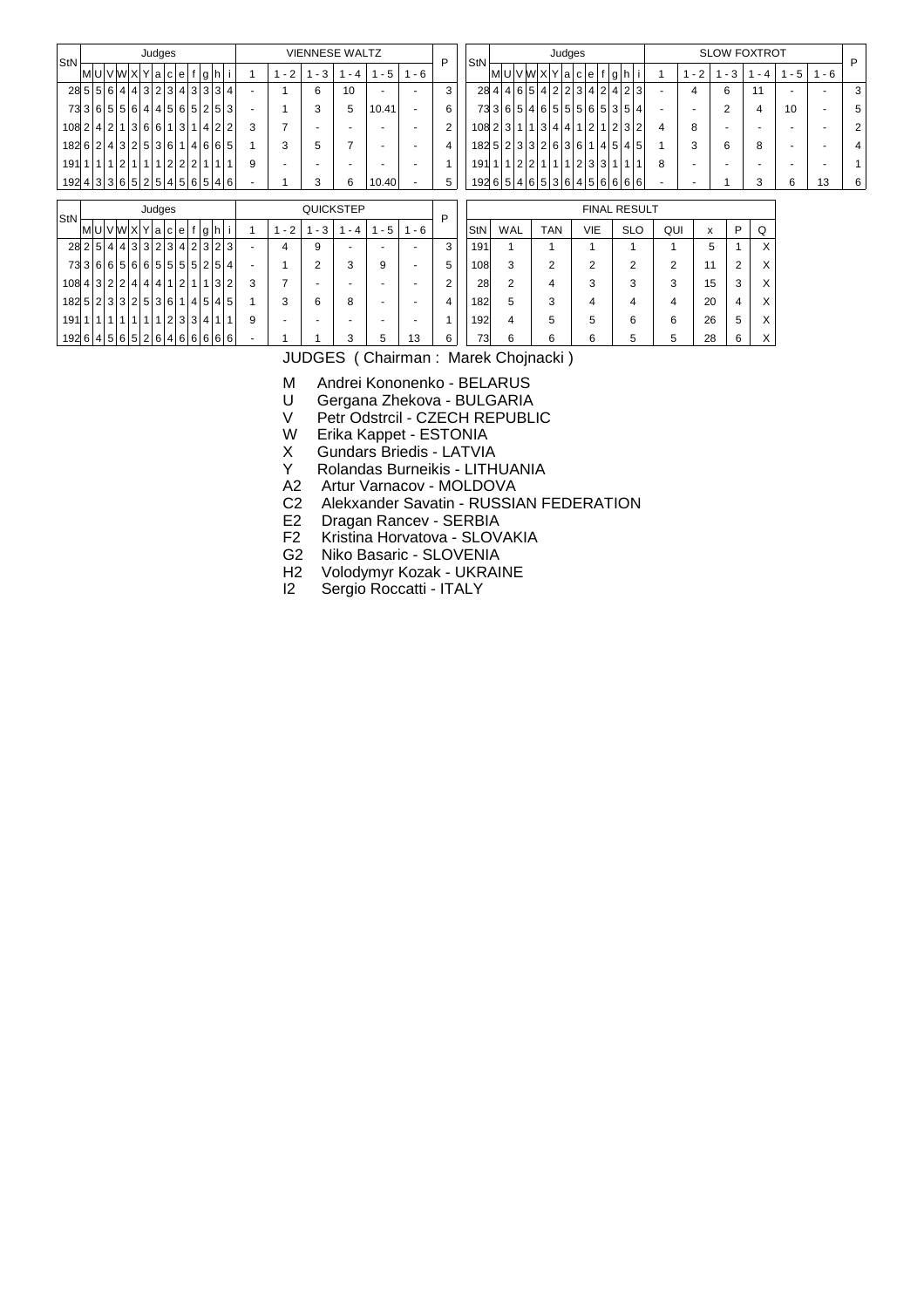| DanceSport<br>federation<br>Int. DanceSport Comp. Alliance Trophy Minsk 13.12.2015<br><b>WALTZ</b><br><b>TANGO</b><br>VIENNESE VALT<br><b>SLOW FOXTROT</b><br><b>QUICKSTEP</b><br>Couple<br>Place<br>StN<br>Round<br>x<br>KMPQUXYacfgh KMPQUXYacfgh KMPQUXYacfgh KMPQUXYacfgh KMPQUXYacfgh<br>2262312123311 1213411111321<br>1111411111211 2121321221331<br>F<br>3323411131421<br>Karcheusku Henadzi - Karcheuskaya Volha<br>207<br>Paletki - Gomel<br><b>KMPQUXYacfgh</b><br><b>KM PQUXYacfgh</b><br><b>KWNPQUXYacfgh</b><br><b>KMPQUX.</b> acfgh   KM PQUXYacfgh<br>62<br>1111223252113 1121133252122<br>4121126444114<br>2232133252123 1262233352223<br>F<br>Sugak Eduard - Timoshkova Oksana<br>213<br>$\overline{2}$<br>Latino - Gomel<br><b>KMPQUXYacfgh</b><br>KMPQUXYacfgh  KMPQU. Y. cfgh  KMPQU. Y. cfgh  KMPQUXYacfgh<br>61<br>2232132324232<br>3353221314233 23322423222233<br>3323222324332 3313112113112<br>F<br>Seliazneu Andrei - Seliazniova Ina<br>211<br>3<br>Piruet - Minsk<br>KMPQUXYacfgh KM PQ. XYacfgh KMPQUXYacfgh KMPQUXYacfgh KMPQUXYacfgh<br>1<br>63<br>5645355415655   6645455635656   3544363536456   4444364645455   4444455636446<br>Zhukau Yauhen - Zhukava Iryna<br>F<br>214<br>4<br>Vega - Minsk<br>KQ Yag.<br>KMPQUXYagh KMPQUXYac.g.<br>K. N. QUXYacf. h   . M PQUXYacfgh<br>48<br>1<br>4464544543344 4414544541444 5655534253542<br>6555645433644 5636544444554<br>Pashkevich Viktar - Svirydzenka Liudmila<br>F<br>209<br>5<br>Dancer - Gomel<br>. MNP. UXY. cfgh . MNP. UXYacfgh   KM PQUX. acfgh<br>. MNPQ. XYac. . $\mathbf{h}$ . NPQ. X. ac. g.<br>48<br>1<br>6556666666566 5536666466565 6466655665665<br>56665565665666 6555666565665<br>Mishustin Andrey - Tarasenka Liudmila<br>F<br>208<br>6<br>Imperia - Grodno<br><b>KWIPQUXcf.h KWIPQUcf.h KW.QUXcf.h KWI.QUXYacfgh K.NUch</b><br>45<br>1<br>$\ldots$ NP. $\ldots$ XYa. f. .<br><b>KM P.</b> . X. a. fg.<br>$\mathbf{MNPQ}$ . X. acf. h $\mathbf{N}$ . N. Ya.<br><b>KMP.</b> . XYa. f<br>33<br>Bryzinski Aliaksandr - Dabravolskaya Tatiana<br>$\mathbf{1}$<br>204<br>7<br>Tango - Minsk<br>$1 \mid K \ldots U$ . Ya. . g.   K. N. QUX. . cfg.  <br>$\ldots \ldots$ Ya. . gh $\ldots$ P. U. Y. g.   KM. QU. Y. . fgh<br>30<br>Bardashevich Henadzi - Trushkova Alena<br>203<br>8<br>Dancer - Gomel<br>WALTZ<br><b>TANGO</b><br>Judges<br>Judges<br>StN<br>P<br>P<br>StN<br>$\kappa$  M N P Q U X Y a c f g h<br>$K$ MNPQUXYacfgh<br>$1 - 3$<br>$1 - 5$<br>$\mathbf{1}$<br>$1 - 2$<br>$-4$<br>$1 - 5$<br>$1 - 6$<br>$1 - 2$<br>$1 - 3$<br>$1 - 6$<br>$\overline{1}$<br>$1 - 4$<br>1<br>207 2 2 6 2 3 1 2 1 2 3 3 1<br>1 1<br>1 3 1 4 2 1<br>3 3 2 3 4<br>$\overline{7}$<br>3<br>5<br>$\overline{2}$<br>$\mathbf{1}$<br>4<br>9<br>207<br>÷,<br>÷,<br>$208\,5\,5\,3\,6\,6\,6\,6\,4\,6\,6\,5\,6\,5$<br>6 6 6 6 6 6 6 5 6 6<br>6<br>208655<br>3<br>$\overline{2}$<br>6<br>13<br>6<br>13<br>$\mathbf{1}$<br>4 5 4 4 5 4 3 3 4 4<br>1 4 5 4 4 5 4 1 4 4<br>209 4 4<br>$6 \mid$<br>2<br>$\overline{4}$<br>$\overline{2}$<br>$\overline{2}$<br>209<br>4 4 <br>10<br>$\overline{4}$<br>2<br>11<br>4<br>ä,<br>$\sim$<br>÷,<br>$\sim$<br>211 3 3 5 3 2 2 1 3 1 4 2 3 <br>3 2 1 3 2 3 2 4 2 3 2<br>$\overline{2}$<br>2<br>5<br>3<br>2 2 <br>$\mathbf{1}$<br>8<br>3<br>11<br>211<br>÷,<br>÷,<br>٠<br>1 1 1 1 2 2 3 2 5 2 1 1 3<br>213 1 1 2 1 1 3 3 2 5 2 1 2 <br>6<br>10<br>$\mathbf{1}$<br>2<br>5<br>10<br>$\mathbf{1}$<br>213<br>$\ddot{\phantom{1}}$<br>$\ddot{\phantom{1}}$<br>$\ddot{\phantom{1}}$<br>$\ddot{\phantom{1}}$<br>$\sim$<br>٠<br>2145 6 4 5 3 5 5 4 1 5 6 5 5<br>5<br>214664151455635656<br>5<br>$\mathbf{1}$<br>2<br>11<br>3<br>8<br>1<br>4<br>1<br>÷,<br><b>VIENNESE WALTZ</b><br><b>SLOW FOXTROT</b><br>Judges<br>Judges<br>P<br>P<br>StN<br>StN<br>K M P Q U X Y a c f g h<br>$K$ MNPQUXYacfgh<br>$1 - 2$<br>$1 - 3$<br>$1 - 2$<br>$1 - 3$<br>$1 - 5$<br>$\mathbf{1}$<br>$1 - 4$<br>$1 - 5$<br>$1 - 6$<br>$1 - 4$<br>$1 - 6$<br>$\mathbf{1}$<br>1 1<br>$\overline{4}$<br>1 2 <br>3<br>$\overline{4}$<br>1<br>$\vert$ 1<br>13211<br>$\mathbf{1}$<br>$\mathbf{1}$<br>$\mathbf{1}$<br>$\mathbf{1}$<br>$\overline{1}$<br>$\mathbf{1}$<br>1<br>$\mathbf{1}$<br>207 1<br>$\overline{1}$<br>1121<br>$\mathbf{1}$<br>207<br>8<br>11<br>$\mathbf{1}$<br>$\sim$<br>$\tilde{\phantom{a}}$<br>$\sim$<br>$\tilde{\phantom{a}}$<br>$\tilde{\phantom{a}}$<br>÷.<br>$\sim$<br>÷,<br> 6 6 5 5 6 5 6 6 5 6 <br>6<br>55665665<br>6<br>208 5<br>6<br>$6 \mid$<br>6<br>6<br>5<br>6<br>208<br>$\vert$<br>5<br>13<br>13<br>6<br>$\sim$<br>$\mathbf 1$<br>÷,<br>÷,<br>ä,<br>$\sim$<br>5 5 5 3 4 2 5 3 5 4 2<br>209655564543364<br>5 6 <br>$\overline{2}$<br>5<br>5<br>209<br>4<br>6<br>12<br>$\overline{4}$<br>2<br>6<br>10<br>$\blacksquare$<br>$\sim$<br>211 2 3 3 2 2 4 2 3 2 2 2 3 3<br>211 3 3 2 3 2 2 2 3 2 4 3 3 <br>3<br>3<br>7.14<br>2<br>12<br>6<br>$\sim$<br>$\overline{\phantom{a}}$<br>$\sim$<br>٠<br>213 2 3 2 1 3 3 2 5 2 1 2<br>213 4 1 2 1 1 2 6 4 4 4 1 1 4<br>7.09<br>$\overline{2}$<br>3<br>$\overline{2}$<br>5<br>2<br>8<br>2144444443646464545<br>21435444363536456<br>7<br>4<br>4<br>4<br>1<br>8<br>QUICKSTEP<br><b>FINAL RESULT</b><br>Judges<br>P<br>StN<br>$\kappa$  M N P Q U X Y a c f g h<br>$\mathsf{P}$<br>$1 - 2$<br>$1 - 3$<br>$1 - 4$<br>$1 - 5$<br>WAL<br><b>TAN</b><br>VIE<br><b>SLO</b><br>QUI<br>Q<br>$\mathbf{1}$<br>$1 - 6$<br>StN<br>x<br>1 3 2 1 2 2 1 3 3 1<br>2<br>2072 1<br>5<br>$\overline{2}$<br>3<br>2<br>10<br>207<br>$\mathbf{1}$<br>2<br>9<br>1<br>$\mathbf{1}$<br>$\, >$<br>5 5 6 6 6 5 6 5 6 6 5<br>6 5 <br>6<br>2<br>2<br>6<br>13<br>213<br>$\mathbf{1}$<br>3<br>9<br>2<br>-1<br>$\,$<br>5 6 3 6 5 4 4 4 4 4 5 5 4<br>3<br>X<br>$\mathbf{1}$<br>7<br>5<br>211<br>2<br>3<br>3<br>12<br>209<br>3<br>1<br>211 3 3 1 3 1 1 2 1 1 3 1 1 2<br>X<br>$\mathbf{1}$<br>214<br>5<br>5<br>4<br>22<br>7<br>4<br>4<br>4<br>213 1 2 6 2 2 3 3 3 5 2 2 2 3<br>5<br>X<br>7<br>3<br>209<br>4<br>5<br>1<br>4<br>5<br>23<br>5<br>4 4 4 4 4 5 5 6 3 6 4 4 6<br>X<br>4<br>6<br>6<br>214<br>8<br>208<br>6<br>6<br>6<br>30<br>6 |  |  |  |  |  |  |  |  |  | <b>FINAL ORDER</b><br>Senior Open ST |  |  |  |  |  |  |  | 8 | Couples             |
|--------------------------------------------------------------------------------------------------------------------------------------------------------------------------------------------------------------------------------------------------------------------------------------------------------------------------------------------------------------------------------------------------------------------------------------------------------------------------------------------------------------------------------------------------------------------------------------------------------------------------------------------------------------------------------------------------------------------------------------------------------------------------------------------------------------------------------------------------------------------------------------------------------------------------------------------------------------------------------------------------------------------------------------------------------------------------------------------------------------------------------------------------------------------------------------------------------------------------------------------------------------------------------------------------------------------------------------------------------------------------------------------------------------------------------------------------------------------------------------------------------------------------------------------------------------------------------------------------------------------------------------------------------------------------------------------------------------------------------------------------------------------------------------------------------------------------------------------------------------------------------------------------------------------------------------------------------------------------------------------------------------------------------------------------------------------------------------------------------------------------------------------------------------------------------------------------------------------------------------------------------------------------------------------------------------------------------------------------------------------------------------------------------------------------------------------------------------------------------------------------------------------------------------------------------------------------------------------------------------------------------------------------------------------------------------------------------------------------------------------------------------------------------------------------------------------------------------------------------------------------------------------------------------------------------------------------------------------------------------------------------------------------------------------------------------------------------------------------------------------------------------------------------------------------------------------------------------------------------------------------------------------------------------------------------------------------------------------------------------------------------------------------------------------------------------------------------------------------------------------------------------------------------------------------------------------------------------------------------------------------------------------------------------------------------------------------------------------------------------------------------------------------------------------------------------------------------------------------------------------------------------------------------------------------------------------------------------------------------------------------------------------------------------------------------------------------------------------------------------------------------------------------------------------------------------------------------------------------------------------------------------------------------------------------------------------------------------------------------------------------------------------------------------------------------------------------------------------------------------------------------------------------------------------------------------------------------------------------------------------------------------------------------------------------------------------------------------------------------------------------------------------------------------------------------------------------------------------------------------------------------------------------------------------------------------------------------------------------------------------------------------------------------------------------------------------------------------------------------------------------------------------------------------------------------------------------------------------------------------------------------------------------------------------------------------------------------------------------------------------------------------------------------------------------------------------------------------------------------------------------------------------------------------------------------------------------------------------------------------------------------------------------------------------------------------------------------------------------------------------------------------------------------------------------------------------------------------------------------------------------------------------------------------------------------------------------------------------------------------------------------------------------------------------------|--|--|--|--|--|--|--|--|--|--------------------------------------|--|--|--|--|--|--|--|---|---------------------|
|                                                                                                                                                                                                                                                                                                                                                                                                                                                                                                                                                                                                                                                                                                                                                                                                                                                                                                                                                                                                                                                                                                                                                                                                                                                                                                                                                                                                                                                                                                                                                                                                                                                                                                                                                                                                                                                                                                                                                                                                                                                                                                                                                                                                                                                                                                                                                                                                                                                                                                                                                                                                                                                                                                                                                                                                                                                                                                                                                                                                                                                                                                                                                                                                                                                                                                                                                                                                                                                                                                                                                                                                                                                                                                                                                                                                                                                                                                                                                                                                                                                                                                                                                                                                                                                                                                                                                                                                                                                                                                                                                                                                                                                                                                                                                                                                                                                                                                                                                                                                                                                                                                                                                                                                                                                                                                                                                                                                                                                                                                                                                                                                                                                                                                                                                                                                                                                                                                                                                                                                                                                  |  |  |  |  |  |  |  |  |  |                                      |  |  |  |  |  |  |  |   |                     |
|                                                                                                                                                                                                                                                                                                                                                                                                                                                                                                                                                                                                                                                                                                                                                                                                                                                                                                                                                                                                                                                                                                                                                                                                                                                                                                                                                                                                                                                                                                                                                                                                                                                                                                                                                                                                                                                                                                                                                                                                                                                                                                                                                                                                                                                                                                                                                                                                                                                                                                                                                                                                                                                                                                                                                                                                                                                                                                                                                                                                                                                                                                                                                                                                                                                                                                                                                                                                                                                                                                                                                                                                                                                                                                                                                                                                                                                                                                                                                                                                                                                                                                                                                                                                                                                                                                                                                                                                                                                                                                                                                                                                                                                                                                                                                                                                                                                                                                                                                                                                                                                                                                                                                                                                                                                                                                                                                                                                                                                                                                                                                                                                                                                                                                                                                                                                                                                                                                                                                                                                                                                  |  |  |  |  |  |  |  |  |  |                                      |  |  |  |  |  |  |  |   | Place               |
|                                                                                                                                                                                                                                                                                                                                                                                                                                                                                                                                                                                                                                                                                                                                                                                                                                                                                                                                                                                                                                                                                                                                                                                                                                                                                                                                                                                                                                                                                                                                                                                                                                                                                                                                                                                                                                                                                                                                                                                                                                                                                                                                                                                                                                                                                                                                                                                                                                                                                                                                                                                                                                                                                                                                                                                                                                                                                                                                                                                                                                                                                                                                                                                                                                                                                                                                                                                                                                                                                                                                                                                                                                                                                                                                                                                                                                                                                                                                                                                                                                                                                                                                                                                                                                                                                                                                                                                                                                                                                                                                                                                                                                                                                                                                                                                                                                                                                                                                                                                                                                                                                                                                                                                                                                                                                                                                                                                                                                                                                                                                                                                                                                                                                                                                                                                                                                                                                                                                                                                                                                                  |  |  |  |  |  |  |  |  |  |                                      |  |  |  |  |  |  |  |   | $\mathbf{1}$<br>2   |
|                                                                                                                                                                                                                                                                                                                                                                                                                                                                                                                                                                                                                                                                                                                                                                                                                                                                                                                                                                                                                                                                                                                                                                                                                                                                                                                                                                                                                                                                                                                                                                                                                                                                                                                                                                                                                                                                                                                                                                                                                                                                                                                                                                                                                                                                                                                                                                                                                                                                                                                                                                                                                                                                                                                                                                                                                                                                                                                                                                                                                                                                                                                                                                                                                                                                                                                                                                                                                                                                                                                                                                                                                                                                                                                                                                                                                                                                                                                                                                                                                                                                                                                                                                                                                                                                                                                                                                                                                                                                                                                                                                                                                                                                                                                                                                                                                                                                                                                                                                                                                                                                                                                                                                                                                                                                                                                                                                                                                                                                                                                                                                                                                                                                                                                                                                                                                                                                                                                                                                                                                                                  |  |  |  |  |  |  |  |  |  |                                      |  |  |  |  |  |  |  |   | $\overline{2}$<br>3 |
|                                                                                                                                                                                                                                                                                                                                                                                                                                                                                                                                                                                                                                                                                                                                                                                                                                                                                                                                                                                                                                                                                                                                                                                                                                                                                                                                                                                                                                                                                                                                                                                                                                                                                                                                                                                                                                                                                                                                                                                                                                                                                                                                                                                                                                                                                                                                                                                                                                                                                                                                                                                                                                                                                                                                                                                                                                                                                                                                                                                                                                                                                                                                                                                                                                                                                                                                                                                                                                                                                                                                                                                                                                                                                                                                                                                                                                                                                                                                                                                                                                                                                                                                                                                                                                                                                                                                                                                                                                                                                                                                                                                                                                                                                                                                                                                                                                                                                                                                                                                                                                                                                                                                                                                                                                                                                                                                                                                                                                                                                                                                                                                                                                                                                                                                                                                                                                                                                                                                                                                                                                                  |  |  |  |  |  |  |  |  |  |                                      |  |  |  |  |  |  |  |   | 3<br>$\mathbf{1}$   |
|                                                                                                                                                                                                                                                                                                                                                                                                                                                                                                                                                                                                                                                                                                                                                                                                                                                                                                                                                                                                                                                                                                                                                                                                                                                                                                                                                                                                                                                                                                                                                                                                                                                                                                                                                                                                                                                                                                                                                                                                                                                                                                                                                                                                                                                                                                                                                                                                                                                                                                                                                                                                                                                                                                                                                                                                                                                                                                                                                                                                                                                                                                                                                                                                                                                                                                                                                                                                                                                                                                                                                                                                                                                                                                                                                                                                                                                                                                                                                                                                                                                                                                                                                                                                                                                                                                                                                                                                                                                                                                                                                                                                                                                                                                                                                                                                                                                                                                                                                                                                                                                                                                                                                                                                                                                                                                                                                                                                                                                                                                                                                                                                                                                                                                                                                                                                                                                                                                                                                                                                                                                  |  |  |  |  |  |  |  |  |  |                                      |  |  |  |  |  |  |  |   | $\overline{4}$<br>4 |
|                                                                                                                                                                                                                                                                                                                                                                                                                                                                                                                                                                                                                                                                                                                                                                                                                                                                                                                                                                                                                                                                                                                                                                                                                                                                                                                                                                                                                                                                                                                                                                                                                                                                                                                                                                                                                                                                                                                                                                                                                                                                                                                                                                                                                                                                                                                                                                                                                                                                                                                                                                                                                                                                                                                                                                                                                                                                                                                                                                                                                                                                                                                                                                                                                                                                                                                                                                                                                                                                                                                                                                                                                                                                                                                                                                                                                                                                                                                                                                                                                                                                                                                                                                                                                                                                                                                                                                                                                                                                                                                                                                                                                                                                                                                                                                                                                                                                                                                                                                                                                                                                                                                                                                                                                                                                                                                                                                                                                                                                                                                                                                                                                                                                                                                                                                                                                                                                                                                                                                                                                                                  |  |  |  |  |  |  |  |  |  |                                      |  |  |  |  |  |  |  |   | 5<br>4              |
|                                                                                                                                                                                                                                                                                                                                                                                                                                                                                                                                                                                                                                                                                                                                                                                                                                                                                                                                                                                                                                                                                                                                                                                                                                                                                                                                                                                                                                                                                                                                                                                                                                                                                                                                                                                                                                                                                                                                                                                                                                                                                                                                                                                                                                                                                                                                                                                                                                                                                                                                                                                                                                                                                                                                                                                                                                                                                                                                                                                                                                                                                                                                                                                                                                                                                                                                                                                                                                                                                                                                                                                                                                                                                                                                                                                                                                                                                                                                                                                                                                                                                                                                                                                                                                                                                                                                                                                                                                                                                                                                                                                                                                                                                                                                                                                                                                                                                                                                                                                                                                                                                                                                                                                                                                                                                                                                                                                                                                                                                                                                                                                                                                                                                                                                                                                                                                                                                                                                                                                                                                                  |  |  |  |  |  |  |  |  |  |                                      |  |  |  |  |  |  |  |   | 6<br>6              |
|                                                                                                                                                                                                                                                                                                                                                                                                                                                                                                                                                                                                                                                                                                                                                                                                                                                                                                                                                                                                                                                                                                                                                                                                                                                                                                                                                                                                                                                                                                                                                                                                                                                                                                                                                                                                                                                                                                                                                                                                                                                                                                                                                                                                                                                                                                                                                                                                                                                                                                                                                                                                                                                                                                                                                                                                                                                                                                                                                                                                                                                                                                                                                                                                                                                                                                                                                                                                                                                                                                                                                                                                                                                                                                                                                                                                                                                                                                                                                                                                                                                                                                                                                                                                                                                                                                                                                                                                                                                                                                                                                                                                                                                                                                                                                                                                                                                                                                                                                                                                                                                                                                                                                                                                                                                                                                                                                                                                                                                                                                                                                                                                                                                                                                                                                                                                                                                                                                                                                                                                                                                  |  |  |  |  |  |  |  |  |  |                                      |  |  |  |  |  |  |  |   | $\overline{7}$      |
|                                                                                                                                                                                                                                                                                                                                                                                                                                                                                                                                                                                                                                                                                                                                                                                                                                                                                                                                                                                                                                                                                                                                                                                                                                                                                                                                                                                                                                                                                                                                                                                                                                                                                                                                                                                                                                                                                                                                                                                                                                                                                                                                                                                                                                                                                                                                                                                                                                                                                                                                                                                                                                                                                                                                                                                                                                                                                                                                                                                                                                                                                                                                                                                                                                                                                                                                                                                                                                                                                                                                                                                                                                                                                                                                                                                                                                                                                                                                                                                                                                                                                                                                                                                                                                                                                                                                                                                                                                                                                                                                                                                                                                                                                                                                                                                                                                                                                                                                                                                                                                                                                                                                                                                                                                                                                                                                                                                                                                                                                                                                                                                                                                                                                                                                                                                                                                                                                                                                                                                                                                                  |  |  |  |  |  |  |  |  |  |                                      |  |  |  |  |  |  |  |   | 8                   |
|                                                                                                                                                                                                                                                                                                                                                                                                                                                                                                                                                                                                                                                                                                                                                                                                                                                                                                                                                                                                                                                                                                                                                                                                                                                                                                                                                                                                                                                                                                                                                                                                                                                                                                                                                                                                                                                                                                                                                                                                                                                                                                                                                                                                                                                                                                                                                                                                                                                                                                                                                                                                                                                                                                                                                                                                                                                                                                                                                                                                                                                                                                                                                                                                                                                                                                                                                                                                                                                                                                                                                                                                                                                                                                                                                                                                                                                                                                                                                                                                                                                                                                                                                                                                                                                                                                                                                                                                                                                                                                                                                                                                                                                                                                                                                                                                                                                                                                                                                                                                                                                                                                                                                                                                                                                                                                                                                                                                                                                                                                                                                                                                                                                                                                                                                                                                                                                                                                                                                                                                                                                  |  |  |  |  |  |  |  |  |  |                                      |  |  |  |  |  |  |  |   |                     |
|                                                                                                                                                                                                                                                                                                                                                                                                                                                                                                                                                                                                                                                                                                                                                                                                                                                                                                                                                                                                                                                                                                                                                                                                                                                                                                                                                                                                                                                                                                                                                                                                                                                                                                                                                                                                                                                                                                                                                                                                                                                                                                                                                                                                                                                                                                                                                                                                                                                                                                                                                                                                                                                                                                                                                                                                                                                                                                                                                                                                                                                                                                                                                                                                                                                                                                                                                                                                                                                                                                                                                                                                                                                                                                                                                                                                                                                                                                                                                                                                                                                                                                                                                                                                                                                                                                                                                                                                                                                                                                                                                                                                                                                                                                                                                                                                                                                                                                                                                                                                                                                                                                                                                                                                                                                                                                                                                                                                                                                                                                                                                                                                                                                                                                                                                                                                                                                                                                                                                                                                                                                  |  |  |  |  |  |  |  |  |  |                                      |  |  |  |  |  |  |  |   |                     |
|                                                                                                                                                                                                                                                                                                                                                                                                                                                                                                                                                                                                                                                                                                                                                                                                                                                                                                                                                                                                                                                                                                                                                                                                                                                                                                                                                                                                                                                                                                                                                                                                                                                                                                                                                                                                                                                                                                                                                                                                                                                                                                                                                                                                                                                                                                                                                                                                                                                                                                                                                                                                                                                                                                                                                                                                                                                                                                                                                                                                                                                                                                                                                                                                                                                                                                                                                                                                                                                                                                                                                                                                                                                                                                                                                                                                                                                                                                                                                                                                                                                                                                                                                                                                                                                                                                                                                                                                                                                                                                                                                                                                                                                                                                                                                                                                                                                                                                                                                                                                                                                                                                                                                                                                                                                                                                                                                                                                                                                                                                                                                                                                                                                                                                                                                                                                                                                                                                                                                                                                                                                  |  |  |  |  |  |  |  |  |  |                                      |  |  |  |  |  |  |  |   |                     |
|                                                                                                                                                                                                                                                                                                                                                                                                                                                                                                                                                                                                                                                                                                                                                                                                                                                                                                                                                                                                                                                                                                                                                                                                                                                                                                                                                                                                                                                                                                                                                                                                                                                                                                                                                                                                                                                                                                                                                                                                                                                                                                                                                                                                                                                                                                                                                                                                                                                                                                                                                                                                                                                                                                                                                                                                                                                                                                                                                                                                                                                                                                                                                                                                                                                                                                                                                                                                                                                                                                                                                                                                                                                                                                                                                                                                                                                                                                                                                                                                                                                                                                                                                                                                                                                                                                                                                                                                                                                                                                                                                                                                                                                                                                                                                                                                                                                                                                                                                                                                                                                                                                                                                                                                                                                                                                                                                                                                                                                                                                                                                                                                                                                                                                                                                                                                                                                                                                                                                                                                                                                  |  |  |  |  |  |  |  |  |  |                                      |  |  |  |  |  |  |  |   |                     |
|                                                                                                                                                                                                                                                                                                                                                                                                                                                                                                                                                                                                                                                                                                                                                                                                                                                                                                                                                                                                                                                                                                                                                                                                                                                                                                                                                                                                                                                                                                                                                                                                                                                                                                                                                                                                                                                                                                                                                                                                                                                                                                                                                                                                                                                                                                                                                                                                                                                                                                                                                                                                                                                                                                                                                                                                                                                                                                                                                                                                                                                                                                                                                                                                                                                                                                                                                                                                                                                                                                                                                                                                                                                                                                                                                                                                                                                                                                                                                                                                                                                                                                                                                                                                                                                                                                                                                                                                                                                                                                                                                                                                                                                                                                                                                                                                                                                                                                                                                                                                                                                                                                                                                                                                                                                                                                                                                                                                                                                                                                                                                                                                                                                                                                                                                                                                                                                                                                                                                                                                                                                  |  |  |  |  |  |  |  |  |  |                                      |  |  |  |  |  |  |  |   |                     |
|                                                                                                                                                                                                                                                                                                                                                                                                                                                                                                                                                                                                                                                                                                                                                                                                                                                                                                                                                                                                                                                                                                                                                                                                                                                                                                                                                                                                                                                                                                                                                                                                                                                                                                                                                                                                                                                                                                                                                                                                                                                                                                                                                                                                                                                                                                                                                                                                                                                                                                                                                                                                                                                                                                                                                                                                                                                                                                                                                                                                                                                                                                                                                                                                                                                                                                                                                                                                                                                                                                                                                                                                                                                                                                                                                                                                                                                                                                                                                                                                                                                                                                                                                                                                                                                                                                                                                                                                                                                                                                                                                                                                                                                                                                                                                                                                                                                                                                                                                                                                                                                                                                                                                                                                                                                                                                                                                                                                                                                                                                                                                                                                                                                                                                                                                                                                                                                                                                                                                                                                                                                  |  |  |  |  |  |  |  |  |  |                                      |  |  |  |  |  |  |  |   |                     |
|                                                                                                                                                                                                                                                                                                                                                                                                                                                                                                                                                                                                                                                                                                                                                                                                                                                                                                                                                                                                                                                                                                                                                                                                                                                                                                                                                                                                                                                                                                                                                                                                                                                                                                                                                                                                                                                                                                                                                                                                                                                                                                                                                                                                                                                                                                                                                                                                                                                                                                                                                                                                                                                                                                                                                                                                                                                                                                                                                                                                                                                                                                                                                                                                                                                                                                                                                                                                                                                                                                                                                                                                                                                                                                                                                                                                                                                                                                                                                                                                                                                                                                                                                                                                                                                                                                                                                                                                                                                                                                                                                                                                                                                                                                                                                                                                                                                                                                                                                                                                                                                                                                                                                                                                                                                                                                                                                                                                                                                                                                                                                                                                                                                                                                                                                                                                                                                                                                                                                                                                                                                  |  |  |  |  |  |  |  |  |  |                                      |  |  |  |  |  |  |  |   |                     |
|                                                                                                                                                                                                                                                                                                                                                                                                                                                                                                                                                                                                                                                                                                                                                                                                                                                                                                                                                                                                                                                                                                                                                                                                                                                                                                                                                                                                                                                                                                                                                                                                                                                                                                                                                                                                                                                                                                                                                                                                                                                                                                                                                                                                                                                                                                                                                                                                                                                                                                                                                                                                                                                                                                                                                                                                                                                                                                                                                                                                                                                                                                                                                                                                                                                                                                                                                                                                                                                                                                                                                                                                                                                                                                                                                                                                                                                                                                                                                                                                                                                                                                                                                                                                                                                                                                                                                                                                                                                                                                                                                                                                                                                                                                                                                                                                                                                                                                                                                                                                                                                                                                                                                                                                                                                                                                                                                                                                                                                                                                                                                                                                                                                                                                                                                                                                                                                                                                                                                                                                                                                  |  |  |  |  |  |  |  |  |  |                                      |  |  |  |  |  |  |  |   |                     |
|                                                                                                                                                                                                                                                                                                                                                                                                                                                                                                                                                                                                                                                                                                                                                                                                                                                                                                                                                                                                                                                                                                                                                                                                                                                                                                                                                                                                                                                                                                                                                                                                                                                                                                                                                                                                                                                                                                                                                                                                                                                                                                                                                                                                                                                                                                                                                                                                                                                                                                                                                                                                                                                                                                                                                                                                                                                                                                                                                                                                                                                                                                                                                                                                                                                                                                                                                                                                                                                                                                                                                                                                                                                                                                                                                                                                                                                                                                                                                                                                                                                                                                                                                                                                                                                                                                                                                                                                                                                                                                                                                                                                                                                                                                                                                                                                                                                                                                                                                                                                                                                                                                                                                                                                                                                                                                                                                                                                                                                                                                                                                                                                                                                                                                                                                                                                                                                                                                                                                                                                                                                  |  |  |  |  |  |  |  |  |  |                                      |  |  |  |  |  |  |  |   |                     |
|                                                                                                                                                                                                                                                                                                                                                                                                                                                                                                                                                                                                                                                                                                                                                                                                                                                                                                                                                                                                                                                                                                                                                                                                                                                                                                                                                                                                                                                                                                                                                                                                                                                                                                                                                                                                                                                                                                                                                                                                                                                                                                                                                                                                                                                                                                                                                                                                                                                                                                                                                                                                                                                                                                                                                                                                                                                                                                                                                                                                                                                                                                                                                                                                                                                                                                                                                                                                                                                                                                                                                                                                                                                                                                                                                                                                                                                                                                                                                                                                                                                                                                                                                                                                                                                                                                                                                                                                                                                                                                                                                                                                                                                                                                                                                                                                                                                                                                                                                                                                                                                                                                                                                                                                                                                                                                                                                                                                                                                                                                                                                                                                                                                                                                                                                                                                                                                                                                                                                                                                                                                  |  |  |  |  |  |  |  |  |  |                                      |  |  |  |  |  |  |  |   |                     |
|                                                                                                                                                                                                                                                                                                                                                                                                                                                                                                                                                                                                                                                                                                                                                                                                                                                                                                                                                                                                                                                                                                                                                                                                                                                                                                                                                                                                                                                                                                                                                                                                                                                                                                                                                                                                                                                                                                                                                                                                                                                                                                                                                                                                                                                                                                                                                                                                                                                                                                                                                                                                                                                                                                                                                                                                                                                                                                                                                                                                                                                                                                                                                                                                                                                                                                                                                                                                                                                                                                                                                                                                                                                                                                                                                                                                                                                                                                                                                                                                                                                                                                                                                                                                                                                                                                                                                                                                                                                                                                                                                                                                                                                                                                                                                                                                                                                                                                                                                                                                                                                                                                                                                                                                                                                                                                                                                                                                                                                                                                                                                                                                                                                                                                                                                                                                                                                                                                                                                                                                                                                  |  |  |  |  |  |  |  |  |  |                                      |  |  |  |  |  |  |  |   |                     |
|                                                                                                                                                                                                                                                                                                                                                                                                                                                                                                                                                                                                                                                                                                                                                                                                                                                                                                                                                                                                                                                                                                                                                                                                                                                                                                                                                                                                                                                                                                                                                                                                                                                                                                                                                                                                                                                                                                                                                                                                                                                                                                                                                                                                                                                                                                                                                                                                                                                                                                                                                                                                                                                                                                                                                                                                                                                                                                                                                                                                                                                                                                                                                                                                                                                                                                                                                                                                                                                                                                                                                                                                                                                                                                                                                                                                                                                                                                                                                                                                                                                                                                                                                                                                                                                                                                                                                                                                                                                                                                                                                                                                                                                                                                                                                                                                                                                                                                                                                                                                                                                                                                                                                                                                                                                                                                                                                                                                                                                                                                                                                                                                                                                                                                                                                                                                                                                                                                                                                                                                                                                  |  |  |  |  |  |  |  |  |  |                                      |  |  |  |  |  |  |  |   |                     |
|                                                                                                                                                                                                                                                                                                                                                                                                                                                                                                                                                                                                                                                                                                                                                                                                                                                                                                                                                                                                                                                                                                                                                                                                                                                                                                                                                                                                                                                                                                                                                                                                                                                                                                                                                                                                                                                                                                                                                                                                                                                                                                                                                                                                                                                                                                                                                                                                                                                                                                                                                                                                                                                                                                                                                                                                                                                                                                                                                                                                                                                                                                                                                                                                                                                                                                                                                                                                                                                                                                                                                                                                                                                                                                                                                                                                                                                                                                                                                                                                                                                                                                                                                                                                                                                                                                                                                                                                                                                                                                                                                                                                                                                                                                                                                                                                                                                                                                                                                                                                                                                                                                                                                                                                                                                                                                                                                                                                                                                                                                                                                                                                                                                                                                                                                                                                                                                                                                                                                                                                                                                  |  |  |  |  |  |  |  |  |  |                                      |  |  |  |  |  |  |  |   |                     |
|                                                                                                                                                                                                                                                                                                                                                                                                                                                                                                                                                                                                                                                                                                                                                                                                                                                                                                                                                                                                                                                                                                                                                                                                                                                                                                                                                                                                                                                                                                                                                                                                                                                                                                                                                                                                                                                                                                                                                                                                                                                                                                                                                                                                                                                                                                                                                                                                                                                                                                                                                                                                                                                                                                                                                                                                                                                                                                                                                                                                                                                                                                                                                                                                                                                                                                                                                                                                                                                                                                                                                                                                                                                                                                                                                                                                                                                                                                                                                                                                                                                                                                                                                                                                                                                                                                                                                                                                                                                                                                                                                                                                                                                                                                                                                                                                                                                                                                                                                                                                                                                                                                                                                                                                                                                                                                                                                                                                                                                                                                                                                                                                                                                                                                                                                                                                                                                                                                                                                                                                                                                  |  |  |  |  |  |  |  |  |  |                                      |  |  |  |  |  |  |  |   |                     |
|                                                                                                                                                                                                                                                                                                                                                                                                                                                                                                                                                                                                                                                                                                                                                                                                                                                                                                                                                                                                                                                                                                                                                                                                                                                                                                                                                                                                                                                                                                                                                                                                                                                                                                                                                                                                                                                                                                                                                                                                                                                                                                                                                                                                                                                                                                                                                                                                                                                                                                                                                                                                                                                                                                                                                                                                                                                                                                                                                                                                                                                                                                                                                                                                                                                                                                                                                                                                                                                                                                                                                                                                                                                                                                                                                                                                                                                                                                                                                                                                                                                                                                                                                                                                                                                                                                                                                                                                                                                                                                                                                                                                                                                                                                                                                                                                                                                                                                                                                                                                                                                                                                                                                                                                                                                                                                                                                                                                                                                                                                                                                                                                                                                                                                                                                                                                                                                                                                                                                                                                                                                  |  |  |  |  |  |  |  |  |  |                                      |  |  |  |  |  |  |  |   |                     |
|                                                                                                                                                                                                                                                                                                                                                                                                                                                                                                                                                                                                                                                                                                                                                                                                                                                                                                                                                                                                                                                                                                                                                                                                                                                                                                                                                                                                                                                                                                                                                                                                                                                                                                                                                                                                                                                                                                                                                                                                                                                                                                                                                                                                                                                                                                                                                                                                                                                                                                                                                                                                                                                                                                                                                                                                                                                                                                                                                                                                                                                                                                                                                                                                                                                                                                                                                                                                                                                                                                                                                                                                                                                                                                                                                                                                                                                                                                                                                                                                                                                                                                                                                                                                                                                                                                                                                                                                                                                                                                                                                                                                                                                                                                                                                                                                                                                                                                                                                                                                                                                                                                                                                                                                                                                                                                                                                                                                                                                                                                                                                                                                                                                                                                                                                                                                                                                                                                                                                                                                                                                  |  |  |  |  |  |  |  |  |  |                                      |  |  |  |  |  |  |  |   |                     |
|                                                                                                                                                                                                                                                                                                                                                                                                                                                                                                                                                                                                                                                                                                                                                                                                                                                                                                                                                                                                                                                                                                                                                                                                                                                                                                                                                                                                                                                                                                                                                                                                                                                                                                                                                                                                                                                                                                                                                                                                                                                                                                                                                                                                                                                                                                                                                                                                                                                                                                                                                                                                                                                                                                                                                                                                                                                                                                                                                                                                                                                                                                                                                                                                                                                                                                                                                                                                                                                                                                                                                                                                                                                                                                                                                                                                                                                                                                                                                                                                                                                                                                                                                                                                                                                                                                                                                                                                                                                                                                                                                                                                                                                                                                                                                                                                                                                                                                                                                                                                                                                                                                                                                                                                                                                                                                                                                                                                                                                                                                                                                                                                                                                                                                                                                                                                                                                                                                                                                                                                                                                  |  |  |  |  |  |  |  |  |  |                                      |  |  |  |  |  |  |  |   |                     |
|                                                                                                                                                                                                                                                                                                                                                                                                                                                                                                                                                                                                                                                                                                                                                                                                                                                                                                                                                                                                                                                                                                                                                                                                                                                                                                                                                                                                                                                                                                                                                                                                                                                                                                                                                                                                                                                                                                                                                                                                                                                                                                                                                                                                                                                                                                                                                                                                                                                                                                                                                                                                                                                                                                                                                                                                                                                                                                                                                                                                                                                                                                                                                                                                                                                                                                                                                                                                                                                                                                                                                                                                                                                                                                                                                                                                                                                                                                                                                                                                                                                                                                                                                                                                                                                                                                                                                                                                                                                                                                                                                                                                                                                                                                                                                                                                                                                                                                                                                                                                                                                                                                                                                                                                                                                                                                                                                                                                                                                                                                                                                                                                                                                                                                                                                                                                                                                                                                                                                                                                                                                  |  |  |  |  |  |  |  |  |  |                                      |  |  |  |  |  |  |  |   |                     |
|                                                                                                                                                                                                                                                                                                                                                                                                                                                                                                                                                                                                                                                                                                                                                                                                                                                                                                                                                                                                                                                                                                                                                                                                                                                                                                                                                                                                                                                                                                                                                                                                                                                                                                                                                                                                                                                                                                                                                                                                                                                                                                                                                                                                                                                                                                                                                                                                                                                                                                                                                                                                                                                                                                                                                                                                                                                                                                                                                                                                                                                                                                                                                                                                                                                                                                                                                                                                                                                                                                                                                                                                                                                                                                                                                                                                                                                                                                                                                                                                                                                                                                                                                                                                                                                                                                                                                                                                                                                                                                                                                                                                                                                                                                                                                                                                                                                                                                                                                                                                                                                                                                                                                                                                                                                                                                                                                                                                                                                                                                                                                                                                                                                                                                                                                                                                                                                                                                                                                                                                                                                  |  |  |  |  |  |  |  |  |  |                                      |  |  |  |  |  |  |  |   |                     |
|                                                                                                                                                                                                                                                                                                                                                                                                                                                                                                                                                                                                                                                                                                                                                                                                                                                                                                                                                                                                                                                                                                                                                                                                                                                                                                                                                                                                                                                                                                                                                                                                                                                                                                                                                                                                                                                                                                                                                                                                                                                                                                                                                                                                                                                                                                                                                                                                                                                                                                                                                                                                                                                                                                                                                                                                                                                                                                                                                                                                                                                                                                                                                                                                                                                                                                                                                                                                                                                                                                                                                                                                                                                                                                                                                                                                                                                                                                                                                                                                                                                                                                                                                                                                                                                                                                                                                                                                                                                                                                                                                                                                                                                                                                                                                                                                                                                                                                                                                                                                                                                                                                                                                                                                                                                                                                                                                                                                                                                                                                                                                                                                                                                                                                                                                                                                                                                                                                                                                                                                                                                  |  |  |  |  |  |  |  |  |  |                                      |  |  |  |  |  |  |  |   |                     |
|                                                                                                                                                                                                                                                                                                                                                                                                                                                                                                                                                                                                                                                                                                                                                                                                                                                                                                                                                                                                                                                                                                                                                                                                                                                                                                                                                                                                                                                                                                                                                                                                                                                                                                                                                                                                                                                                                                                                                                                                                                                                                                                                                                                                                                                                                                                                                                                                                                                                                                                                                                                                                                                                                                                                                                                                                                                                                                                                                                                                                                                                                                                                                                                                                                                                                                                                                                                                                                                                                                                                                                                                                                                                                                                                                                                                                                                                                                                                                                                                                                                                                                                                                                                                                                                                                                                                                                                                                                                                                                                                                                                                                                                                                                                                                                                                                                                                                                                                                                                                                                                                                                                                                                                                                                                                                                                                                                                                                                                                                                                                                                                                                                                                                                                                                                                                                                                                                                                                                                                                                                                  |  |  |  |  |  |  |  |  |  |                                      |  |  |  |  |  |  |  |   |                     |
| R <sub>10</sub><br>R <sub>11</sub>                                                                                                                                                                                                                                                                                                                                                                                                                                                                                                                                                                                                                                                                                                                                                                                                                                                                                                                                                                                                                                                                                                                                                                                                                                                                                                                                                                                                                                                                                                                                                                                                                                                                                                                                                                                                                                                                                                                                                                                                                                                                                                                                                                                                                                                                                                                                                                                                                                                                                                                                                                                                                                                                                                                                                                                                                                                                                                                                                                                                                                                                                                                                                                                                                                                                                                                                                                                                                                                                                                                                                                                                                                                                                                                                                                                                                                                                                                                                                                                                                                                                                                                                                                                                                                                                                                                                                                                                                                                                                                                                                                                                                                                                                                                                                                                                                                                                                                                                                                                                                                                                                                                                                                                                                                                                                                                                                                                                                                                                                                                                                                                                                                                                                                                                                                                                                                                                                                                                                                                                               |  |  |  |  |  |  |  |  |  |                                      |  |  |  |  |  |  |  |   |                     |
| P<br>$1 - 2$<br>P<br>$1 - 2$<br>$1 - 3$<br>$1 - 4$<br>$1 - 5$<br>$1 - 6$<br>Q<br>StN<br>$1 - 3$<br>$1 - 4$<br>$1 - 5$<br>$1 - 6$<br>Q<br>StN<br>$\mathbf{1}$<br>1                                                                                                                                                                                                                                                                                                                                                                                                                                                                                                                                                                                                                                                                                                                                                                                                                                                                                                                                                                                                                                                                                                                                                                                                                                                                                                                                                                                                                                                                                                                                                                                                                                                                                                                                                                                                                                                                                                                                                                                                                                                                                                                                                                                                                                                                                                                                                                                                                                                                                                                                                                                                                                                                                                                                                                                                                                                                                                                                                                                                                                                                                                                                                                                                                                                                                                                                                                                                                                                                                                                                                                                                                                                                                                                                                                                                                                                                                                                                                                                                                                                                                                                                                                                                                                                                                                                                                                                                                                                                                                                                                                                                                                                                                                                                                                                                                                                                                                                                                                                                                                                                                                                                                                                                                                                                                                                                                                                                                                                                                                                                                                                                                                                                                                                                                                                                                                                                                |  |  |  |  |  |  |  |  |  |                                      |  |  |  |  |  |  |  |   |                     |
| 33(33)<br>207<br>2(2)<br>207<br>$\mathbf{1}$<br>X<br>$\geq$<br>2(2)<br>19(19)<br>213<br>213<br>2<br>X<br>$\geq$                                                                                                                                                                                                                                                                                                                                                                                                                                                                                                                                                                                                                                                                                                                                                                                                                                                                                                                                                                                                                                                                                                                                                                                                                                                                                                                                                                                                                                                                                                                                                                                                                                                                                                                                                                                                                                                                                                                                                                                                                                                                                                                                                                                                                                                                                                                                                                                                                                                                                                                                                                                                                                                                                                                                                                                                                                                                                                                                                                                                                                                                                                                                                                                                                                                                                                                                                                                                                                                                                                                                                                                                                                                                                                                                                                                                                                                                                                                                                                                                                                                                                                                                                                                                                                                                                                                                                                                                                                                                                                                                                                                                                                                                                                                                                                                                                                                                                                                                                                                                                                                                                                                                                                                                                                                                                                                                                                                                                                                                                                                                                                                                                                                                                                                                                                                                                                                                                                                                  |  |  |  |  |  |  |  |  |  |                                      |  |  |  |  |  |  |  |   |                     |
| 211<br>211                                                                                                                                                                                                                                                                                                                                                                                                                                                                                                                                                                                                                                                                                                                                                                                                                                                                                                                                                                                                                                                                                                                                                                                                                                                                                                                                                                                                                                                                                                                                                                                                                                                                                                                                                                                                                                                                                                                                                                                                                                                                                                                                                                                                                                                                                                                                                                                                                                                                                                                                                                                                                                                                                                                                                                                                                                                                                                                                                                                                                                                                                                                                                                                                                                                                                                                                                                                                                                                                                                                                                                                                                                                                                                                                                                                                                                                                                                                                                                                                                                                                                                                                                                                                                                                                                                                                                                                                                                                                                                                                                                                                                                                                                                                                                                                                                                                                                                                                                                                                                                                                                                                                                                                                                                                                                                                                                                                                                                                                                                                                                                                                                                                                                                                                                                                                                                                                                                                                                                                                                                       |  |  |  |  |  |  |  |  |  |                                      |  |  |  |  |  |  |  |   |                     |
| 214<br>214                                                                                                                                                                                                                                                                                                                                                                                                                                                                                                                                                                                                                                                                                                                                                                                                                                                                                                                                                                                                                                                                                                                                                                                                                                                                                                                                                                                                                                                                                                                                                                                                                                                                                                                                                                                                                                                                                                                                                                                                                                                                                                                                                                                                                                                                                                                                                                                                                                                                                                                                                                                                                                                                                                                                                                                                                                                                                                                                                                                                                                                                                                                                                                                                                                                                                                                                                                                                                                                                                                                                                                                                                                                                                                                                                                                                                                                                                                                                                                                                                                                                                                                                                                                                                                                                                                                                                                                                                                                                                                                                                                                                                                                                                                                                                                                                                                                                                                                                                                                                                                                                                                                                                                                                                                                                                                                                                                                                                                                                                                                                                                                                                                                                                                                                                                                                                                                                                                                                                                                                                                       |  |  |  |  |  |  |  |  |  |                                      |  |  |  |  |  |  |  |   |                     |
| 209<br>209                                                                                                                                                                                                                                                                                                                                                                                                                                                                                                                                                                                                                                                                                                                                                                                                                                                                                                                                                                                                                                                                                                                                                                                                                                                                                                                                                                                                                                                                                                                                                                                                                                                                                                                                                                                                                                                                                                                                                                                                                                                                                                                                                                                                                                                                                                                                                                                                                                                                                                                                                                                                                                                                                                                                                                                                                                                                                                                                                                                                                                                                                                                                                                                                                                                                                                                                                                                                                                                                                                                                                                                                                                                                                                                                                                                                                                                                                                                                                                                                                                                                                                                                                                                                                                                                                                                                                                                                                                                                                                                                                                                                                                                                                                                                                                                                                                                                                                                                                                                                                                                                                                                                                                                                                                                                                                                                                                                                                                                                                                                                                                                                                                                                                                                                                                                                                                                                                                                                                                                                                                       |  |  |  |  |  |  |  |  |  |                                      |  |  |  |  |  |  |  |   |                     |

209 208

209 208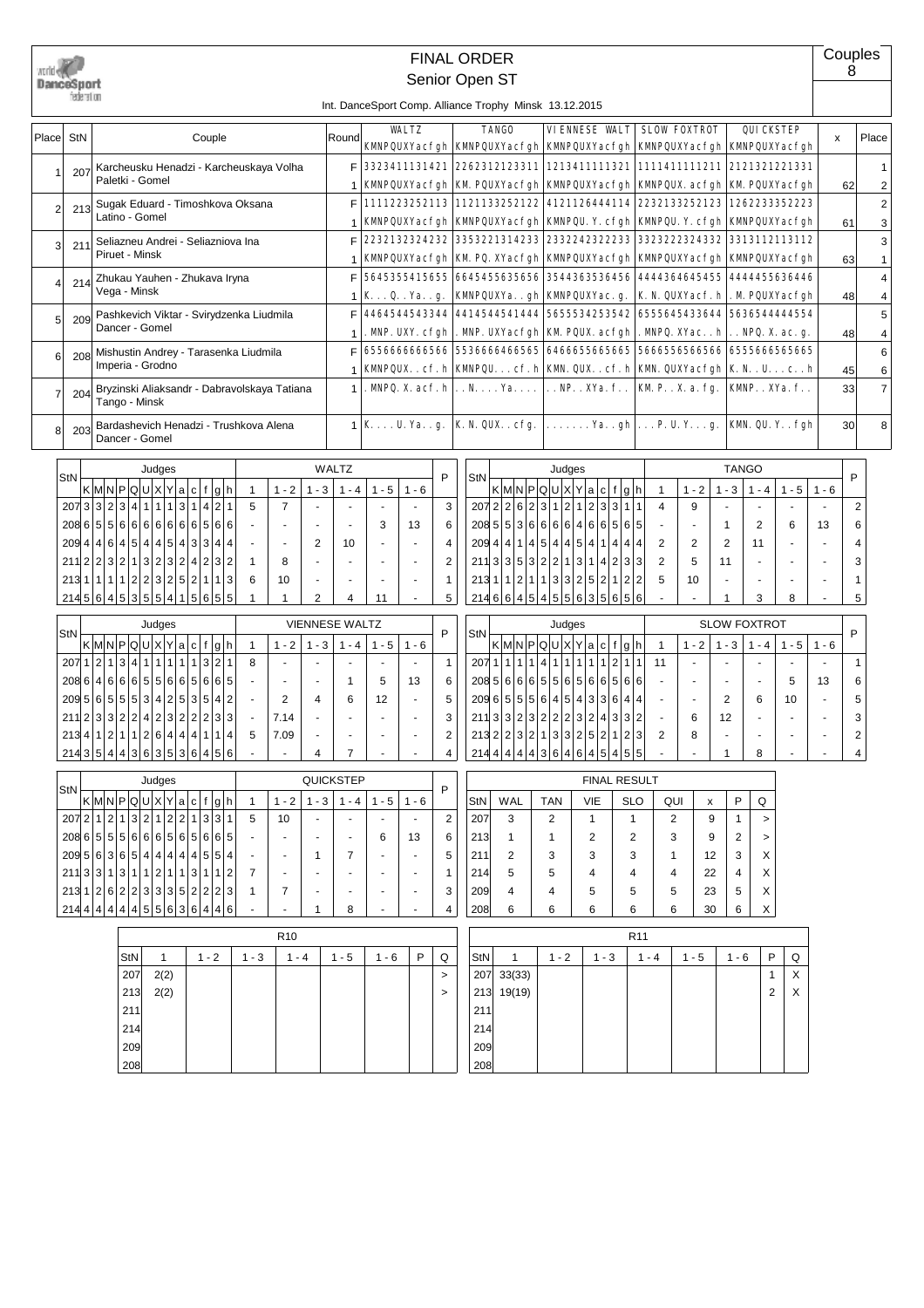- K Vadim Shats BELARUS
- M Andrei Kononenko BELARUS
- N Mihail Konakhau BELARUS<br>P Irina Parakhnevich BELARU
- P Irina Parakhnevich BELARUS<br>Q Olga Sabanskaya BELARUS
- Q Olga Sabanskaya BELARUS
- U Gergana Zhekova BULGARIA
- X Gundars Briedis LATVIA<br>Y Rolandas Burneikis LITH
- Rolandas Burneikis LITHUANIA
- A2 Artur Varnacov MOLDOVA<br>C2 Alekxander Savatin RUSSI
- C2 Alekxander Savatin RUSSIAN FEDERATION<br>F2 Kristina Horvatova SLOVAKIA
- Kristina Horvatova SLOVAKIA
- G2 Niko Basaric SLOVENIA
- H2 Volodymyr Kozak UKRAINE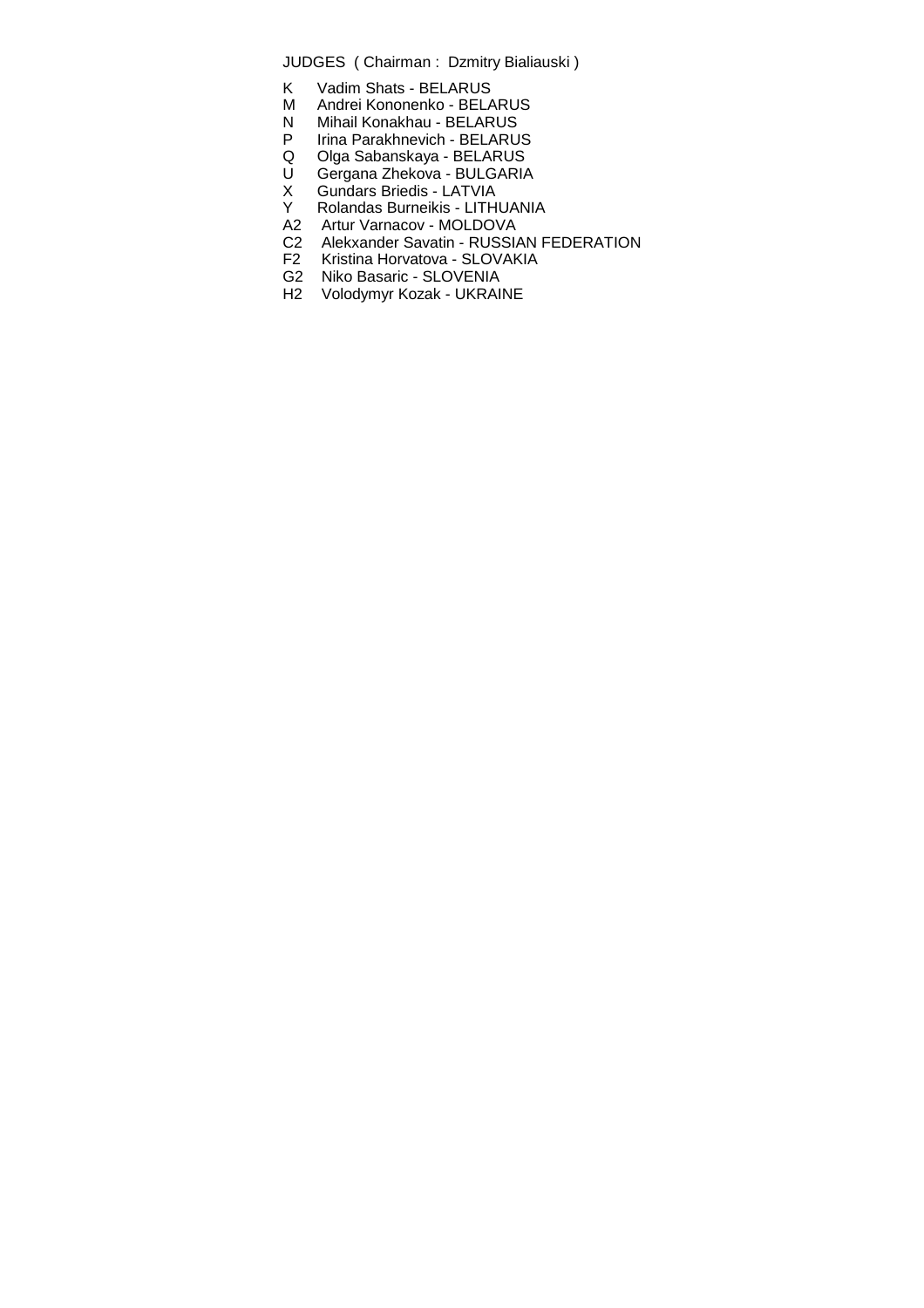

# Juvenile 1+2 LA FINAL ORDER

**Couples** 11

#### Int. DanceSport Comp. Alliance Trophy Minsk 13.12.2015

| Place StN       |     | Couple                                                        | Roundl | <b>SAMBA</b> | CHA CHA CHA                                                              | <b>RIMRA</b> | <b>JIVE</b>                                                                                                                                                                                                                                                                                                                                                                                                                                                                                                      | X              | Place          |
|-----------------|-----|---------------------------------------------------------------|--------|--------------|--------------------------------------------------------------------------|--------------|------------------------------------------------------------------------------------------------------------------------------------------------------------------------------------------------------------------------------------------------------------------------------------------------------------------------------------------------------------------------------------------------------------------------------------------------------------------------------------------------------------------|----------------|----------------|
|                 |     |                                                               |        |              | <b>FIKMQUVYbcegh FIKMQUVYbcegh FIKMQUVYbcegh FIKMQUVYbcegh</b>           |              |                                                                                                                                                                                                                                                                                                                                                                                                                                                                                                                  |                |                |
|                 |     | 252 Kiselevskiy Saveliy - Usok Victoria                       | F.     |              | 4121233111432   3121111111212   3231111111212   1121211211112            |              |                                                                                                                                                                                                                                                                                                                                                                                                                                                                                                                  |                |                |
|                 |     | Ellionis - Cherniachovsk                                      |        |              | . IKMQUVYbcegh . IKMQ. VYbcegh FIKMQUVYbcegh FIKMQUVYbcegh               |              |                                                                                                                                                                                                                                                                                                                                                                                                                                                                                                                  | 49             |                |
| $\mathfrak{p}$  |     | 253 Kochev Ilya - Derkachevskaya Kseniya                      | F.     |              | 2242111332171   1252232322121   1143262222121   2352127327221            |              |                                                                                                                                                                                                                                                                                                                                                                                                                                                                                                                  |                | $\overline{2}$ |
|                 |     | Liudmila - Minsk                                              |        |              | <b>FIKMQUVYbce.</b> h FI. MQUVY. ce. h FI. MQUVYbcegh FIKMQ. . Yb. egh   |              |                                                                                                                                                                                                                                                                                                                                                                                                                                                                                                                  | 44             | 2              |
| 3               |     | 256 Mikalauskis Augustas - Lapseviciute Gabija                |        |              |                                                                          |              | 1356467273247 2333577263375 2372327353356 3443436162356                                                                                                                                                                                                                                                                                                                                                                                                                                                          |                | 3              |
|                 |     | Ratuto - Vilnius                                              |        |              | FI. M U. Y. ce. .   FI. M. Y. cegh  FI. . Q. VYbce. h  FI. M. . Ybce. .  |              |                                                                                                                                                                                                                                                                                                                                                                                                                                                                                                                  | 33             | 3              |
| $\overline{A}$  |     | 250 Ivash Vadim - Samohina Uliana                             |        |              | F 6737525724525 6545324634433 6724435646443 7236345644533                |              |                                                                                                                                                                                                                                                                                                                                                                                                                                                                                                                  |                | 4              |
|                 |     | Kapriz - Minsk                                                |        |              | F. K. QUV egh  F. K. . UV. bcegh  K. . UV. b. eg.   . IK. . U cegh       |              |                                                                                                                                                                                                                                                                                                                                                                                                                                                                                                                  | 30             | 6              |
| 5               | 251 | Khamko Yahor - Bloshantsava Dziyana                           | F.     |              | 7413344667313 7414443475544 7517744465534 6515553576644                  |              |                                                                                                                                                                                                                                                                                                                                                                                                                                                                                                                  |                | 5              |
|                 |     | Fiesta - Minsk                                                |        |              | . IK QUVIbc. gh . IKMQUV. b. e. h . I. M Y. ce. . $ $ . I. . QUV. . ceg. |              |                                                                                                                                                                                                                                                                                                                                                                                                                                                                                                                  | 31             | 4              |
| 6               |     | 259 Shahun Siarhei - Karpach Valeryia                         | F      |              | 5565772545654 4666765756656 5455573777675 4764672455465                  |              |                                                                                                                                                                                                                                                                                                                                                                                                                                                                                                                  |                | 6              |
|                 |     | Gracyia - Grodno                                              |        |              | FIKM . VYb. eg. $ F.M.V.b.e. .   FIK VYb. egh   F. . M. VYbce. .$        |              |                                                                                                                                                                                                                                                                                                                                                                                                                                                                                                                  | 30             | 6              |
| $\overline{7}$  | 260 | Tabolin Mikhail - Zhukouskaya Alina                           | F      |              | 3674656456766   5777656547767   4666656534767   5677764733777            |              |                                                                                                                                                                                                                                                                                                                                                                                                                                                                                                                  |                | 7              |
|                 |     | Tango - Minsk                                                 |        |              | $\{ \ldots, M$ UVYb   FIK. UVYbc. g.   F. KMQUVYbch   F. K. UV. bch      |              |                                                                                                                                                                                                                                                                                                                                                                                                                                                                                                                  | 31             | 4              |
| 8               |     | 258 Shaban Aliaksey - Chizhik Aliaksandra<br>Luidmila - Minsk |        |              |                                                                          |              | $\uparrow$ FIK Q egh F. K. QYbgh FIKMQUh FIKMQh                                                                                                                                                                                                                                                                                                                                                                                                                                                                  | 27             | 8              |
| $\vert$         |     | 155 Strelski Aliaksandr - Ratomskaya Hanna<br>Tango - Minsk   |        |              |                                                                          |              | $\mathbf{1} \times \mathbf{1} \times \mathbf{1} \times \mathbf{1} \times \mathbf{1} \times \mathbf{1} \times \mathbf{1} \times \mathbf{1} \times \mathbf{1} \times \mathbf{1} \times \mathbf{1} \times \mathbf{1} \times \mathbf{1} \times \mathbf{1} \times \mathbf{1} \times \mathbf{1} \times \mathbf{1} \times \mathbf{1} \times \mathbf{1} \times \mathbf{1} \times \mathbf{1} \times \mathbf{1} \times \mathbf{1} \times \mathbf{1} \times \mathbf{1} \times \mathbf{1} \times \mathbf{1} \times \mathbf{$ | 20             | 9              |
| 10 <sup>1</sup> |     | 255 Lastovka Ivan - Shestakova Alina<br>Kapriz - Minsk        |        |              | $1    M  c. g.   . IK. U  c     g.    UV.b g.$                           |              |                                                                                                                                                                                                                                                                                                                                                                                                                                                                                                                  | 12             | 10             |
| 11              | 254 | Lamaka Yauheni - Liashkevich Iryna<br>Sovremeny style - Minsk |        |              | 1 $\mathbf{Q}$   $\mathbf{Q}$   $\mathbf{Q}$   $\mathbf{Q}$              |              |                                                                                                                                                                                                                                                                                                                                                                                                                                                                                                                  | 5 <sup>1</sup> | 11             |

| StN   |                |   |                |                |   | Judges         |                |                |   |                |   |                |    |                |                |                                    | <b>SAMBA</b> |                               |           |         | P |
|-------|----------------|---|----------------|----------------|---|----------------|----------------|----------------|---|----------------|---|----------------|----|----------------|----------------|------------------------------------|--------------|-------------------------------|-----------|---------|---|
|       | F              |   |                | KMI            | Q | U              | V              | Y              | b | c              | e | g              | h. | 1              | $-2$           | 3<br>1<br>$\overline{\phantom{a}}$ | 4<br>٠       | 5<br>$\overline{\phantom{a}}$ | - 6<br>1. | $1 - 7$ |   |
| 250   | 6              | 7 | 3              | 7              | 5 | $\overline{2}$ | 5              | 7              | 2 | 4              | 5 | $\overline{2}$ | 5  |                | 3              | 4                                  | 5            | 9.33                          |           |         | 5 |
| 251   | 7              | 4 | 1              | 3              | 3 | 4              | 4              | 6              | 6 | $\overline{7}$ | 3 | 1 <sub>1</sub> | 3  | $\overline{2}$ | $\overline{2}$ | 6                                  | 9            | ۰                             |           |         | 3 |
| 252   | 4              | 1 | $\overline{2}$ | 1              | 2 | 3              | 3              | 1              | 1 | 1              | 4 | 3              | 2  | 5              | 8              |                                    |              | ۰                             |           |         | 2 |
| 253 2 |                | 2 | 4              | $\overline{2}$ | 1 | 1              | 1              | 3              | 3 | 2              | 1 | 7              |    | 5              | 9              |                                    |              |                               |           |         | 1 |
| 256   | 1 <sub>1</sub> | 3 | 5              | 6              | 4 | 6              | $\overline{7}$ | $\overline{2}$ | 7 | 3              | 2 | 4              | 7  | 1              | 3              | 5                                  | 7            | ۰                             |           |         | 4 |
| 259   | 5              | 5 | 6              | 5              | 7 | 7              | $\overline{2}$ | 5              | 4 | 5              | 6 | 5              | 4  |                | 1              | 1                                  | 3            | 9.40                          |           |         | 6 |
| 260 3 |                | 6 | $\overline{7}$ | 4              | 6 | 5              | 6              | 4              | 5 | 6              |   | 6              | 6  |                |                |                                    | 3            | 5                             | 11        |         |   |

|       |                |                |                |                |                | Judges         |                |                |                |                |                |                |   |   | CHA CHA CHA    |                |           |         |         |         |   |  |
|-------|----------------|----------------|----------------|----------------|----------------|----------------|----------------|----------------|----------------|----------------|----------------|----------------|---|---|----------------|----------------|-----------|---------|---------|---------|---|--|
| StN   | F              |                |                |                |                | KMQUV          |                | Υ              | b              | C              | e l            | g              | h |   | $-2$<br>1      | $1 - 3$        | $-4$<br>1 | $1 - 5$ | $1 - 6$ | $1 - 7$ | P |  |
| 250   | 6              | 5              | $\vert$        | 5 <sup>1</sup> | 3              | 2              | 4              | 6              | 3              | 4 <sup>1</sup> | 4 <sup>1</sup> | 3              | 3 |   |                | 5              | 9.30      |         |         |         | 4 |  |
| 251   | $\overline{7}$ | 4              | 1              | 4              | $\overline{4}$ | 4              | 3              | 4              | $\overline{7}$ | 5 <sup>1</sup> | 5 <sup>1</sup> | 4              | 4 | 1 | 1              | $\overline{2}$ | 9.32      | -       |         |         | 5 |  |
| 252   | 3              | 1              | 2              | 1              | 1              | 1              | 1              | 1              | 1              | 1 <sup>1</sup> | 2 <sub>1</sub> |                | 2 | 9 |                |                |           |         |         |         |   |  |
| 253   | 1              | $\overline{2}$ | 5 <sup>1</sup> | 2 <sup>1</sup> | 2              | 3              | 2 <sub>1</sub> | 3              | $\overline{2}$ | 2 <sup>1</sup> | 1 <sup>1</sup> | $\overline{2}$ | 1 | 3 | 10             |                |           |         |         |         | 2 |  |
| 256   | 2              | 3              | $\overline{3}$ | 3              | 5              | $\overline{7}$ | $\overline{7}$ | 2              | 6              | 3              | 3              | 7              | 5 |   | $\overline{2}$ |                |           |         |         |         | 3 |  |
| 259   | 4              | 6              | $6 \mid$       | $6 \mid$       | $\overline{7}$ | 6              | 5              | $\overline{7}$ | $5^{\circ}$    | 6              | 6              | 5              | 6 |   |                |                |           | 4       | 11      |         | 6 |  |
| 260 5 |                | 7              | $\overline{7}$ | 7              | 6              | 5              | 6              | 5              | $\vert$        | $\mathsf{7}$   |                | 6              | 7 |   |                |                |           | 4       |         |         |   |  |

| StN   |                |                |                |                 |                |   |                | Judges         |                |   |   |   |   |   | <b>RUMBA</b> |                               |                     |                                    |         |         |   |
|-------|----------------|----------------|----------------|-----------------|----------------|---|----------------|----------------|----------------|---|---|---|---|---|--------------|-------------------------------|---------------------|------------------------------------|---------|---------|---|
|       | F              |                |                | KIMIQI          |                | U | V              | Y              | b              | C | e | g | h | 1 | $-2$<br>1    | 3<br>$\overline{\phantom{a}}$ | 4<br>$\blacksquare$ | 5<br>1<br>$\overline{\phantom{a}}$ | $1 - 6$ | $1 - 7$ | P |
| 250 6 |                | 7              | 2 <sub>1</sub> | $\vert 4 \vert$ | 4              | 3 | 5 <sup>1</sup> | 6              | 4              | 6 | 4 | 4 | 3 |   |              | 3                             | 8                   |                                    |         |         | 4 |
| 251   | 7              | 5              | 1              | $\overline{7}$  | $\overline{7}$ | 4 | 4'             | $\overline{4}$ | 6              | 5 | 5 | 3 | 4 | 1 |              | 2                             | 6                   | 9                                  |         |         | 5 |
| 252   | 3              | $\overline{2}$ | 3              | $\mathbf{1}$    | 1              | 1 | 1              | 1              |                | 1 | 2 |   | 2 | 8 |              |                               |                     |                                    |         |         |   |
| 253   | 1              | 1              | 4              | 3               | 2              | 6 | 2 <sup>1</sup> | 21             | $\overline{2}$ | 2 | 1 | 2 |   | 4 | 10           |                               |                     |                                    |         |         | 2 |
| 256   | 2 <sup>1</sup> | 3 <sup>1</sup> | $\overline{7}$ | 2 <sub>1</sub>  | 3              | 2 | $\overline{7}$ | 3              | 5              | 3 | 3 | 5 | 6 |   | 3            | 8                             |                     |                                    |         |         | 3 |
| 259   | 5              | 4 <sup>1</sup> | 5 <sup>1</sup> | 5 <sup>1</sup>  | 5              | 7 | 3 <sup>1</sup> | 7              | 7              | 7 | 6 | 7 | 5 |   |              |                               | $\overline{2}$      | 7                                  |         |         | 6 |
| 260   | 41             | 6              | 6              | 6               | 6              | 5 | 6              | $5^{\circ}$    | 3              | 4 |   | 6 |   |   |              |                               | 3                   | 5                                  | 11      |         |   |